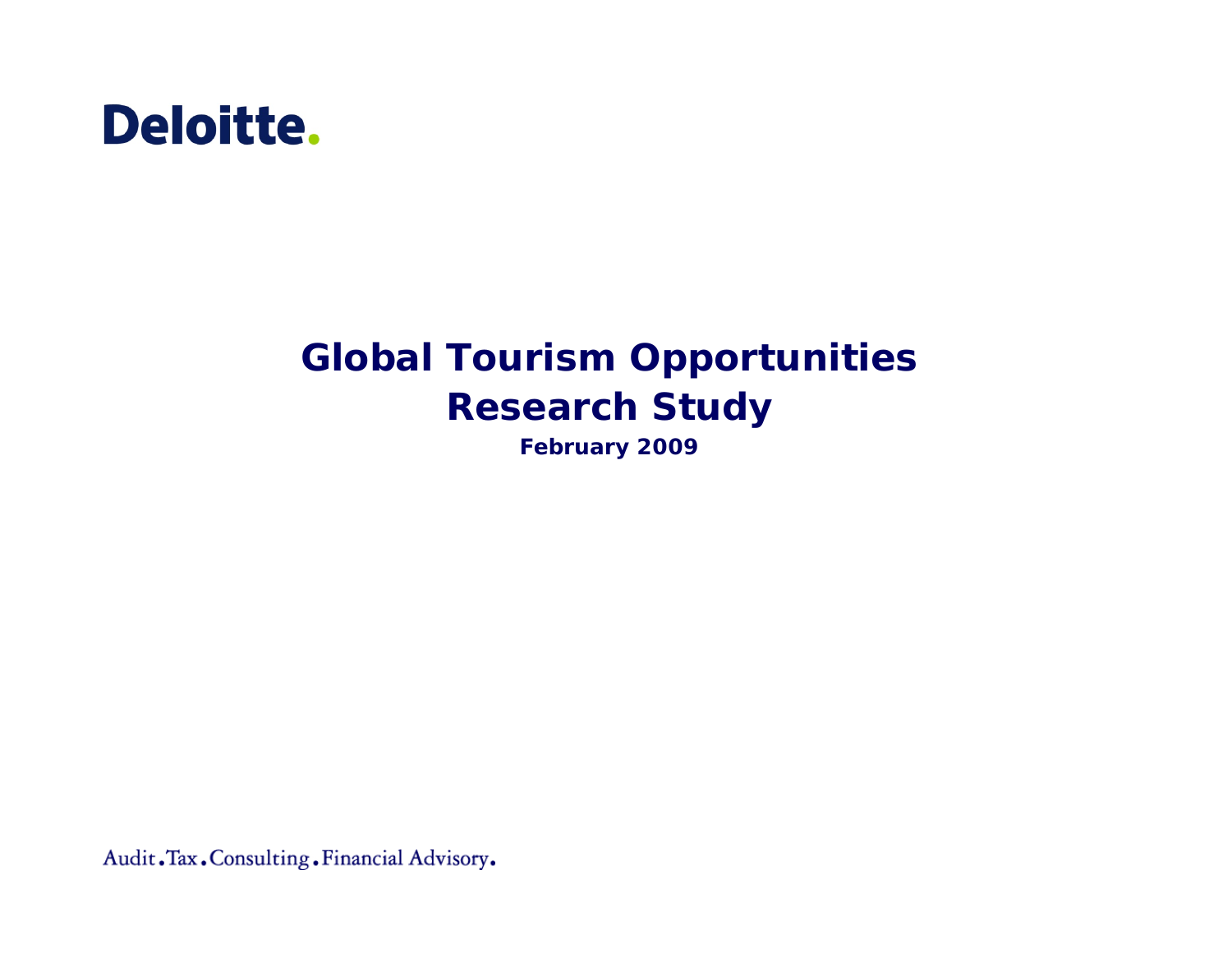© Queen's Printer for Ontario, 2009

Although copyright in the research papers is held by the Queen's Printer for Ontario, the papers were prepared by external companies and their conclusions do not necessarily represent the views of the Government of Ontario. The research papers were commissioned by the Ontario Ministry of Tourism for the Tourism Competitiveness Study and as such their conclusions are intended for this purpose only and shall not be relied-upon by third parties .

ISBN 978-1-4249-8928-7 (PDF)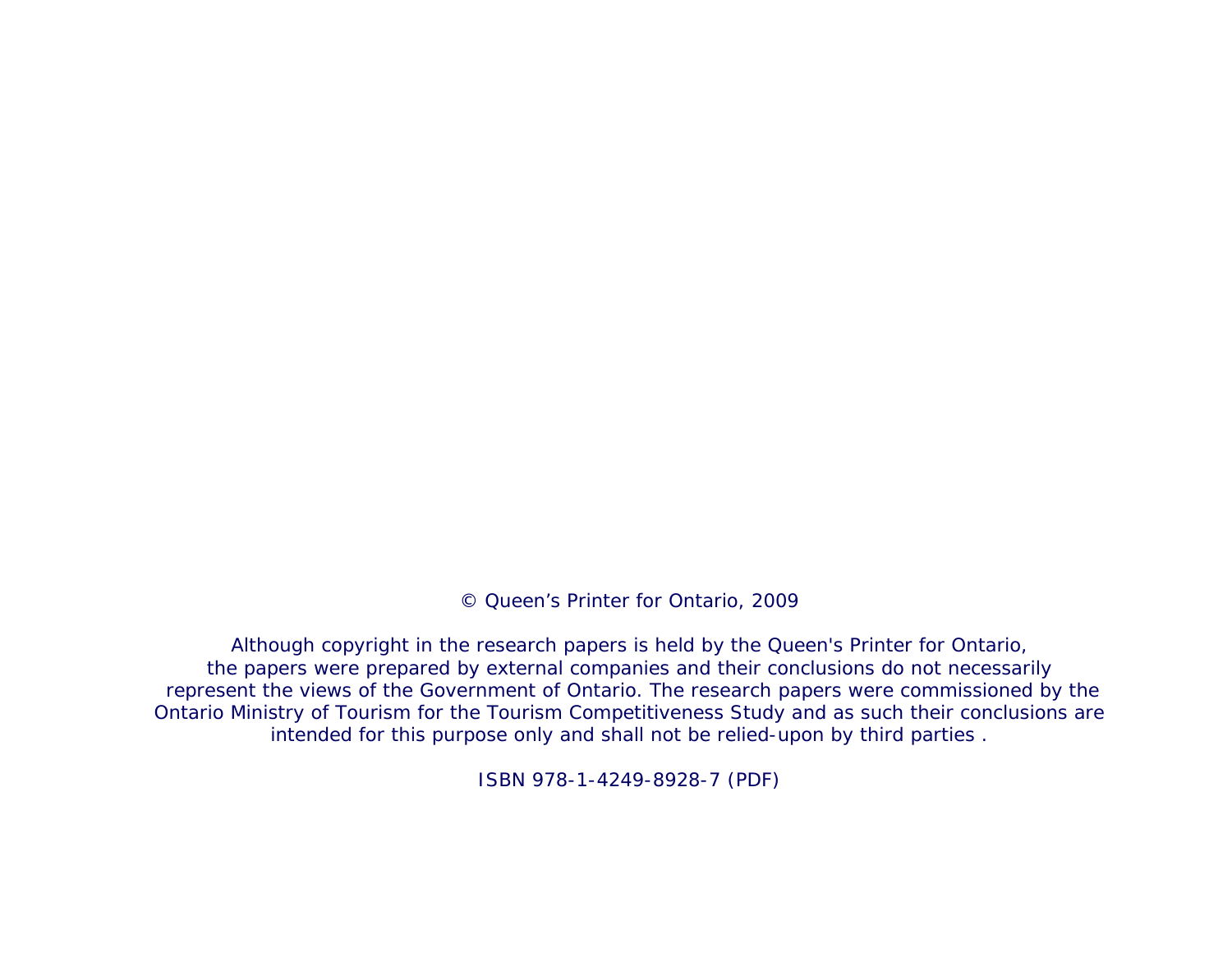# **Contents**

| Background and research methodology                         | 3  |
|-------------------------------------------------------------|----|
| <b>Executive summary</b>                                    | 7  |
| The Canadian and Ontario tourism markets                    | 12 |
| Key research topics                                         | 15 |
| Global trends                                               | 15 |
| <b>Success measures</b>                                     | 24 |
| Niche products                                              | 34 |
| <b>Emerging markets</b>                                     | 40 |
| Appendix A: Glossary of terms                               | 53 |
| Appendix B: Research sources                                | 54 |
| Appendix C: Further performance measures research suggested | 55 |
| Appendix D: TTCI Pillars                                    | 56 |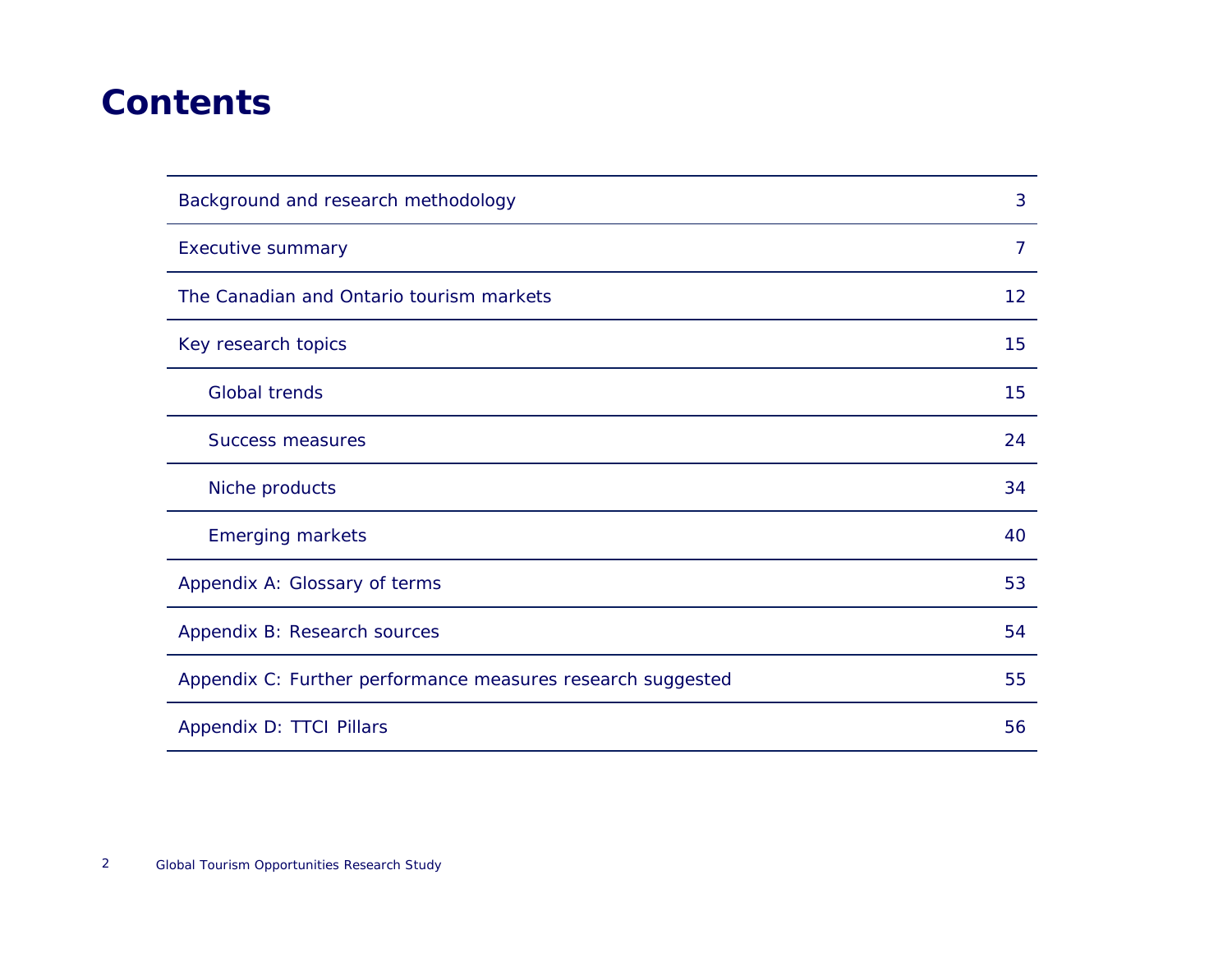# **Background**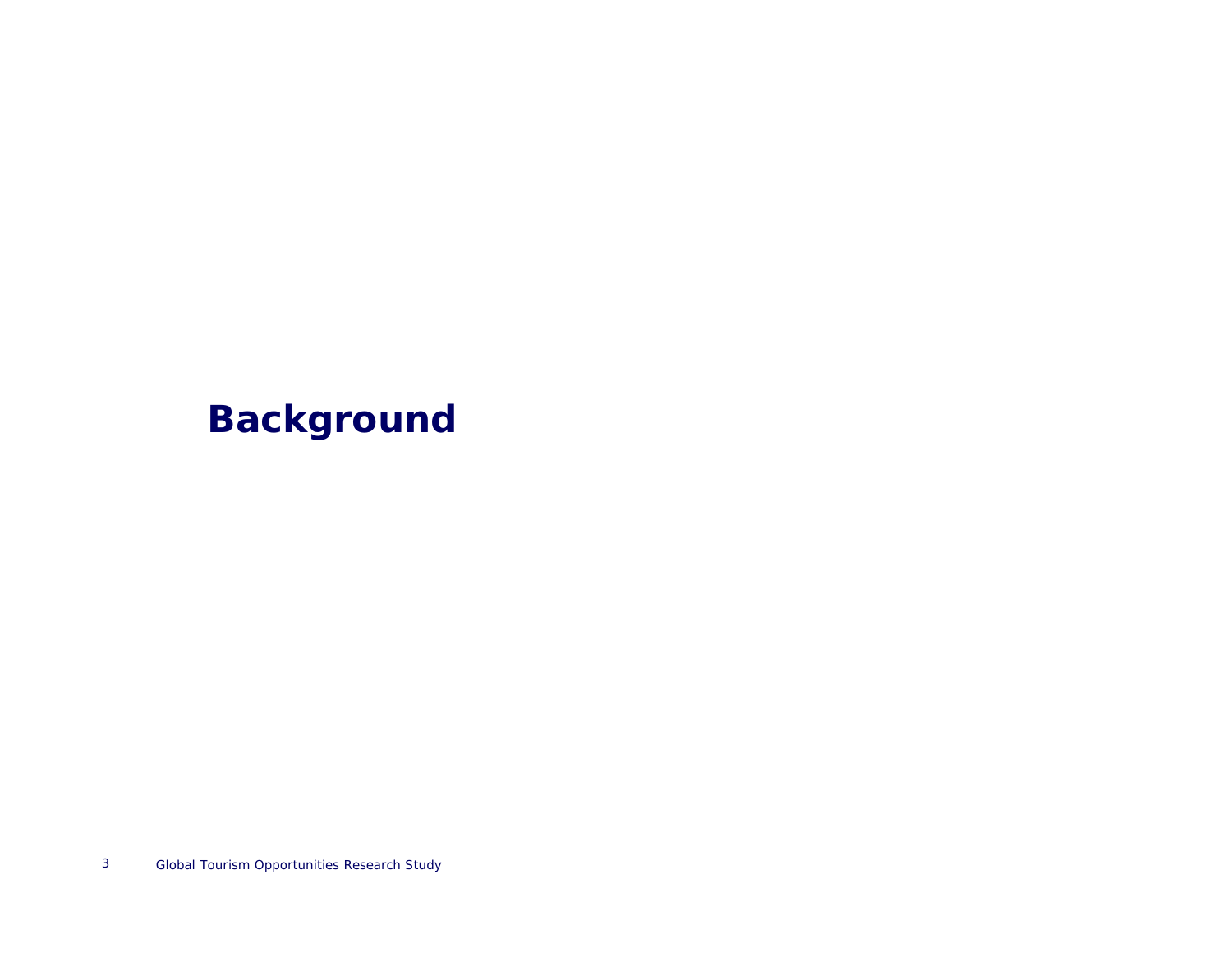# **Background**

- Tourism is experiencing change around the world as the competition for tourist dollars intensifies. Ontario has to plan for and address competitive forces from emerging markets, economic factors, and the develop of new tourism products that will continue to influence tourism trends and behaviours moving forward.
- • In addition to the threat of emerging markets, Ontario faces a number of other factors that have notable impacts on tourism in the province; some of the more prevalent factors include:
	- The strength of the Canadian dollar;
	- –A slowing U.S. economy;
	- –Escalating energy prices;
	- –Confusion over new border documentation and passport requirements;
	- –Increased border security measures;
	- –Perceived tiredness of Ontario's tourism product, as some studies indicate; and
	- A rapid decline of visitors coming from the U.S.

### **Ontario's response Ontario's response**

"In recent years, the tourism industry landscape has changed dramatically and it is facing significant "In recent years, the tourism industry landscape has changed dramatically and it is facing significant challenges, which is why we have launched Ontario's first Tourism Competitiveness Study. The goal of the challenges, which is why we have launched Ontario's first Tourism Competitiveness Study. The goal of the study is to help ensure the province can compete with the rest of the world for tourism activity and take study is to help ensure the province can compete with the rest of the world for tourism activity and take advantage of new opportunities before us." advantage of new opportunities before us."

*- The Honourable Peter Fonseca, Minister of Tourism - The Honourable Peter Fonseca, Minister of Tourism*

"There is no room for complacency – competition for tourists is fierce. Tourism is vital to the overall mix of the Ontario economy and at the moment, tourism in Ontario needs reinventing." Ontario economy and at the moment, tourism in Ontario needs reinventing."

*- Greg Sorbara, MPP & Chair, Ontario Tourism Competitiveness Study - Greg Sorbara, MPP & Chair, Ontario Tourism Competitiveness Study*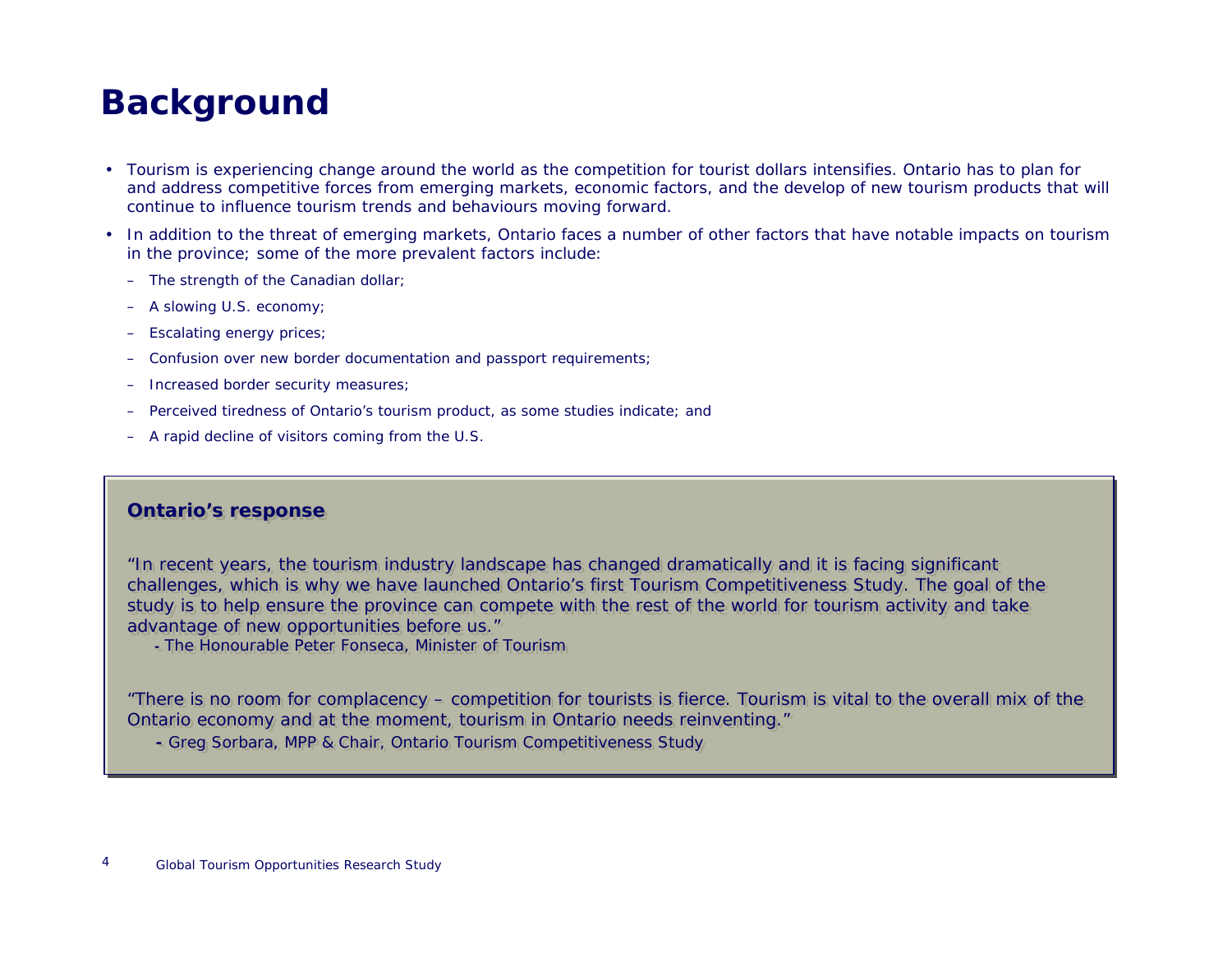# **Global opportunities research scope**

The intent of this report is to draw relevant findings from the key topic areas listed below, and identify potential implications to Ontario in the global tourism market.

| <b>Topic area</b>                | <b>Scope</b>                                                                                                                                                                                                                                                                                                                                                                                                                                                                                                     |
|----------------------------------|------------------------------------------------------------------------------------------------------------------------------------------------------------------------------------------------------------------------------------------------------------------------------------------------------------------------------------------------------------------------------------------------------------------------------------------------------------------------------------------------------------------|
| <b>Global trends and drivers</b> | Identification and review of current global trends, their drivers, and changes occurring<br>$\bullet$<br>within the industry.<br>Discussion of the potential impact of global trends and drivers on Ontario, with attention<br>$\bullet$<br>given to the province's relative competitiveness.                                                                                                                                                                                                                    |
| <b>Success measures</b>          | Identification of key tourism measurements that are used globally by industry and<br>$\bullet$<br>government to measure success and competitiveness of the tourism sector.<br>Provide direction for Ontario with respect to data sources and costs for further analysis.<br>٠                                                                                                                                                                                                                                    |
| <b>Niche products</b>            | Conduct an assessment of current trends and innovations in niche tourism product<br>$\bullet$<br>development globally.<br>Discussion of potential tourism niche developments that may appeal to the province's<br>$\bullet$<br>traditional and emerging markets and the relevance or insights for the Ontario market.                                                                                                                                                                                            |
| <b>Emerging markets</b>          | Review of Brazil, China, Croatia, the Czech Republic, Egypt, India, Mexico, Russia, South<br>$\bullet$<br>Korea, and the United Arab Emirates (UAE) via:<br>(1) An assessment of key data and country competitiveness;<br>(2) Determination of what these countries are doing to drive tourism; and<br>(3) An overview of potential outbound tourists from these markets.<br>Insight on Ontario's current competitive position and a review of attracting potential<br>$\bullet$<br>tourists from these markets. |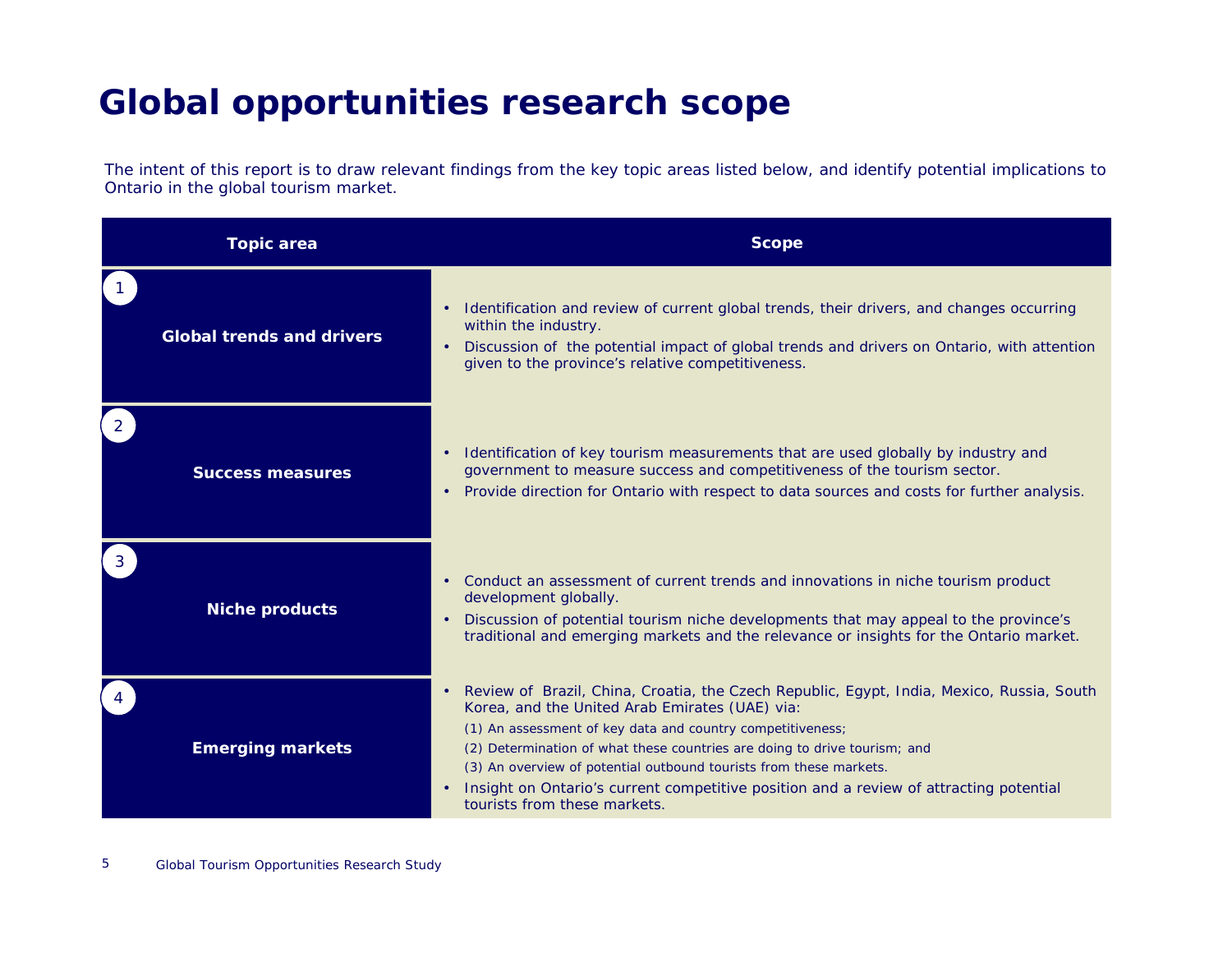# **Research methodology**

- Secondary research was conducted to identify trends currently seen and expected in the global tourism industry, success measures, niche products, and emerging markets.
- Primary interviews were conducted to complement secondary research by proving insight on the applicability of initial findings to Ontario.
- Status updates and discussions on draft research findings were held with OTCS team members for initial input and guidance.
- Deloitte analysis further added to knowledge obtained from primary and secondary sources.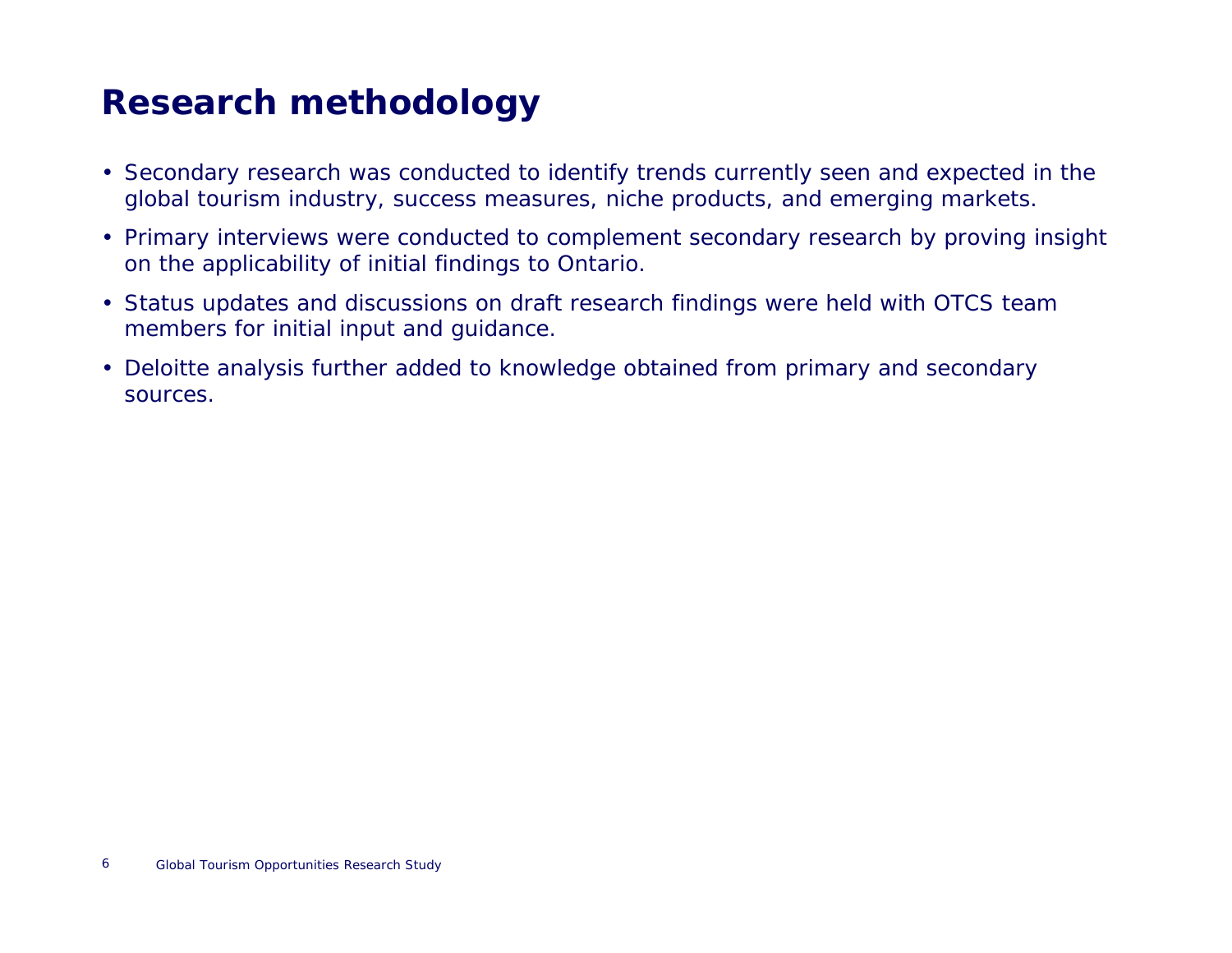# **Executive summary**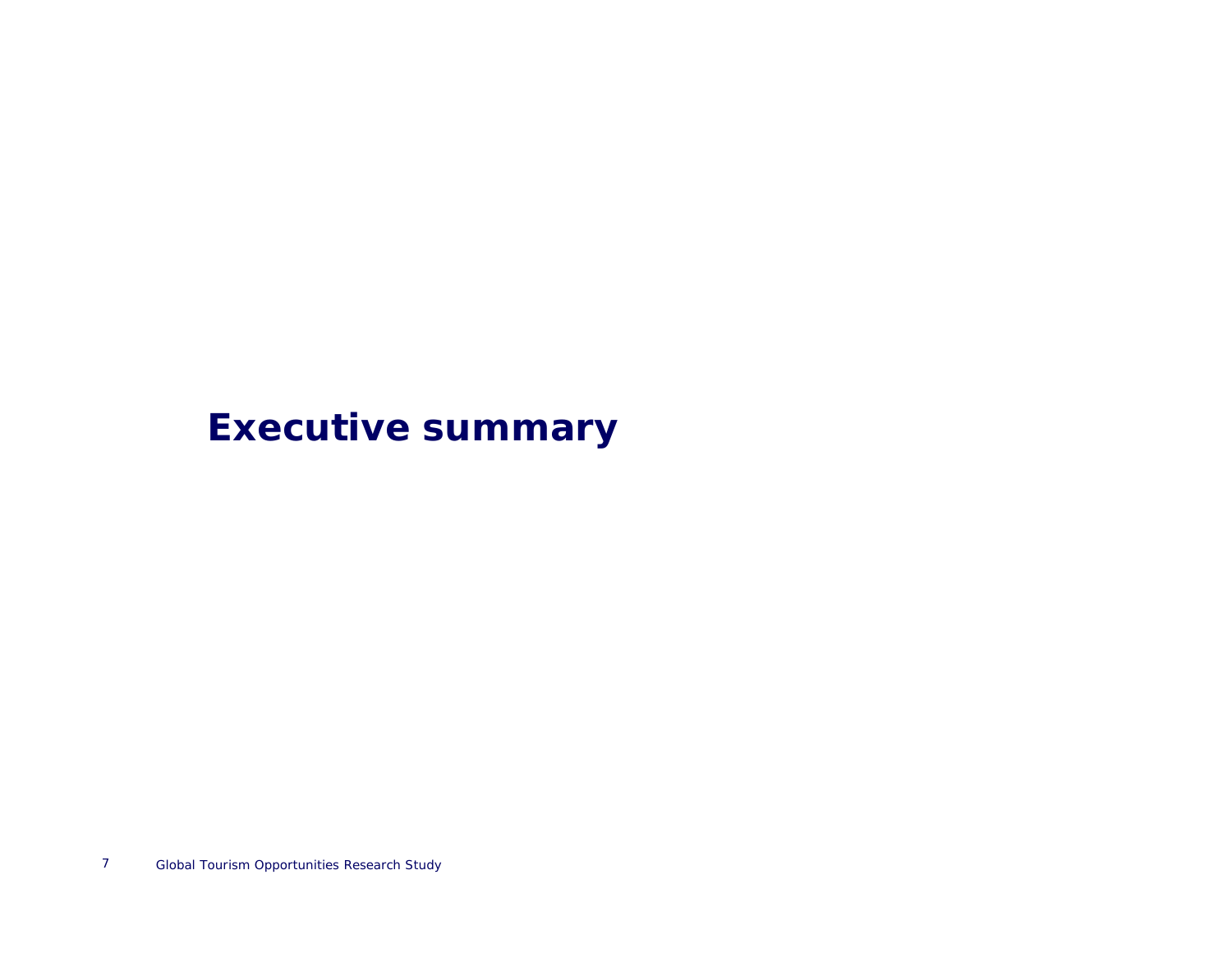### **Executive summary: global trends**

#### **Key observations**

- • Global tourism is a US\$733 billion market, with expected annual growth of 4.1% into 2020.
- • The Asia-Pacific region will lead growth, thereby capturing market share from other destinations.
- • Disposable incomes are increasing worldwide and are fuelling travel growth. However, this growth is being partly offset by the current economic slowdown (namely in the US).
- Increasingly accessible air travel is driving visits to long-haul destinations. Airport infrastructure and destination access are paramount for successful regional tourism growth.
- The global traveler is more concerned with brand and experience-based travel. Destinations are adopting promotional strategies in this regard.
- The aging global population is more affluent and more willing to travel than ever before. Travelers over 55 years of age represent an increasingly important tourism demographic.
- An employee turnover rate of 50% characterizes the tourism industry, making it an ongoing challenge to find and retain a competent and well-trained workforce

- • The addressable global tourism market is growing; Ontario's future marketing considerations should seek to include new viable tourist source markets.
- • Emerging market growth at the expense of the market share of traditional destinations suggests the need for Ontario to compete more intensely for international tourists, especially in light of the current US economic slowdown. Increasing competition also suggests the need for world class product and a more distinct experiencebased offering.
- • With increasing affinity for long-haul travel, there is potential for Ontario to attract visitors from distant locations, thereby increasing international arrivals and receipts.
- • Ontario's outbound travel is growing much faster than inbound travel. As a result of this trend, Ontario's tourism deficit is growing.
- • Attracting the older tourist demographic should prove to be more critical than ever before.
- • The forecasted labour shortage will place increasing demands on all stakeholders across Ontario's tourism sector.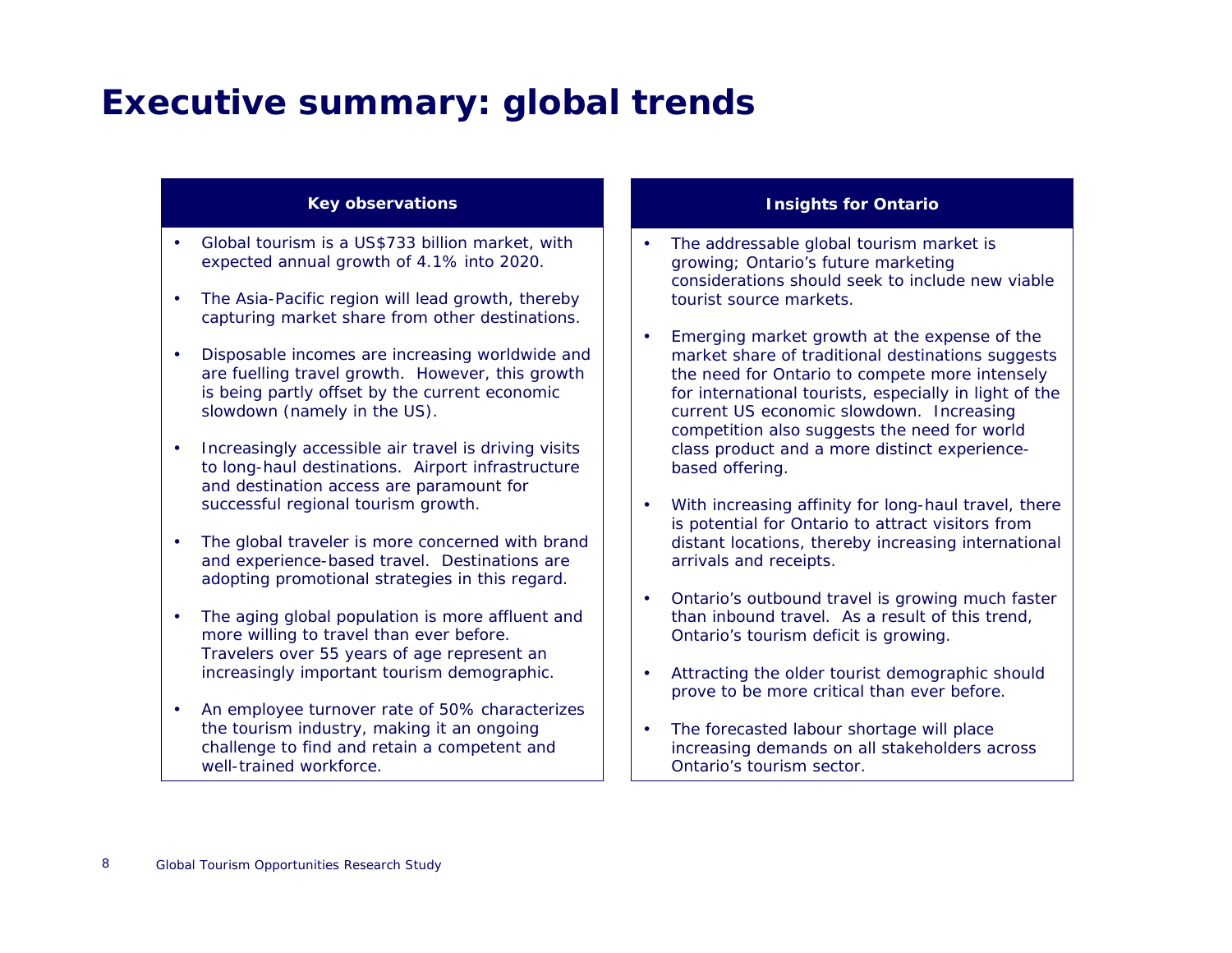### **Executive summary: success measures**

#### **Key observations**

- Tourism operators use both industry-specific and more general business performance metrics to measure success.
- Common industry-specific metrics include tourist arrivals, receipts, spend, and length of stay.
- • Business performance metrics can help to gauge the health of the industry.
- The Location Quotient, National Quality Institute's Framework for Success, and the Adventure Travel Development Index are new and innovative measures of tourism performance.
- The World Economic Forum's (WEF) competitiveness and air transport infrastructure scores appear to be correlated with higher tourism arrivals and receipts.

- • Ontario currently uses metrics for reporting purposes, but could consider using current and new metrics for goal-setting.
- • New performance metrics such as customer satisfaction and loyalty have been suggested. Such measures would require new means of information gathering and evaluation.
- A broad range of metrics have been identified and are available to the province. Adoption should be driven by specific goals and objectives across the sector.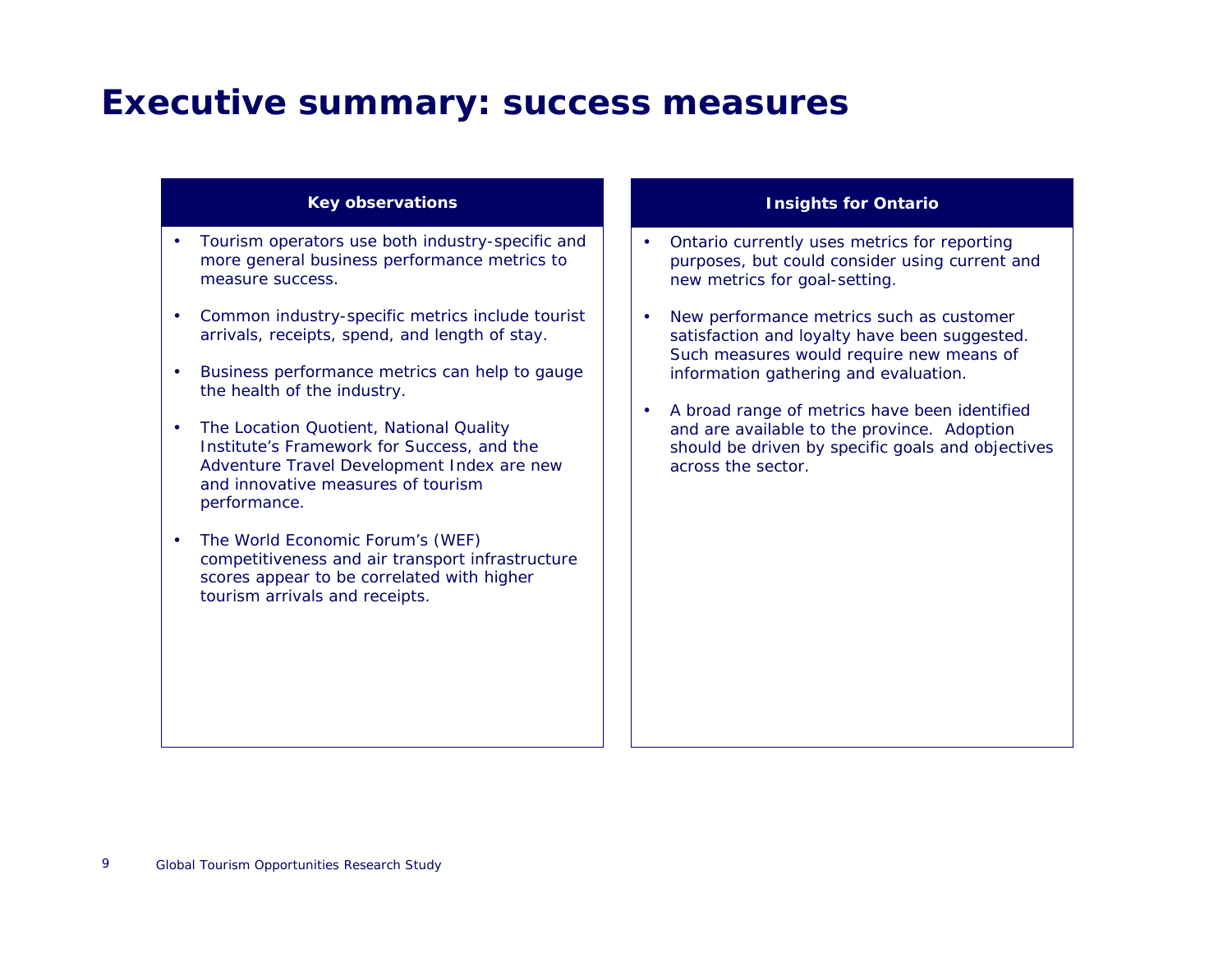### **Executive summary: niche products**

#### **Key observations**

- The consumer need for experienced-based travel suggests ongoing growth in niche products. For instance, substantial growth is expected in medical tourism in coming years, with India leading the way. Environmental and other special interest tourism will also experience strong global growth.
- Efforts have been made to creatively repackage or remarket offerings, as well as develop innovative new products.
- Examples of niche products include:
	- Charity tourism;
	- Medical tourism;
	- Adventure tourism;
	- Ecotourism;
	- Golf tourism; and
	- Culinary tourism.

- •The growth and increasing competition across niche products suggests the need for Ontario to be selective in its product development and promotion strategy.
- • Many have suggested that Ontario has the strongest potential to develop and promote niche products leveraging the province's natural environment. Much of Ontario's current product is considered dated and uncompetitive. Other opportunities have been identified across festival, golf, and culinary tourism.
- • Successful promotion will prove paramount for any niche product development.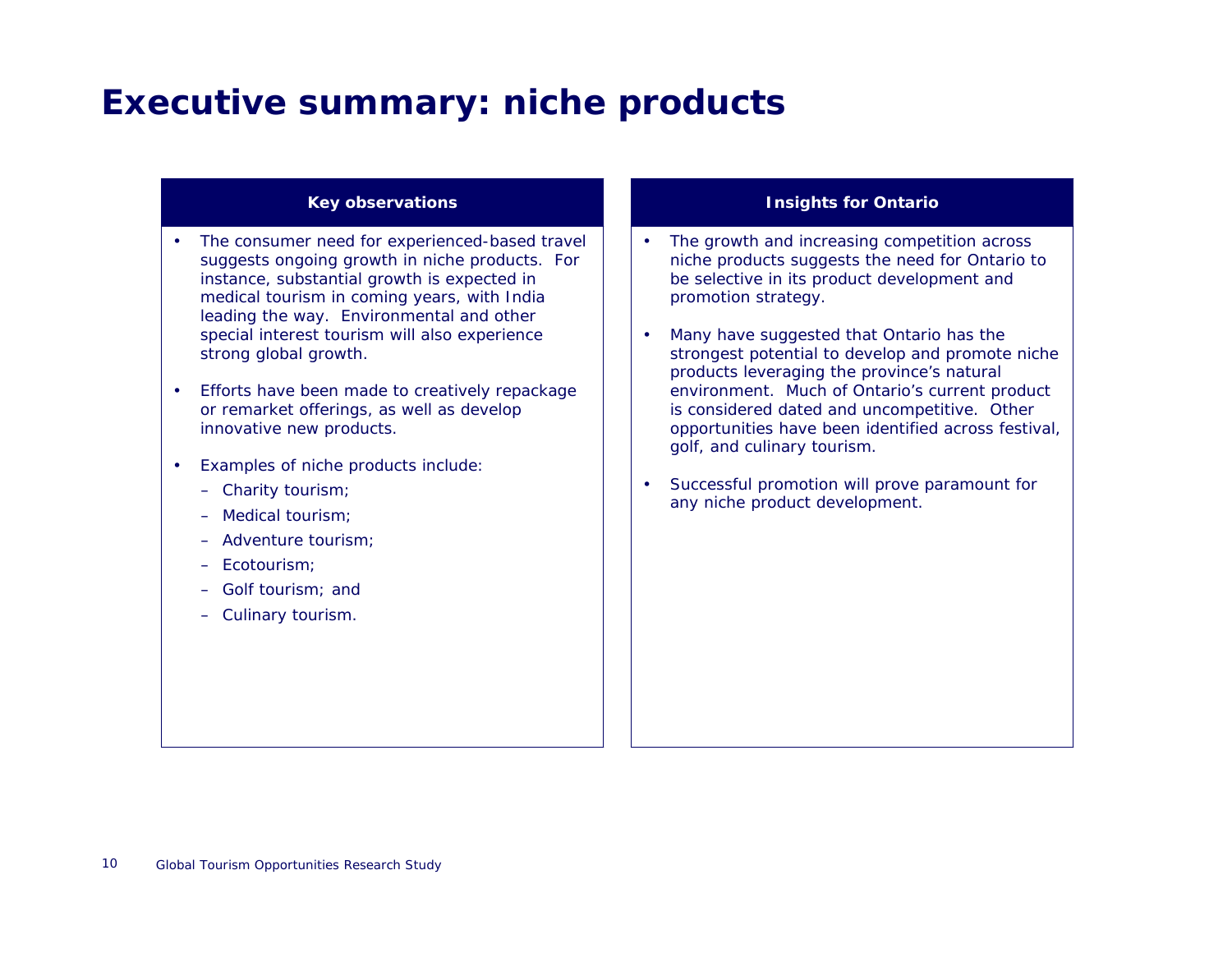### **Executive summary: emerging markets**

#### **Key observations**

- Emerging markets will realize greater inbound and outbound growth compared to established tourism destinations.
- Emerging markets are investing significantly in tourism infrastructure and new product development. Such investments are fuelling competition among destinations.
- Highest-growth markets for inbound and outbound tourists are China and India. China is expected to become the number one destination for international visitors.
- Tourists from many emerging markets are interested in visiting Canada in the near future, and travel to Canada from China, India, Mexico, and South Korea is expected to grow.
- The tourism markets in Russia and Brazil have significant room for growth, as they currently offer underdeveloped tourism products and infrastructure.
- Overseas tourists typically do not have high levels of awareness or strong perceptions of Canada.

- Attaining approved destination status (ADS) with China is critically important for Ontario.
- Ontario should benefit by emphasizing its natural environment to these high-population nations.
- It has been suggested that new product development and investment are strongly needed to effectively compete with emerging markets.
- • Increasing awareness, while developing a strong destination brand backed by a competitive product offering, will prove to be critical to attracting travelers from emerging markets.
- • Destination access and transportation infrastructure are vital and must be in place if emerging market growth is to be captured.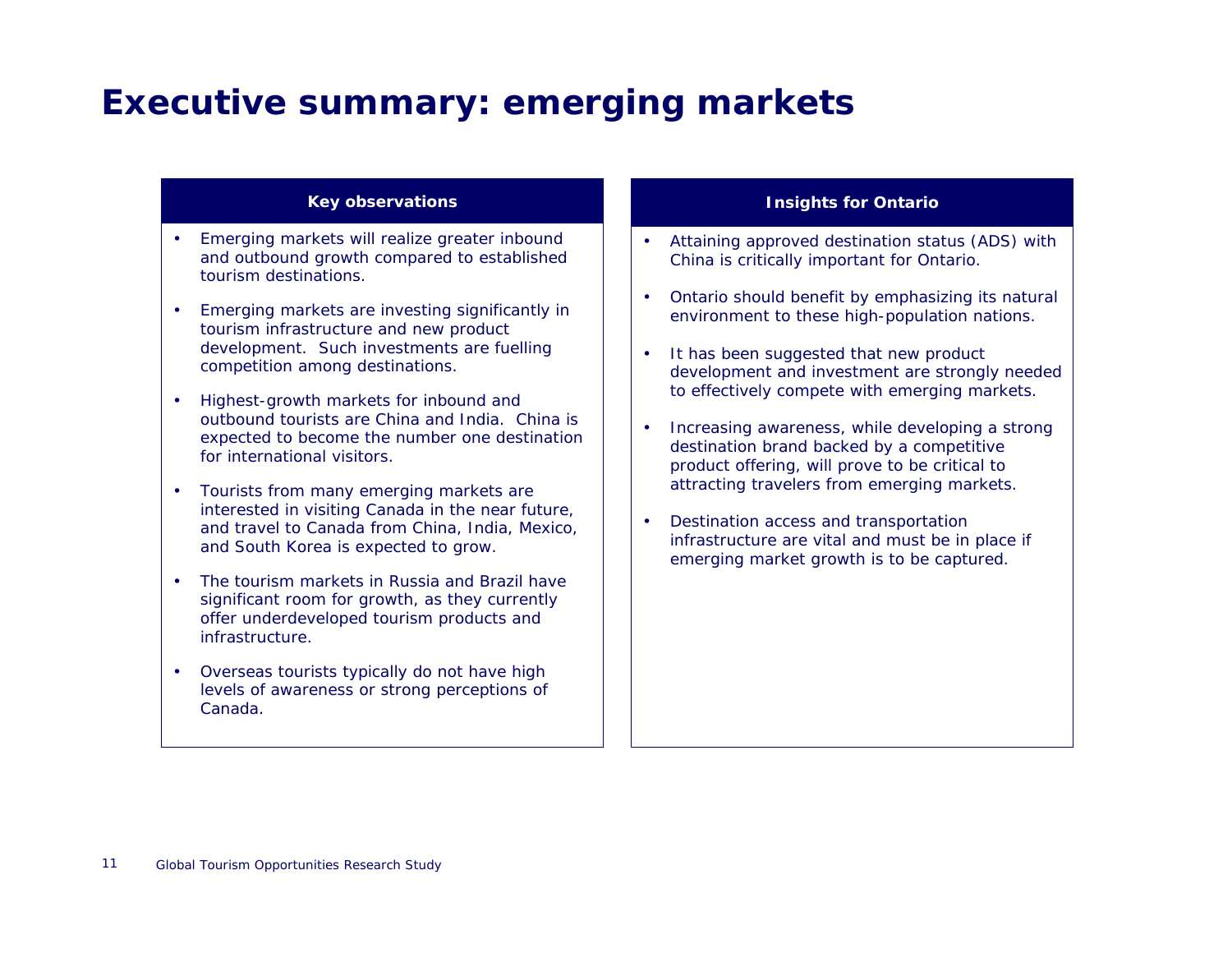# **The Canadian and Ontario tourism markets**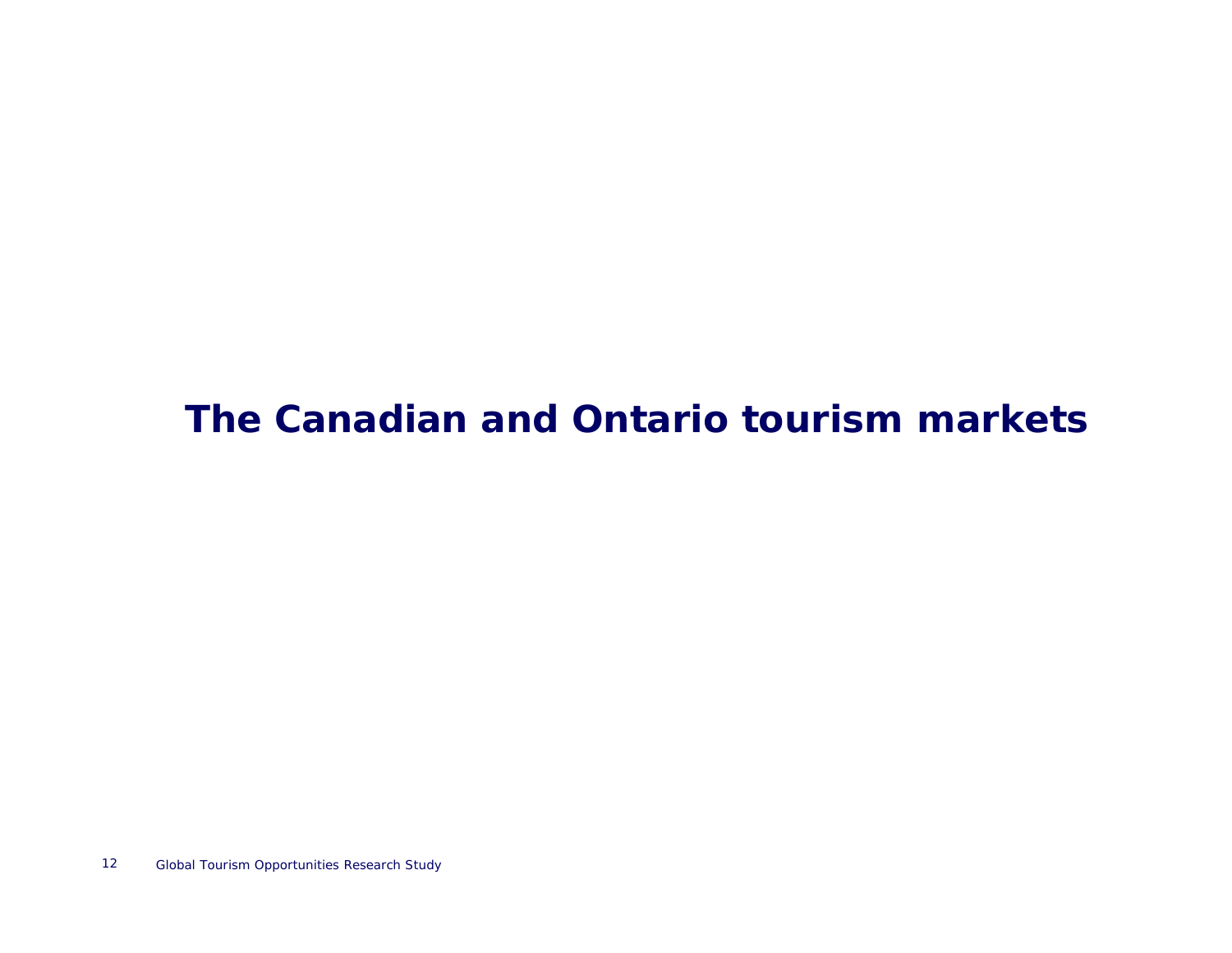### **Ontario leads the Canadian tourism marketplace, receiving 42.5% of travel dollars7**

#### Canada

- •**• Spending:** International tourism receipts totaled C\$13.0 billion in 2007.1
- **Employment:** Canada's tourism industry employs 653,400 people, increasing 2. 8% from 2006 to 2007.1
- **Tourist makeup:** Domestic tourism contributes 77.1% of total receipts, while international visits totaled 22.9%.1 International visits (including the U.S.A.) have decreased 1.7% since 2006.<sup>1</sup>
- **Core source markets:** Tri ps from the U.S.A., Japan, South Korea and France decreased in 2007 from 2006 (by 0.7- 14.7%), while those from Mexico, the UK, China and Australia increased significantly (by 5.9-16.8%).1
- **Return trips:** Canada experienced a 1 4.8% increase in repeat tri ps from incoming visitors year-to-date (YTD) 2008 over the same time period in 2007 (January to May).<sup>2</sup>
- **Purpose of visit:** Of overseas tourists i n 2007, 42% traveled to Canada for leisure, 33% to visit fri ends and relatives (VFR), 14% for business, and 11% for other reasons.<sup>1</sup>
- **Occupancy:** Canadian hotels are achieving 63.6% occupancy YTD 2008.
- **Seasonality:** Summer accounts for 40% of tourist arrival s, followed by 26% in spring, 19% in fall, and 15% in winter.1
- **Demographics:** 58% of international travelers are 45 years of age or above.1
- **Pricing:** The Tourism Price Index (TPI) increased 2.1% in 2007, simil ar to inflation.4
- **Governance:** National parks, airports, and border access are controlled and managed federally.
- **Tourism bodies:** Canadian Tourism Commission, Tourism Industry Association of Canada.

#### Ontario

- •**Spending:** Receipts from international tourists reached C\$6.4 billion in 2006, contributing 49.2% of Canada's receipts.7
- **Employment:** 194,400 Ontarians are employed directly in tourism, representing 29. 8% of Canada's tourism employment.5
- **Tourist makeup:** Ontario has slightly higher reliance on domestic tourists, which account for 80% of the province's travelers, the other 20% arriving from other countries.5 Of Canada's international overnight tourists, 48% visit Ontario.1
- **Core source markets:** Trips from the US, UK, France, Germany, Japan, and China decreased overall in 2007 (by 0.8- 18.7%), while those from Mexico, Australia, and South Korea increased (by 2.7-15. 6%).1 Ontario has experienced decreased numbers of tourists in more core source markets than Canada.
- **Return trips:** Total repeat visitors to Ontario increased by 12. 9% YTD 2008, roughly 1.9% less than Canada.2
- **Purpose of visit:** 39% of overseas tourists visit Ontario for lei sure, 37% to visit friends and rel atives (VFR), 1 8% for business, and 6% for other reasons.<sup>7</sup> Ontario caters to a higher proportion of VFR and business travelers than Canada.
- **Occupancy:** Ontario hotels are seeing average occupancy of 59. 2% YTD 2008, lagging Canada as a whole by 4. 4%.6
- **Seasonality:** Similar to Canada, 40% of Ontario's tourists arrive in summer, 28% in spring, 20% in the fall, and 13% in the winter.7
- **Demographics:**  Visitors aged 45 and above comprise 50% of Ontario's travel market, slightly less than Canada overall.<sup>7</sup>
- **Pricing:** The Tourism Price Index (TPI) increased 0.9% in 2007, less than half that seen in the country overall.4
- **Governance:** Provincial parks, provincial hi ghways, and marketing budgets fall under provincial l egislation.
- **Tourism bodies:** Ontario Ministry of Tourism, OTMPC, municipal destination marketing organizations (DMOs).

#### Although both Canada and Ontario are seeing increasing numbers of repeat visitors, Ontario is experiencing an  $\,$ **overall decline in visitors across more source markets than Canada itself.**

Sources: (1) CTC Tourism Snapshot; (2) Statistics Canada International Travel: Advance Information (May 2008); (3) Smith Travel Research: Top 28 North American Cities Hotel Data; (4) Ontario Tourism Outlook (2008-2012); (5) Ontario Tourism Competitiveness Study; (6) Current Performance Indicators for Ontario's Tourism Industry; (7) Ministry of Tourism: Ontario's Overseas Travel Markets; (8) Ministry of Tourism primary information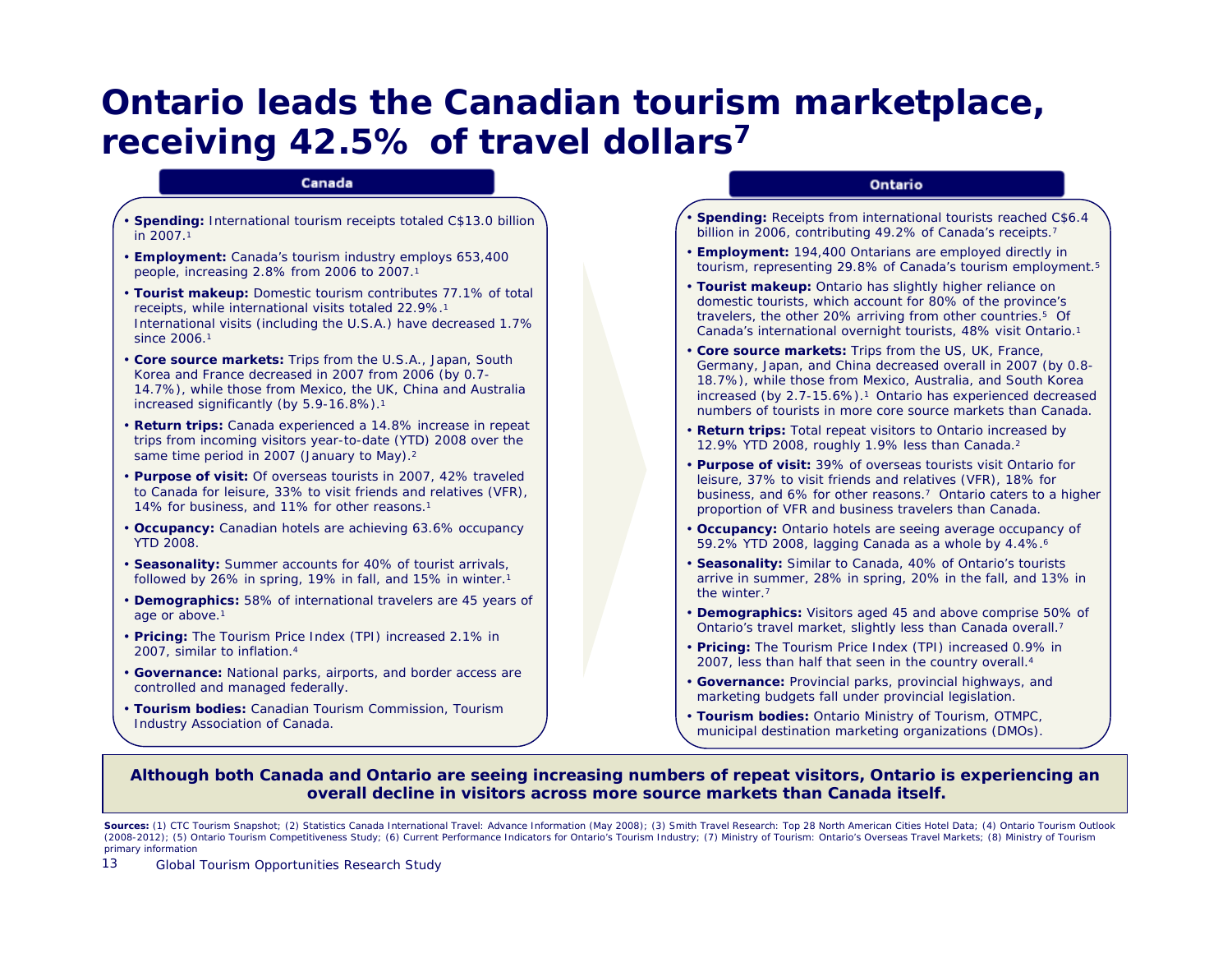### **Ontario's growth in outbound tourists is outpacing that of inbound arrivals**

**Market characteristics & the Ontario traveler**

- **Industry size:** C\$22.8B1
- **2008-2017 annual growth:** 1-2%2
- **International arrivals:** 111,400,0002
- **Employment:** 194,0001
- **Popular destinations:** Niagara region, Toronto
- **Popular outbound destinations:** US, UK, France, Mexico
- • Growth in inbound travel is projected to increase between 1-2% per year through to 2012.2
- Ontarians are increasingly traveling abroad, with 3.3 million leaving Ontario for overseas destinations.2
- – Spending on overseas travel totaled \$4.53 billion in 2006.2
- Travel spending overseas is growing at a faster pace than domestic spending.2
- Ontario outbound travel is expected to grow by 5-7% annually through to 2012, which is comparatively lower than Canada's YTD growth rate of 15%.2,3
- Ontario hotels have average occupancy rates of 57.1%, a level similar to that seen in Eastern Canada, and significantly lower than the 70% seen in 1996.4
- Canada ranks as the third most vacation-deprived nation: average vacation time decreased from 21 days in 2005 to 19 days in 2006.5 Additionally, 24% of Canadians fail to use all of their vacation days (with 10% not using any at all).<sup>5</sup>
- Shorter vacation times, or fewer days taken, suggests that Ontarians may favour staying in-province and enjoy long weekend getaways.
- Canadian travelers are more educated than Canadian non-travelers, with 29% of Canadian travelers having a university degree.<sup>6</sup>
- Disposable income in Ontario is expected to increase between 2.0-2.5% per year, roughly 0.5% ahead of consumer inflation, suggesting no major changes in purchasing patterns are expected between 2008-2012.2
- Primary research indicates that Ontario's investment spending and infrastructure development are perceived to be significantly lower than other tourism jurisdictions.



**Source:** Ontario Tourism Outlook (2008-2012)

#### **Attracting tourists**

- • Overseas tourists accounted for only 2%, or 2.2 million, of Ontario's visitors in 2006, growing at a rate of 0.1%.7
- – Overnight overseas visitors generated \$1,204 per visit, vs. \$440 per US tourist or \$226 for an Ontarian.7
- –Daily international visitor spend is \$281.7
- Mexico may represent an increasingly important inbound market for Ontario as visits have increased 15% YTD in 2008 for Canada overall 5
- Asian visitors tended to stay the longest in Ontario, with an average visit of 14 days in 2006 (vs. 11 overall).7
- The average age of Ontario's visitor is 41.3 years old, with 32% of visitors 55 or above.8
- • Compared to 2004, trips to Canada from India to posted the largest growth rate (+75.4%), followed by Spain (+64.7%). Despite the relatively small percentage of travel these markets account for, they represent large populations with substantial room for growth.4
- • American travelers view Canada as 'safe' and 'boring,' suggesting that Canada, including Ontario, needs new and exciting offerings.9



#### **Industry experts indicate that Ontario may benefit from increased investment to align with competitive levels of other jurisdictions, which would then require ongoing servicing to maintain momentum.**

Sources: (1) Ontario Tourism Competitiveness Study; (2) Ontario Tourism Outlook (2008-2012); (3) Statistics Canada International Travel: Advance Information (May 2008); (4) CTC Tourism Snapshot; (5) CBC: "Canadians are vacation deprived"; (6) Travel Activities and Motivations of Canadian Residents; (7) Ministry of Tourism: Ontario's Overseas Travel Markets; (8) Ontario Regional Tourism Profile 2006; (9) Deloitte: Destination Canada; (10) Primary research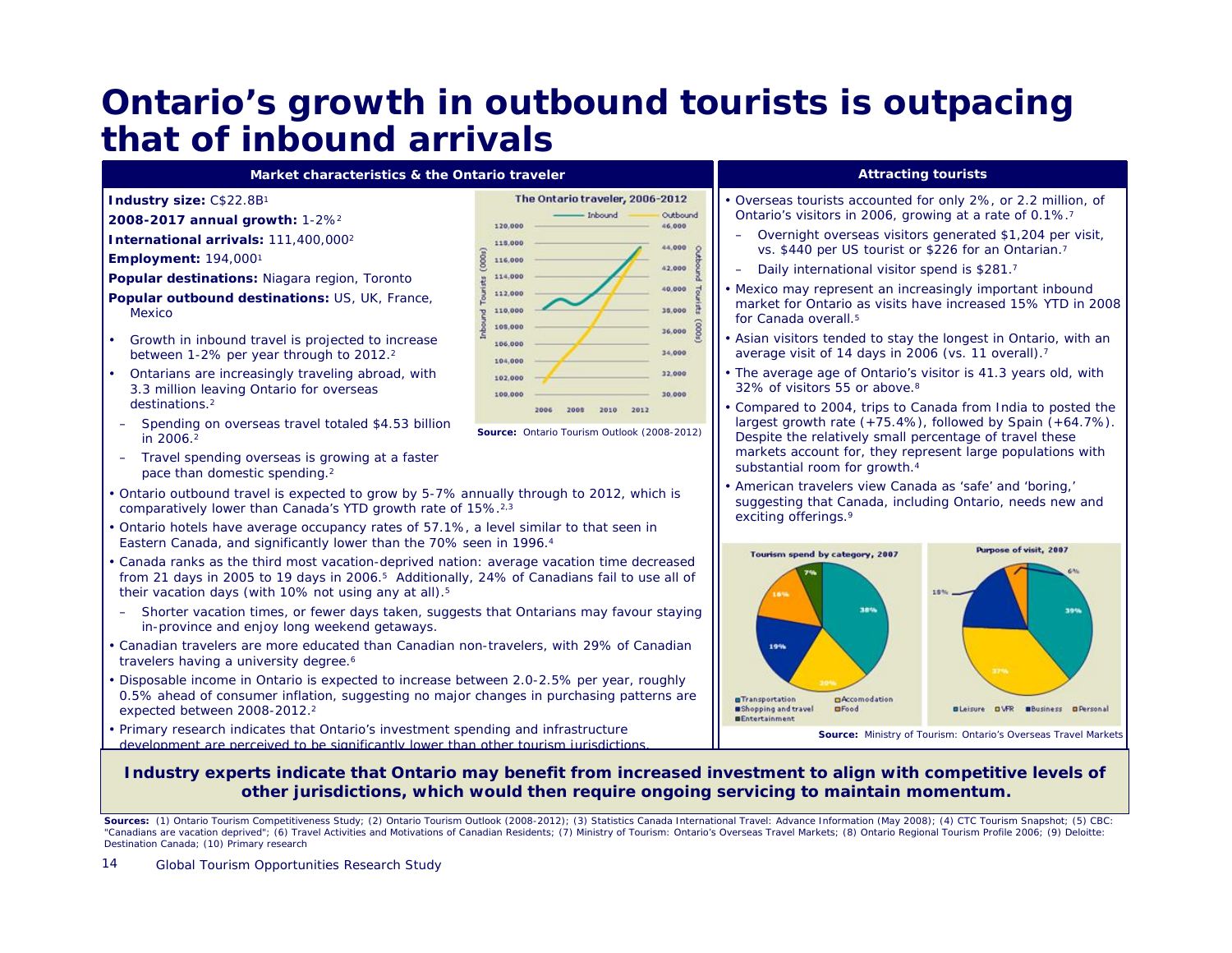# **Key research topics**

**Global trends**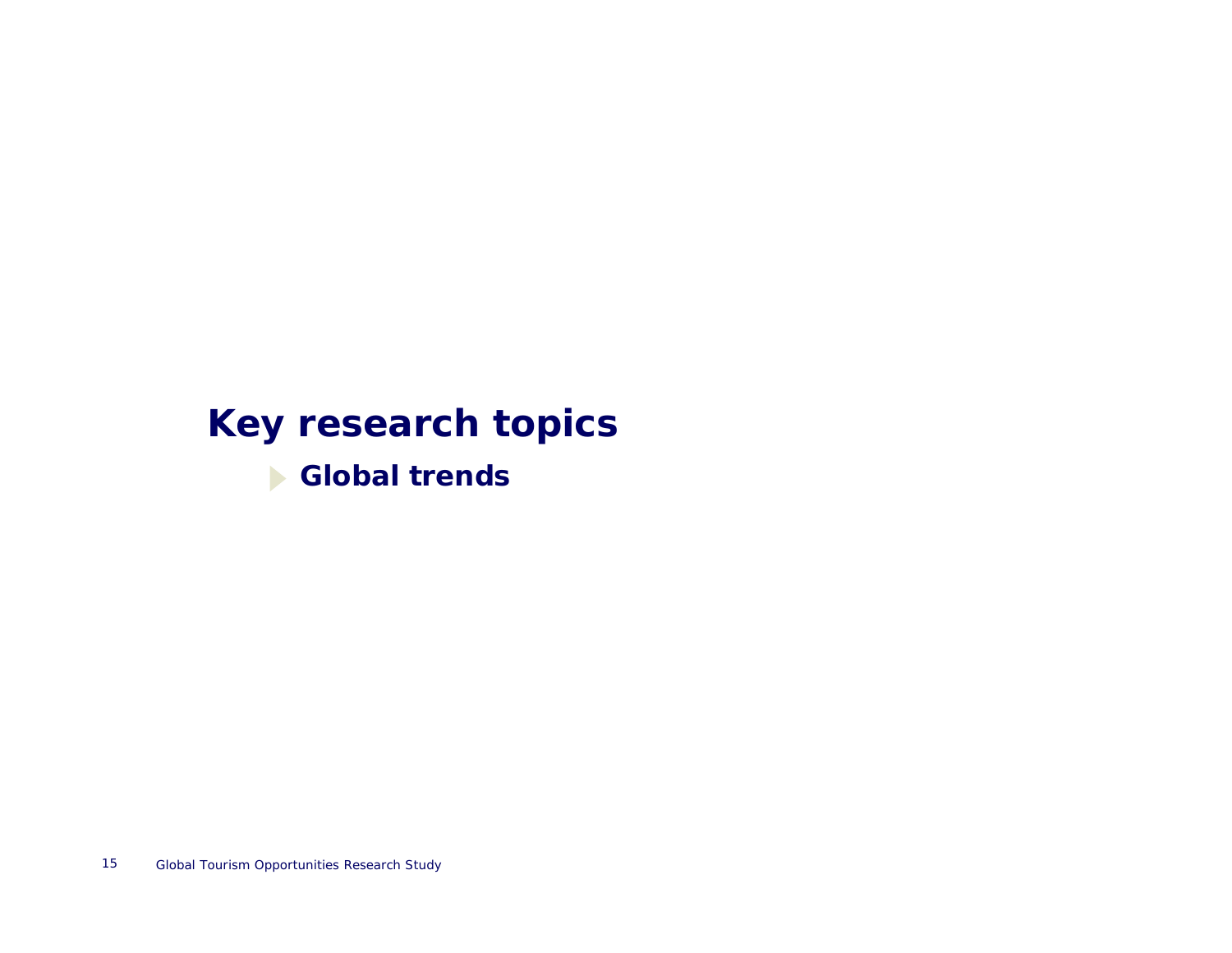### **Global tourism is forecasted to generate \$13 trillion between 2007 and 2017**



|    | Top tourism spenders, 2006<br>Spending by industry and government on tourism development |                                |                      |  |  |  |
|----|------------------------------------------------------------------------------------------|--------------------------------|----------------------|--|--|--|
|    |                                                                                          | <b>Total</b><br>(US\$ billion) | Per capita<br>(US\$) |  |  |  |
| 1  | Germany                                                                                  | 74.8                           | 908                  |  |  |  |
| 2  | <b>United States</b>                                                                     | 72.0                           | 241                  |  |  |  |
| 3  | <b>United Kingdom</b>                                                                    | 63.1                           | 1037                 |  |  |  |
| 4  | France                                                                                   | 32.2                           | 529                  |  |  |  |
| 5  | Japan                                                                                    | 26.9                           | 211                  |  |  |  |
| 6  | China                                                                                    | 24.3                           | 19                   |  |  |  |
| 7  | Italy                                                                                    | 32.1                           | 397                  |  |  |  |
| 8  | Canada                                                                                   | 20.5                           | 621                  |  |  |  |
| 9  | <b>Russia</b>                                                                            | 18.8                           | 132                  |  |  |  |
| 10 | Korea                                                                                    | 18.2                           | 373                  |  |  |  |

**Source:** WTO Tourism Highlights 2007

**Source: WTO Tourism Highlights 2008, Deloitte analysis Note**: Future receipts growth rate assumed constant at 6.5%

- Total international arrivals amounted to 846 million tourists in 2006, an increase of 5.5% over 2005. This increase was due in large part to increased air accessibility and growing disposable income among travelers.1
- International tourism receipts totaled \$733 billion, a year-over-year growth of 4.3% from 2005 to 2006.1
- Receipts and arrivals are forecasted to see annual growth of 4.5% and 6.5% from 2005 to 2020, respectively, slightly higher than the arrivals growth in the past  $(4.2\%)$ .<sup>1</sup> This growth in receipts will generate \$13 trillion between 2007-2017.<sup>1,2</sup>
- In 2006, 75 countries earned in excess of US \$1 billion in international tourism receipts.1
- –The top 10 tourism earners in 2006 accounted for half of world receipts, while their combined share for arrivals was 47%; these countries have aboveaverage revenue per tourist.1

#### **The future global tourism industry will be characterized by new source markets, more travelers, and increasing consumer expenditures.**

**Sources:** (1) WTO Tourism Highlights 2007; (2) Ontario Tourism Competitiveness Study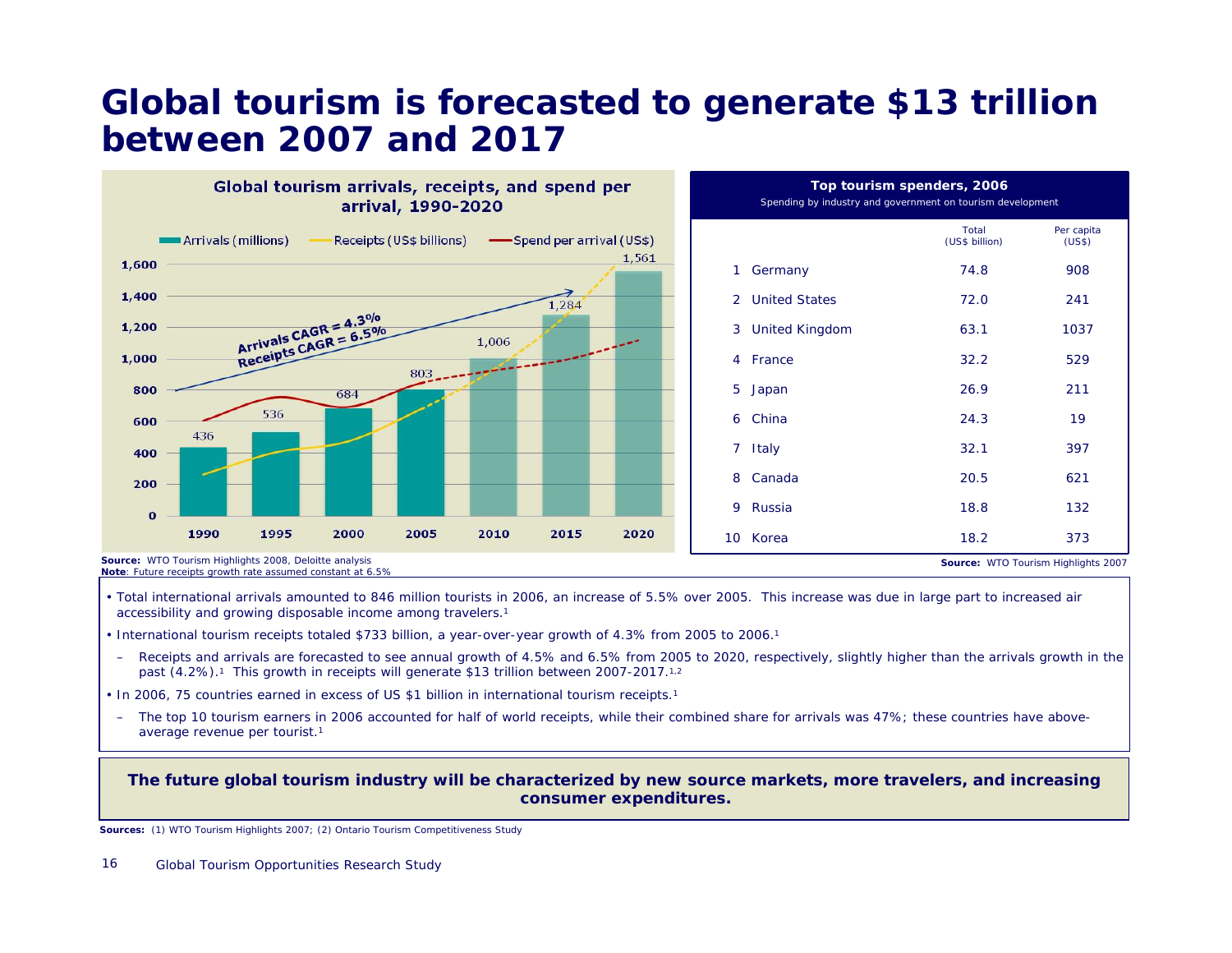# **China will lead global tourism industry growth, rivaling the United States in size by 2018**

#### **Economies to watch**

**On an employment scale** Countries expected to generate the largest amount (in absolute terms) of travel and tourism economy

#### **On an absolute scale**

Countries expected to generate the largest volume of total (domestic and international) travel and tourism demand\* in 2008

#### **Travel and tourism demand, 2008**

|                 |            |                        | ('000 jobs) |                |                                                                                                                      | (% annualized real growth) |                 |                       |          |
|-----------------|------------|------------------------|-------------|----------------|----------------------------------------------------------------------------------------------------------------------|----------------------------|-----------------|-----------------------|----------|
|                 |            | US\$ billions % of GDP |             |                |                                                                                                                      |                            |                 |                       |          |
|                 | <b>USA</b> | 1,747.5                | 10.2        |                | China                                                                                                                | 74,498                     | 1               | India                 | 9.4      |
| $\overline{2}$  | China      | 592.0                  | 12.2        | 2              | India                                                                                                                | 30,491                     | <sup>2</sup>    | China                 | 8.9      |
| $\mathbf{3}$    | Japan      | 514.3                  | 10.1        | 3              | <b>USA</b>                                                                                                           | 14,933                     | $\mathbf{3}$    | Libya                 | 8.1      |
| 4               | Germany    | 505.7                  | 10.0        | $\overline{4}$ | Japan                                                                                                                | 6,833                      | $\overline{4}$  | Vietnam               | 8.1      |
| 5 <sup>5</sup>  | France     | 418.8                  | 10.9        | 5              | Mexico                                                                                                               | 6,633                      | 5 <sup>5</sup>  | Montenegro            | 7.4      |
| 6               | <b>UK</b>  | 403.7                  | 9.1         | 6              | Indonesia                                                                                                            | 5,936                      | 6               | Romania               | 7.1      |
| $\overline{7}$  | Spain      | 338.2                  | 18.2        | $\overline{7}$ | <b>Brazil</b>                                                                                                        | 5,500                      | $\overline{7}$  | Macau                 | 7.1      |
| 8               | Italy      | 302.9                  | 10.2        | 8              | Vietnam                                                                                                              | 4,891                      | 8               | Namibia               | 6.9      |
| 9               | Canada     | 231.4                  | 11.0        | 9              | Russia                                                                                                               | 4,126                      | 9               | Croatia               | 6.9      |
| 10 <sup>°</sup> | Mexico     | 157.6                  | 14.3        | 10             | Thailand                                                                                                             | 3,911                      | 10 <sup>°</sup> | <b>Czech Republic</b> | 6.8      |
|                 | Ontario**  | 22.8                   | 4.1         |                | Ontario                                                                                                              | 194                        |                 | Ontario               | $1 - 2%$ |
|                 |            |                        |             |                | * Demand encompasses all components of travel and tourism consumption, investment, government spending, and exports. |                            |                 |                       |          |

employment **Travel and tourism economy employment, 2008 ('000 jobs)**

#### **On a relative scale**

Countries expected to grow their total (domestic and international) travel and tourism demand most rapidly between 2008 and 2018.

#### **Travel and tourism demand, 2008-2018 (% annualized real growth)**

| 1,747.5 | 10.2 | $\overline{1}$ | China         | 74,498 | $\sqrt{1}$     | India                 | 9.4      |
|---------|------|----------------|---------------|--------|----------------|-----------------------|----------|
| 592.0   | 12.2 | $\overline{2}$ | India         | 30,491 | $\overline{2}$ | China                 | 8.9      |
| 514.3   | 10.1 | 3              | <b>USA</b>    | 14,933 | 3 <sup>°</sup> | Libya                 | 8.1      |
| 505.7   | 10.0 | $\overline{4}$ | Japan         | 6,833  | $\overline{4}$ | Vietnam               | 8.1      |
| 418.8   | 10.9 | 5 <sup>5</sup> | Mexico        | 6,633  | 5 <sup>5</sup> | Montenegro            | 7.4      |
| 403.7   | 9.1  | 6              | Indonesia     | 5,936  | 6              | Romania               | 7.1      |
| 338.2   | 18.2 | $\overline{7}$ | <b>Brazil</b> | 5,500  | $\overline{7}$ | Macau                 | 7.1      |
| 302.9   | 10.2 | 8              | Vietnam       | 4,891  | 8              | Namibia               | 6.9      |
| 231.4   | 11.0 | 9              | Russia        | 4,126  | 9              | Croatia               | 6.9      |
| 157.6   | 14.3 | 10             | Thailand      | 3,911  | 10             | <b>Czech Republic</b> | 6.8      |
| 22.8    | 4.1  |                | Ontario       | 194    |                | Ontario               | $1 - 2%$ |

\*\* Total tourism spending.

**Sources:** WTTC Progress and Priorities 2008/09; Ontario Tourism Competitiveness Study; Ontario Tourism Outlook (2008-2012); WEF Travel and Tourism Competitiveness Report 2008, Tourism Quick Facts

- • China ranks as one of the top two nations across absolute tourism volume, employment levels, and expected growth.
	- – Although its travel and tourism demand is roughly one-third the size that of the United States, it has great potential for improvement when the total population versus percentage that currently travels are considered.
	- –Experts project that by 2018, China will increase its absolute value by a factor of four, lagging the US by roughly \$500 billion.1
- • Eastern European countries as destinations are expected to grow the most rapidly between 2008-2018, with Montenegro, Romania, Croatia, and the Czech Republic expected to realize between 6.8-7.4% annual growth in that time period.1

#### **Growth in both emerging and traditional global tourism markets is outpacing the 1-2% growth currently seen in Ontario.**

**Sources:** (1) WTTC Progress and Priorities 2008/09; (2) WEF Travel and Tourism Competitiveness Report 2008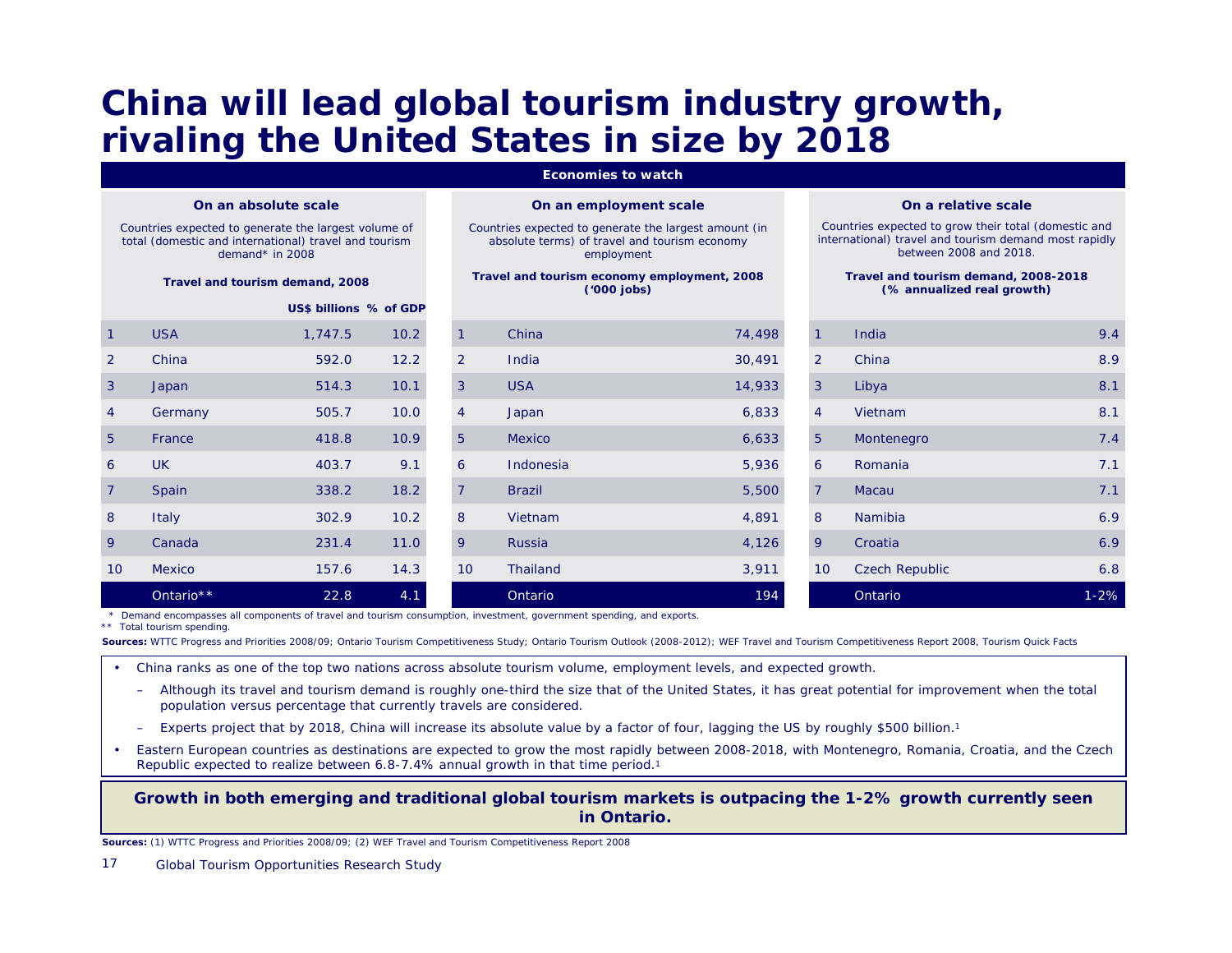# **Traditional European destinations are losing market share to emerging markets**



**Source:** WTO Tourism Highlights 2007



**Source:** WTO Tourism Highlights 2007

**Key insights**

- Asia Pacific's share of the global tourism market increased by 22% between 2000 and 2006, and is expected to grow an additional 35% by 2020.1
- – India and China drive much of this growth, and are expected to capture 15% of the global air passenger growth forecasted by 2010, which translates to 105 of the 700 million additional passengers.2
- – These increases are largely caused by the increasing traveler preference to visit exotic locations, and substantial investment in these regions (i.e., infrastructure for Olympics, Commonwealth Games, etc.).3
- Africa performed strongest in 2006, with 9% growth over 2005.1
- Due to heavy tourism infrastructure investment and increased air access, this emerging market growth has been at the expense of traditional travel destinations.
- – Stagnation in Canada and Mexico resulted in the Americas losing some market share between 2000 and 2006, and Europe is forecasted to lose further ground in its global share (8.6% by 2020).
- Primary research highlights that competition among destinations is intensifying, and there are now over 200 countries offering a viable tourism product. 4,5

#### **Mature destinations are losing ground to those that are investing heavily in product, infrastructure, and marketing.**

**Sources:** (1) WTO Tourism Highlights 2007; (2) Deloitte: Hospitality 2010; (3) Scotia Economics Industry Trends; (4) Primary interviews; (5) Scottish Tourism: The Next Decade - A Tourism Framework for Change, (6) Primary research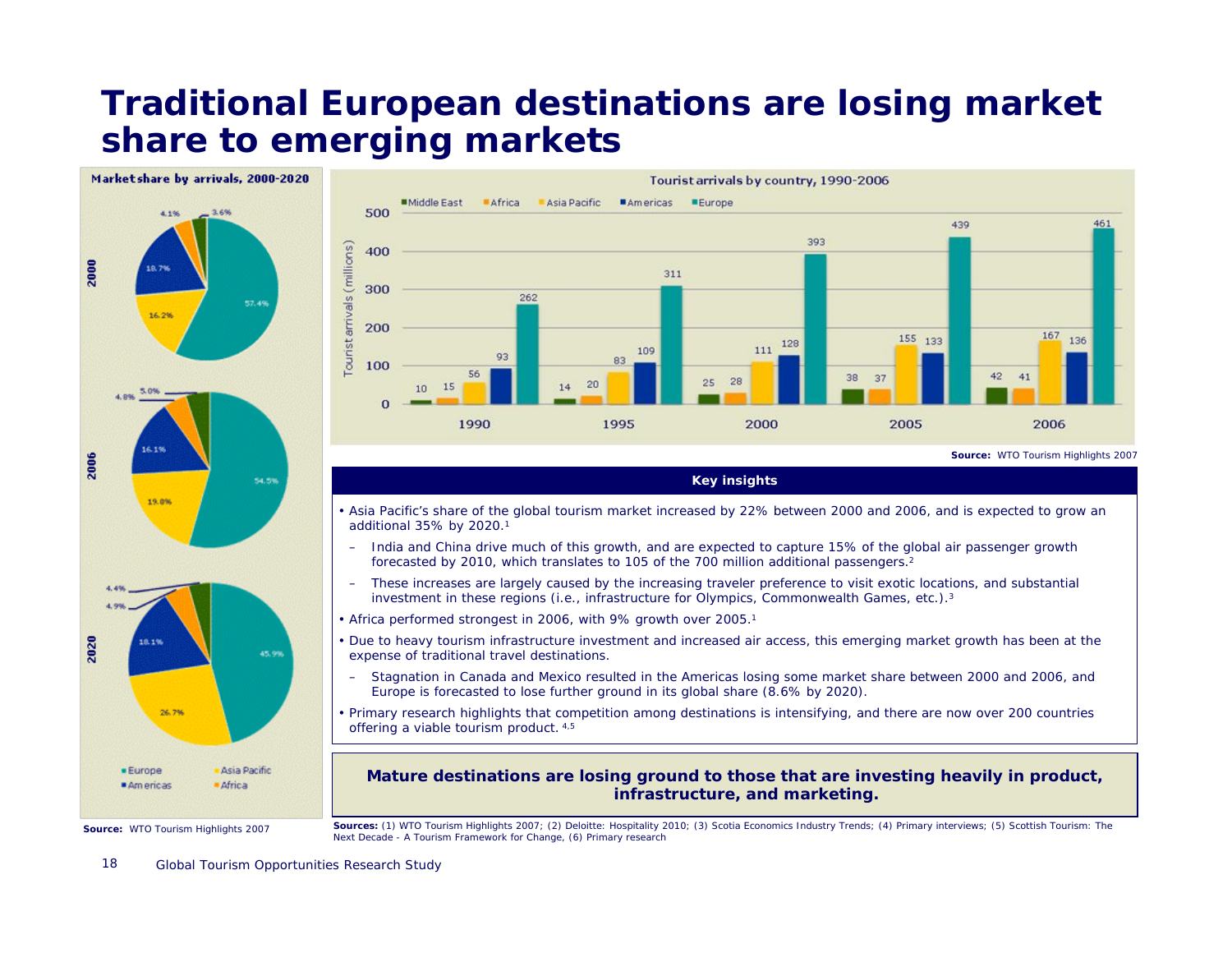# **Rising incomes and infrastructure development are driving global tourism growth**

*External factors may have an impact on tourism demand by affecting the ability to travel and the motivation to do so. Consumer behaviour is not a reaction on a single factor but on the whole set of influencing external factors. In addition it is driven by internal factors. Thus, the impact of a change in a single external factor is limited.*

- "New Demand Factors in Tourism," Martin Lohmann, for the European Tourism Forum

- **Increasing disposable incomes:** Worldwide disposable income increases are driving strong growth in long-haul travel and overall global tourism receipts.
- **Technology:** Direct access to the travel channel has increased destination awareness and transparency, according to primary research.
- – Online travel bookings accounted for 40% of total reservations in 2006, and is expected to represent 56% by 2010.
- $\equiv$  The Internet is used to book products as well as search for events and activities after arrival.
- $\equiv$  "Democratization" of information via post-trip communication and sharing exposes quality is increasing.
- **Increased air access**, due to the proliferation of low cost airlines with expanded routes and fewer restrictions, is encouraging leisure travelers to consider increasingly exotic destinations.
- Long-haul travel will grow at a rate of 5.4% per year between 1995-2020, with the ratio between intraregional and long-haul travel shifting from 82:18 in 1995 to 76:24 in 2020.3
- **Increased competition:** With viable destinations in over 200 countries and increased availability of information, consumers are more flexible and able to find interchangeable products, making destination loyalty difficult.<sup>5,6</sup>
- **Global relocation:** Immigration, both permanent and temporary, will stimulate travel for the purpose of visiting friends or relatives, which has increased 3% globally since 2004. 3 Primary research indicates that immigration patterns and VFR travel are the first steps to international tourism growth.
- **Heavy investment** will characterize the next 10 years:
- – Worldwide tourism investment in 2008 will reach \$1,353 billion, growing to \$3,145 billion in 2018.7





**Note:** Forecast data unavailable for global disposable income past 2007, or Ontario disposable income past 2009.

**Sources:** EIU Country Monitor Reports; WTO Tourism Highlights 2007; Ontario Tourism Outlook 2008-2012

#### **Heavy investment inflows, coupled with a growing traveler desire to experience new and exciting destinations, have intensified global tourism's competitive landscape.**

Sources: (1) EIU 2008 Country Monitor Reports; (2) Ontario Tourism Outlook 2008-2012; (3) WTO Tourism Highlights 2007; (4) Wi Online Travel Market; (5) Scottish Tourism: The Next Decade - A Tourism Framework for Change; (6) ETC: Tourism Trends for Europe; (7) WTTC 2008 Travel and Tourism Research: United Arab Emirates; (8) Primary research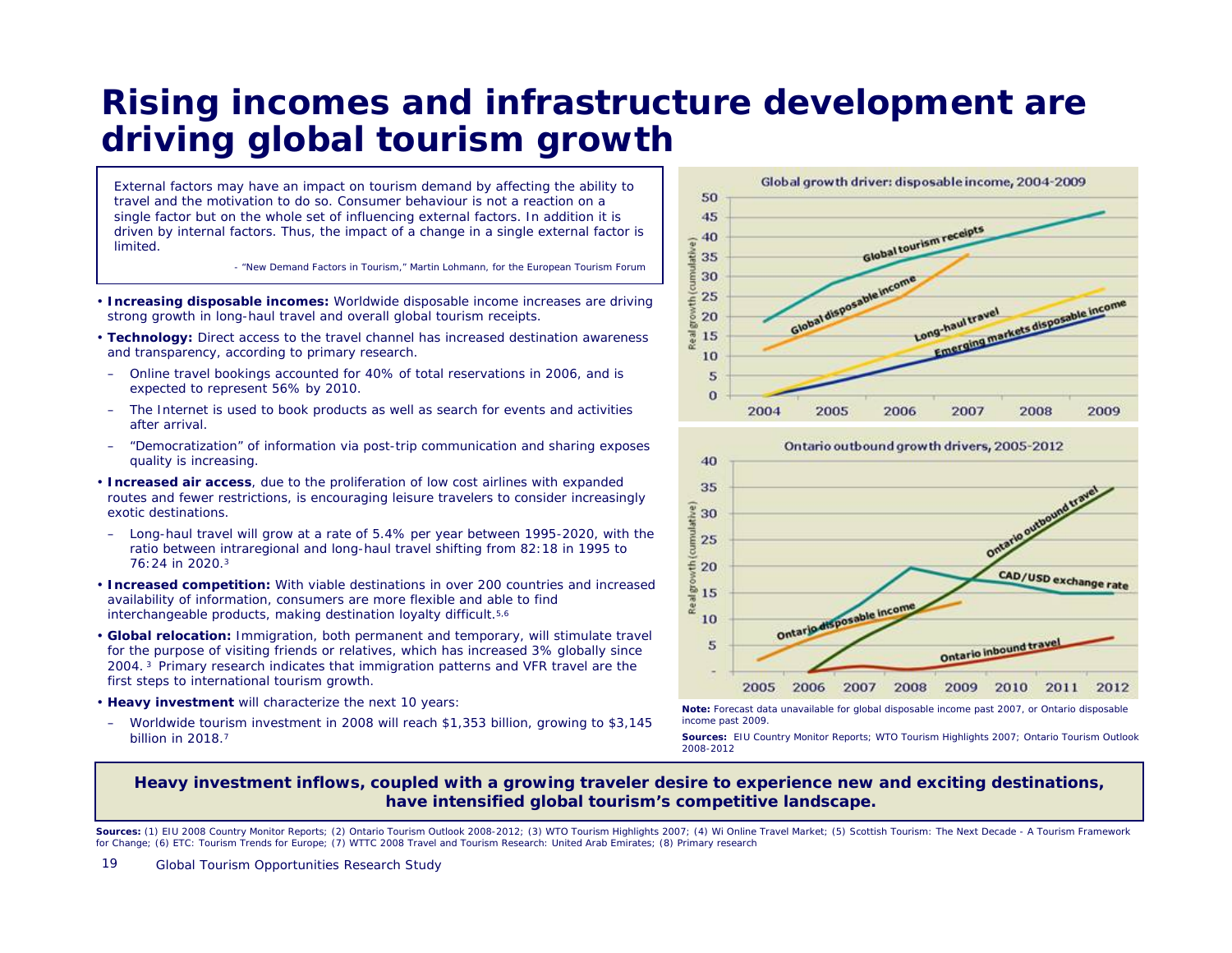### **Tourist characteristics continue to evolve, prompting the industry to change along with its customers**

|                            | 1995 - 2001                                                                                                                                                                                                                                                                                                                                                                                                                                                                                                                                                                                                                                                                                | 2001 - 2008                                                                                                                                                                                                                                                                                                                                                                                                                                                                                                                                                                                                                                                                                                                                                                                             | 2008 - 2015                                                                                                                                                                                                                                                                                                                                                                                                                                                                                                                                                                                                                                                                                                                                                                                                                                                        |
|----------------------------|--------------------------------------------------------------------------------------------------------------------------------------------------------------------------------------------------------------------------------------------------------------------------------------------------------------------------------------------------------------------------------------------------------------------------------------------------------------------------------------------------------------------------------------------------------------------------------------------------------------------------------------------------------------------------------------------|---------------------------------------------------------------------------------------------------------------------------------------------------------------------------------------------------------------------------------------------------------------------------------------------------------------------------------------------------------------------------------------------------------------------------------------------------------------------------------------------------------------------------------------------------------------------------------------------------------------------------------------------------------------------------------------------------------------------------------------------------------------------------------------------------------|--------------------------------------------------------------------------------------------------------------------------------------------------------------------------------------------------------------------------------------------------------------------------------------------------------------------------------------------------------------------------------------------------------------------------------------------------------------------------------------------------------------------------------------------------------------------------------------------------------------------------------------------------------------------------------------------------------------------------------------------------------------------------------------------------------------------------------------------------------------------|
| stics<br>ourist Characteri | <b>PRODUCTS</b><br>• Only 2-3% of tourists participating in<br>transformational tourism (in the forms of<br>eco, adventure, or other types of interactive<br>tourism). <sup>1</sup><br>• Preference for package holidays.<br><b>DESTINATIONS AND TRAVEL METHOD</b><br>• Preference for traditional travel markets.<br>such as Europe and North America.<br>• Access to the travel channel through agents.<br>• Airlines thought to be for the affluent.<br><b>THE INDIVIDUAL</b><br>• Average age of worldwide population younger<br>than in future generations.<br>• Limited travel by seniors, especially activity-<br>based travel.<br>• Average spend per tourist arrival of US\$685.2 | <b>PRODUCTS</b><br>• Participation of 15-20% in transformational<br>tourism activities. <sup>1</sup><br>• Growth in medical tourism, facilitated by<br>increased air travel.<br>• Consumers more brand-wise and want<br>experience-based travel.<br>• Increasing demand for independent holidays.<br>• Growth in residential tourism.<br>• Emerging tendency to take shorter trips, and<br>combine business with leisure stays.<br><b>DESTINATIONS AND TRAVEL METHOD</b><br>• Shifting tastes to more exotic locations, such<br>as unexplored Asian markets.<br>• Researching and booking travel online.<br>• Growing concern with safety and security, in<br>travel method and destination.<br>· Shift from purely external destination<br>determinants to internal ones (self-<br>development, etc.). | <b>PRODUCTS</b><br>• Environmental consciousness for travel methods<br>and tourism products.<br>Experiential tourism demanded in the forms of<br>educational travel, event, and 'safe danger'<br>tourism product.<br>Combined products growing in importance, for<br>example, health and wellness combined with<br>spiritual tourism.<br>Demand for financial, environmental, and<br>corporate social responsibility.<br><b>DESTINATIONS AND TRAVEL METHOD</b><br>• Higher likelihood to partake in long-haul travel.<br>• Increasing tendency to travel by air.<br>Strong brand becomes more important than<br>location when selecting a destination.<br>Environmental consciousness for travel methods.<br>Beaches as destinations to grow in popularity.<br>Online travel research and purchases to continue<br>to grow, especially in discounted travel sites. |
|                            |                                                                                                                                                                                                                                                                                                                                                                                                                                                                                                                                                                                                                                                                                            | <b>THE INDIVIDUAL</b><br>• Higher disposable incomes (growth of 9% per<br>year), especially in emerging markets. <sup>3</sup><br>• Average spend per tourist arrival of US\$814.2<br>• The global population is aging, with those<br>aged 55 and above holding the majority of<br>society's wealth.                                                                                                                                                                                                                                                                                                                                                                                                                                                                                                     | <b>THE INDIVIDUAL</b><br>• Continuing concern regarding terrorism and<br>natural disasters; flexible travel arrangements will<br>be key decision factors.<br>• Average spend per tourist arrival of US\$833.2<br>• Tendency to not take full amount of allotted<br>vacation time from work.<br>• Worldwide aging populations.                                                                                                                                                                                                                                                                                                                                                                                                                                                                                                                                      |

#### **Travelers are progressively becoming more sophisticated, environmentally conscious, and interested in experience-based tourism.**

Sources: (1) Primary research; (2) WTO Tourism Highlights 2007; (3) EIU 2008 Country Monitor Reports; (4) Scotia Economics Industry Trends; (5) People and Planet: Global Tourism; (6) 4 Hoteliers: "Travelers Predict '08 Trends"; (7) International Journal of Contemporary Hospitality Management (vol. 20, no.3); (8) Deloitte: Hospitality 2010; (9) Deloitte: Making it Happen; (10) Deloitte: Destination Canada; (11) Transparency and Vigilance; (12) ETC: Tourism Trends for Europe; (13) NTA Travel: "Tourism Realities for a New Demographic Ballgame"; (14) Martin Lohmann: "New Demand Factors in Tourism"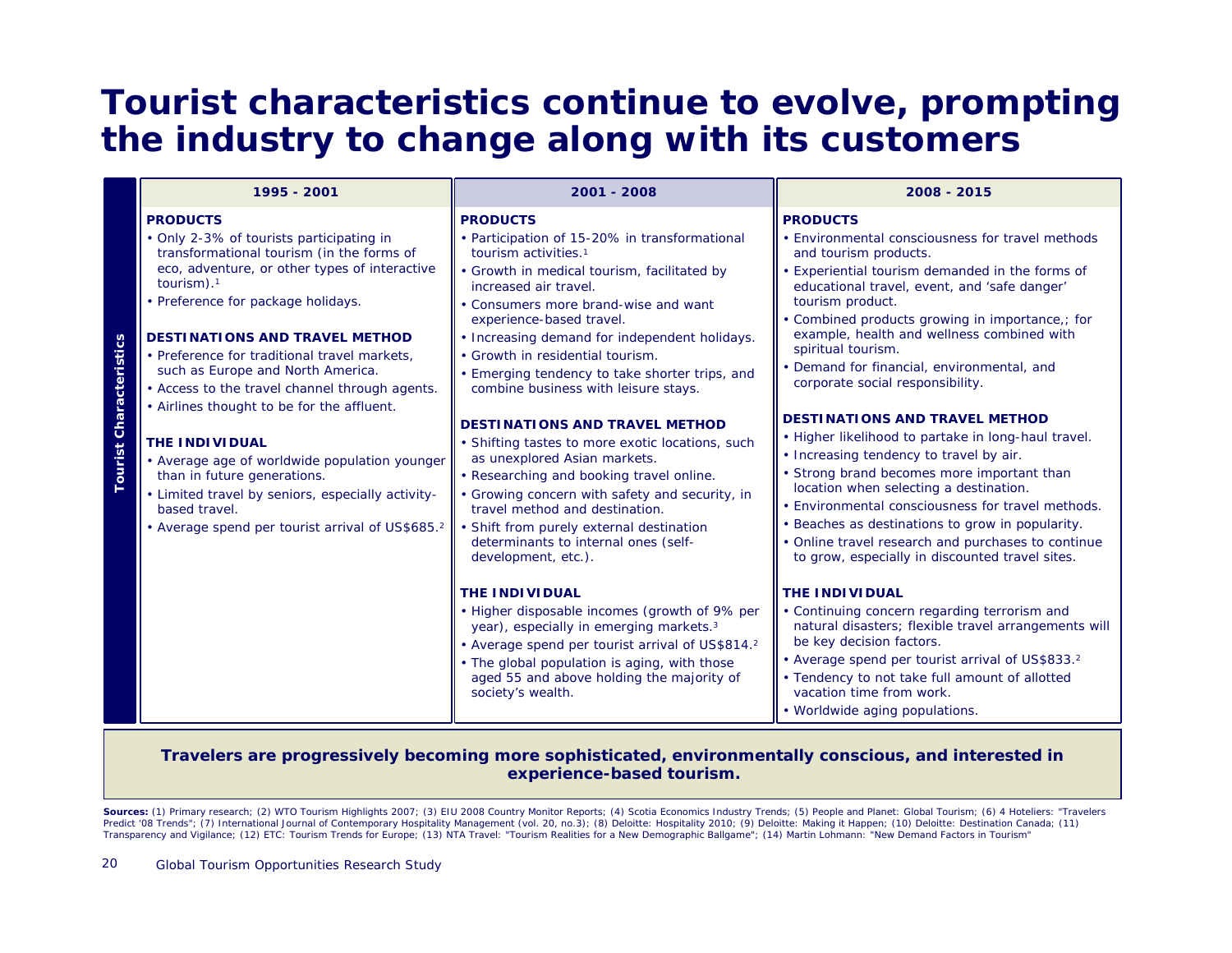# **Economic circumstances and evolving demographics are driving changes in tourist behaviour and demand**



Sources: (1) WTO Tourism Highlights 2007; (2) ETC: Tourism Trends for Europe; (3) NTA Travel: "Tourism Realities for a New Demographic Ballgame"; (4) Deloitte: Hospitality 2010; (5) Scotia Economics Industry Trends; (6) 4 Hoteliers: "Travelers Predict '08 Trends"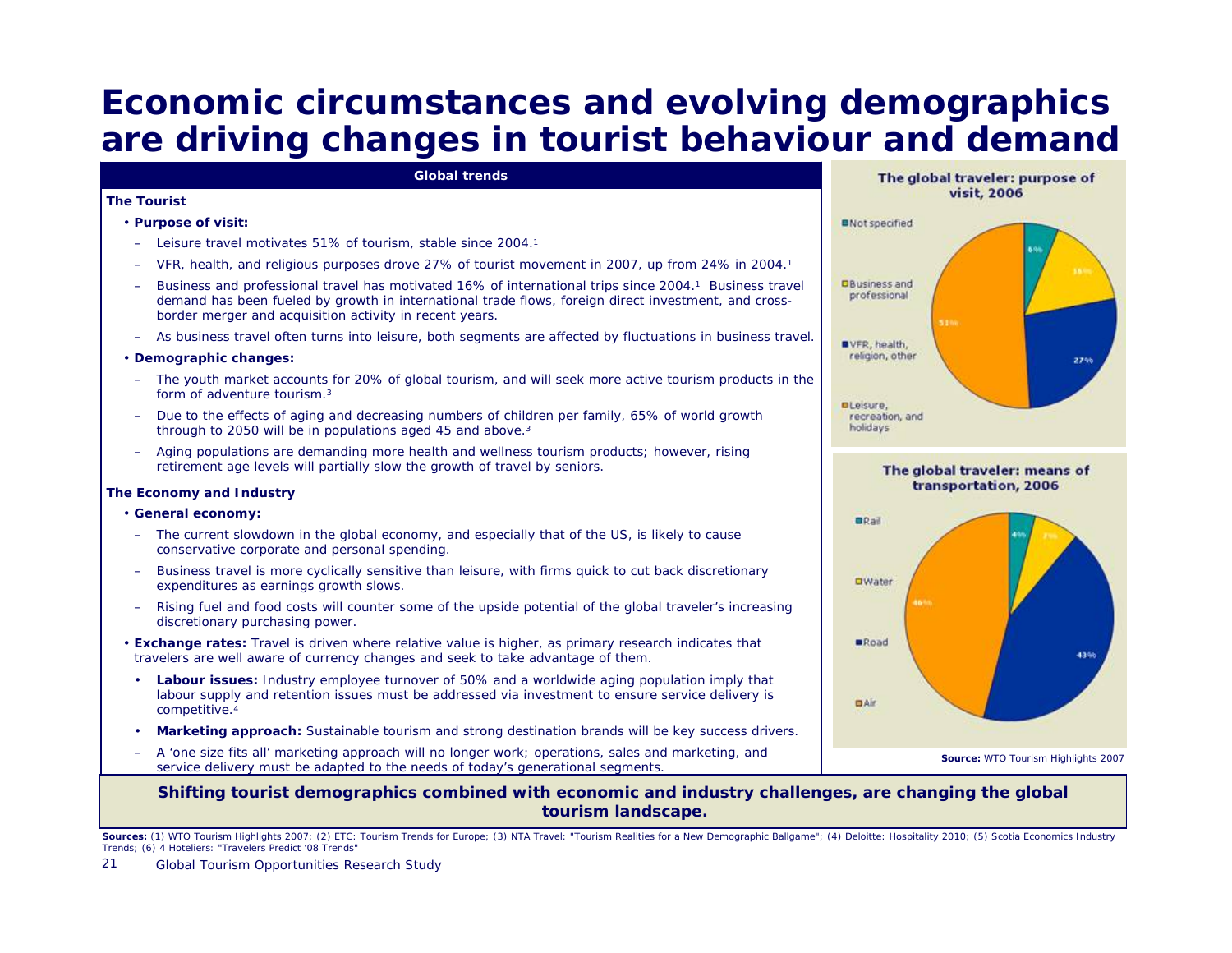# **The aging population represents an affluent demographic with a greater propensity to travel**

#### **Who are they?**

- 'Type A' personalities that expect to be catered to, listened to, and see life as a game that must be won at all costs.
- Believers in continuous self improvement, seeking luxury and the service that is expected with it.
- Affluent: those over age 55 hold 65% of household wealth.1
- • Bold and ready to see the world: 77% consider their own travel experiences more adventurous than those of their parents.1

#### **What do they want?**

- Travel and leisure activities for those aged 55 and above represent the next threshold, with spending approaching \$200 billion.1
- • Preference for age-neutral and inclusive travel offerings geared for healthy lifestyles, exercise, luxury, and image.
- Eco and adventure tourism are growing more rapidly than other products due to this segment's demand.
- • Growing interest in leisure activities like golf and gardening and the rise of retirement cities will be in high demand in the coming decades.

#### **Attracting the older tourist demographic should prove to be more critical than ever before.**

**Source:** (1) Deloitte: Hospitality 2010; NTA Travel: "Tourism Realities for a New Demographic Ballgame"; Martin Lohmann: "New Demand Factors in Tourism"; Primary research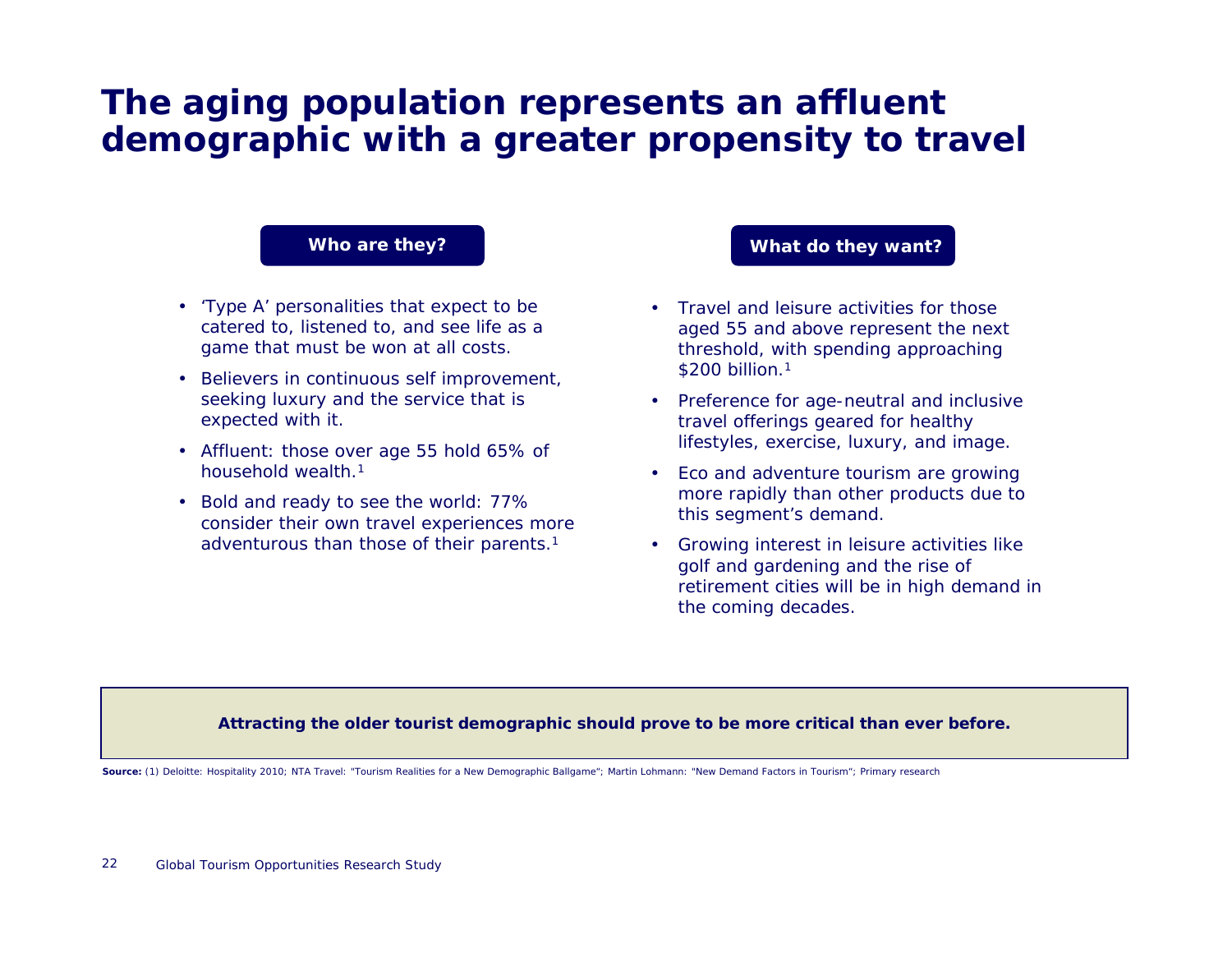### **Considerations for Ontario based on changes in the global marketplace**

**Growth and increasing competition**

- Global tourism is a US\$733 billion market.
- Ontario is expected to lag behind global growth both in terms of tourist arrivals and receipts.
- Competition has intensified due to the number of viable destinations increasing, and significant investment flowing into new markets.

### **Tourist preferences**

- The global tourist is more concerned with experienceand event-based travel.
- Access to travel services/products through technology has increased in usage and significance.
- Sustainable destinations (those that will attract tourists over the long-term) and strong tourism brands represent key success factors.

### **The aging population**

- An aging global population, including those aged 55 and above, have the highest disposable income of any demographic is increasingly interested in travel.
- These tourists represent opportunities for Ontario to offer high-quality products and services.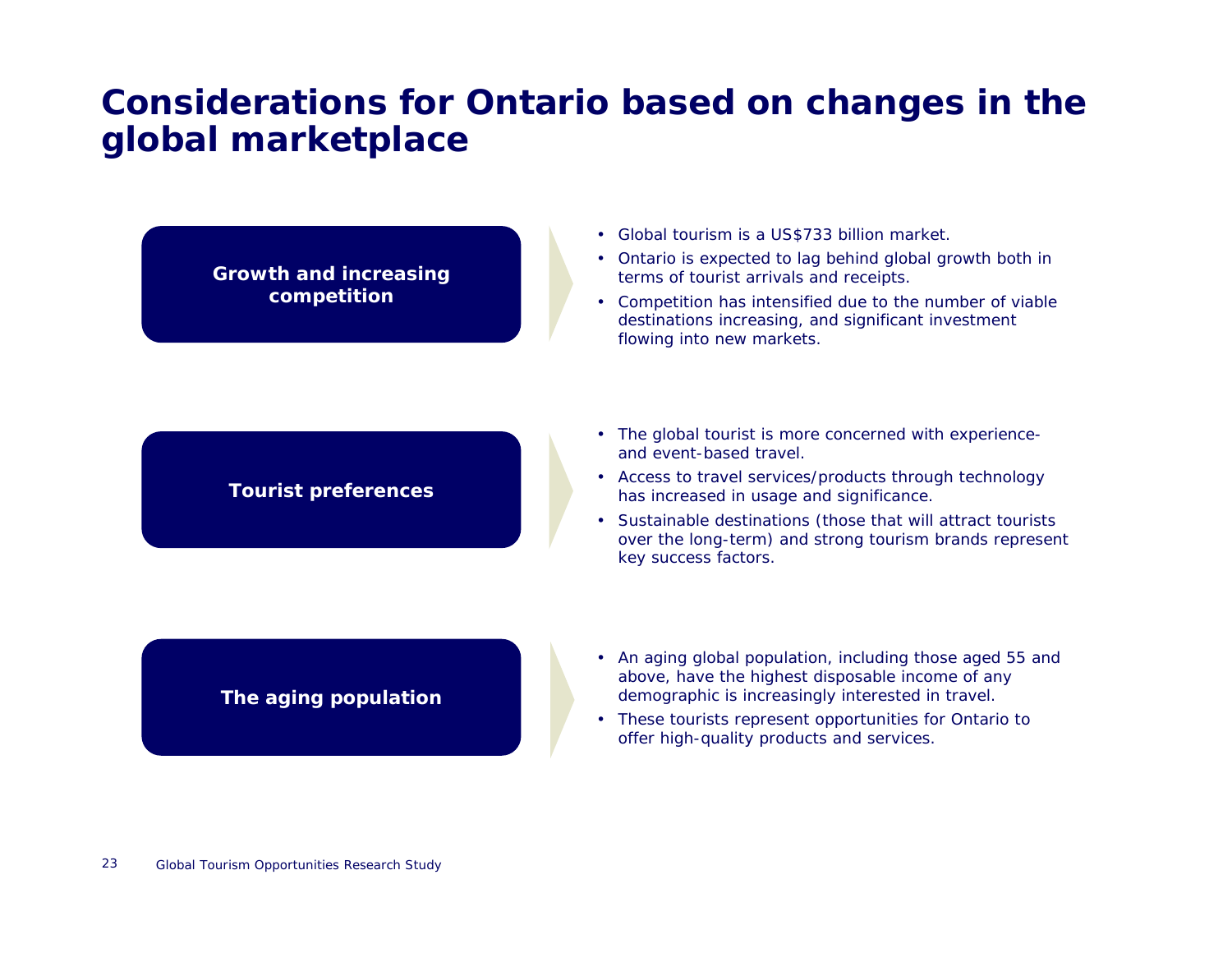# **Key research topics**

**Success measures**

24Global Tourism Opportunities Research Study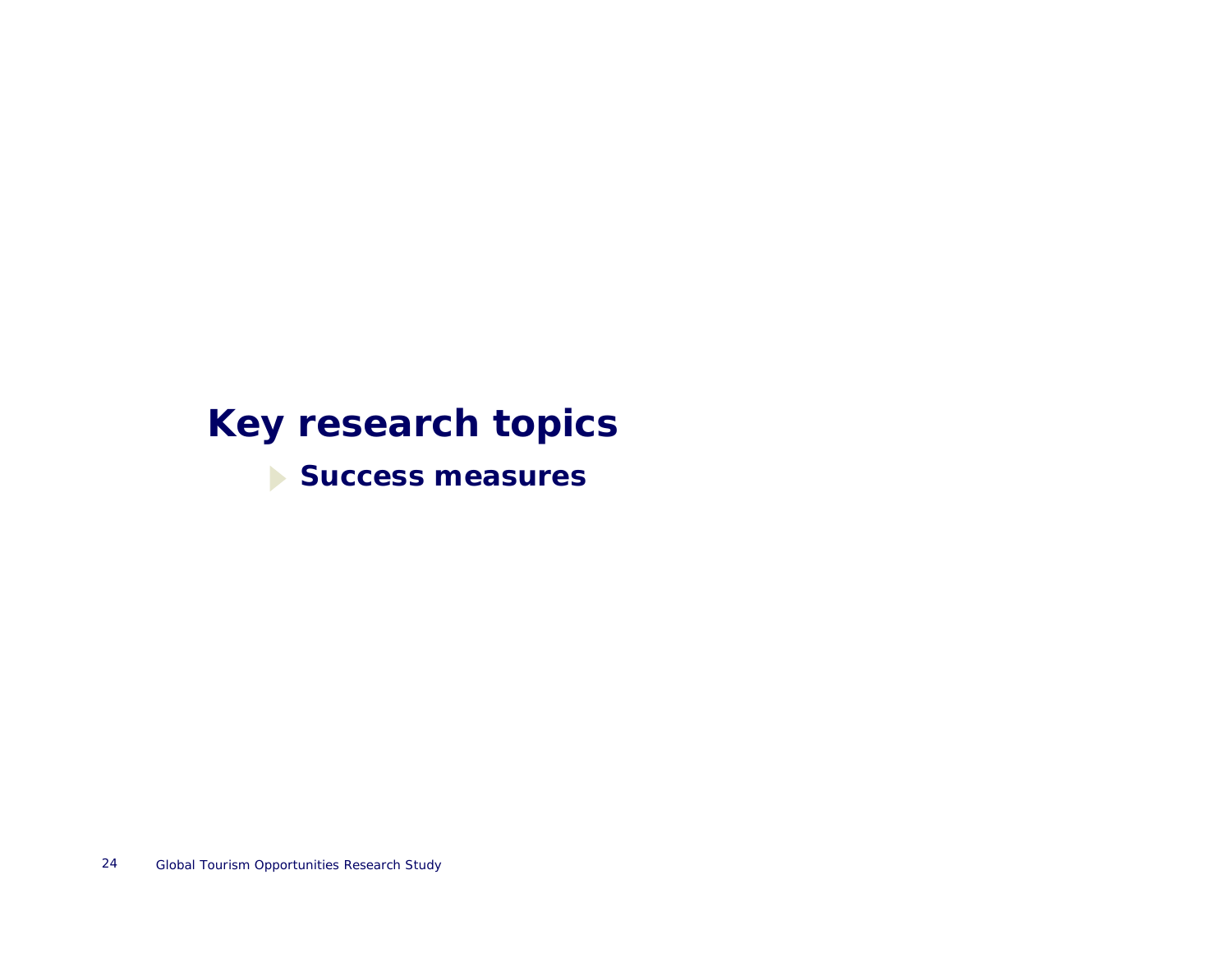### **Success measures**

Key performance indicators are essential for the tourism industry to measure its success, whether as a whole or individual operators. The diagram below illustrates various components that Ontario could consider when developing its toolkit of success measures.

#### **Analysis of Ontario's tourism performance statistics**

#### **Tourism indicators**

*Measurement of traditional tourism-specific measures, such as arrivals and receipts*

### **General business performance measures**

*Metrics related to overall industry health, such as those that gauge loyalty or the quality of customer service*

#### **Product-specific metrics**

*Success measures tailored to specific offerings, such as hotel occupancy rates or the adventure tourism development index*

**Competitive benchmarking of measures against other jurisdictions**

#### **Well-rounded performance assessment**

#### **Context for performance assessment**

- The three categories of success measures allow Ontario tourism to understand its performance on three different levels:
	- An industry perspective via tourism indicators;
	- A "company" perspective through general business measures to assess health and sustainability;
	- A product perspective from analyzing product performance metrics.
- • The reflection of qualitative and quantitative information these provide enhance the comprehensiveness of success measurement.

#### **Milestone development**

- • Devising key milestones will help Ontario to meet established goals, and these success measures will prove to be critical checkpoints for reaching targets:
	- Many success measures may roll into one overarching goal (e.g., to ultimately double tourism receipts in a specified number of years).

#### **The importance of cooperation**

- Industry and government must work together not only to collect the data required for success measures, but to establish goals for Ontario tourism into the future.
- • Cooperation will be required for labour training in measurement (e.g., exit survey administration / execution), improving metrics, and proactively setting standards for Ontario.
- • Partnering with academic institutions for the research and analysis required for success tracking could enhance Ontario's capacity while broadening the rigour of the process.

**Ontario can only assess its competitive position in the global marketplace if it has the proper tools, processes, and cooperative relationships in place.**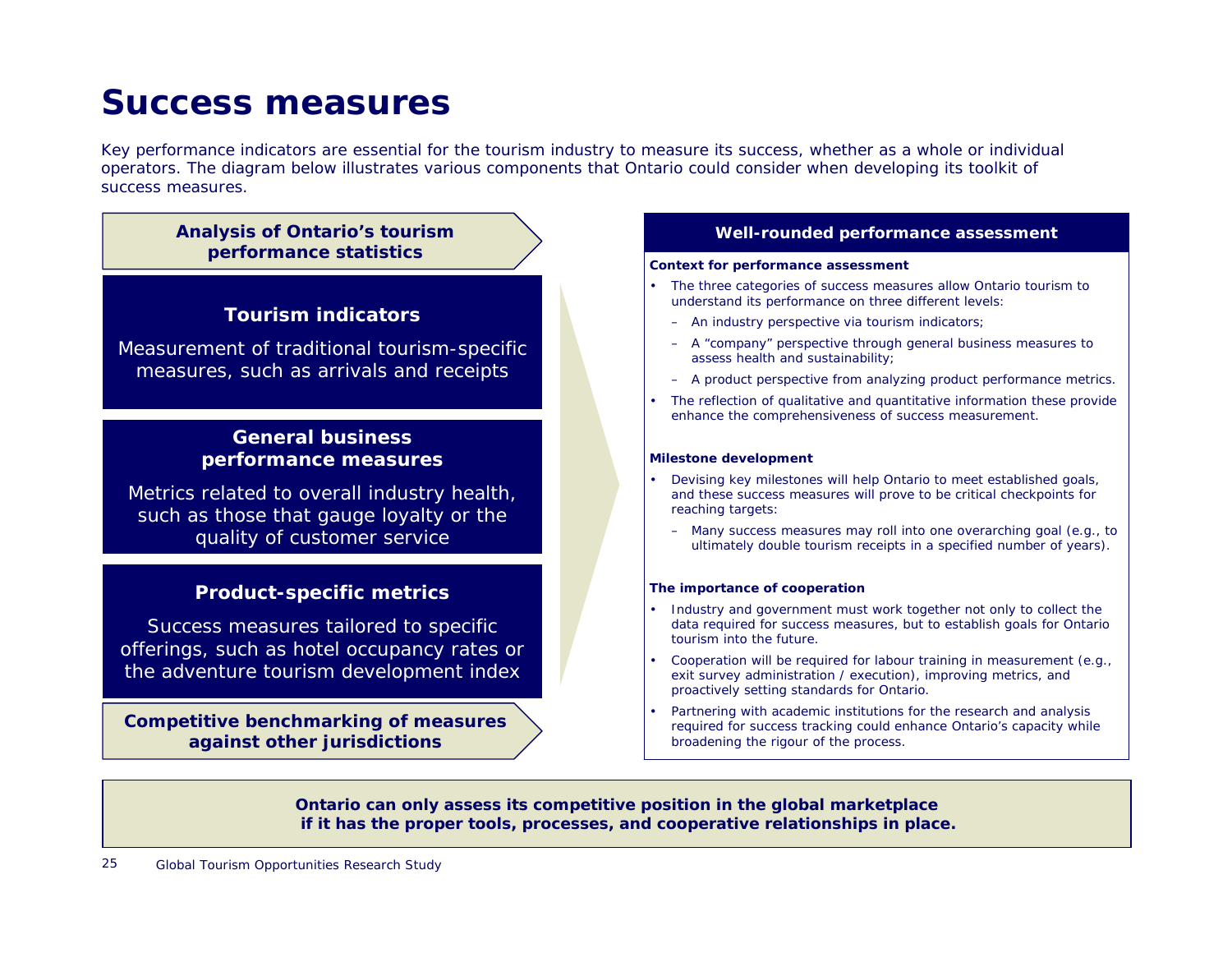# **Industry-related metrics dually function as reporting tools and goal-setting guidelines**

|                                                         | <b>Description</b>                                                                                                                                                                                                                                                   | <b>Relevance to Ontario / Illustrations</b>                                                                                                 | <b>Examples in action</b>                                                                                                                                                |
|---------------------------------------------------------|----------------------------------------------------------------------------------------------------------------------------------------------------------------------------------------------------------------------------------------------------------------------|---------------------------------------------------------------------------------------------------------------------------------------------|--------------------------------------------------------------------------------------------------------------------------------------------------------------------------|
| <b>Tourist arrivals</b>                                 | The annual number, or year-over-year growth, of visitors that<br>arrive to a destination, whether from within the jurisdiction or<br>outside. Can be used retroactively for reporting purposes or<br>as an action-oriented goal-setting metric.                      | Ontario could set targets for number of<br>tourists arriving per year.                                                                      | Egypt is aiming to double its tourist<br>arrivals to 20 million by 2015. <sup>1</sup>                                                                                    |
| <b>Flights per day</b>                                  | The number of aircraft arriving to a destination from a<br>particular market each day.                                                                                                                                                                               | Ontario could gauge the effectiveness of its<br>infrastructure as well as demand from<br>particular source markets.                         | There is one Brazilian aircraft landing<br>in Canada per day. <sup>12</sup>                                                                                              |
| <b>Tourism receipts</b>                                 | The amount of money generated in a jurisdiction by tourists,<br>or the year-over-year growth as a relative measure.                                                                                                                                                  | Ontario could set a goal for desired receipts<br>overall or from particular market segments.                                                | The Czech Republic is expected to<br>increase tourism receipts 20% by<br>2012.2                                                                                          |
| Tourism receipts per<br>arrival / tourist spend         | A per-capita measure of the amount of tourism revenue<br>received as compared to the number of tourist arrivals.                                                                                                                                                     | Ontario could assess how profitably it caters<br>to tourists, and alter its product and pricing<br>strategies to increase visitor spending. | Mexico is aiming to increase its<br>visitor spend by attracting higher-<br>spending tourists and extending<br>stays.                                                     |
| Length of stay                                          | Consensus among primary research indicates that tourist stay<br>length is indicative of the destination's attractiveness and<br>breadth of products.                                                                                                                 | Ontario could use this metric to identify<br>where new tourism product should be, or aim<br>to increase certain market stays.               | Asian visitors tend to stay 14 days in<br>Ontario. <sup>3</sup>                                                                                                          |
| <b>Government spending</b><br>on tourism (% of<br>GDP)  | The amount of money a jurisdiction's government spends<br>annually on travel and tourism.                                                                                                                                                                            | Ontario could compare itself to other<br>jurisdictions to determine if it is investing<br>appropriately in tourism.                         | Jamaica's government spends 16.8%<br>of its total budget on travel and<br>tourism. <sup>4</sup>                                                                          |
| <b>Tourism employment</b>                               | The number of jobs in an industry generated by tourism<br>spending on the goods and/or services produced by that<br>industry. A higher proportion of human resources employed<br>in the tourism sector indicates the economy's higher<br>dependency on the industry. | By comparing to other regions, Ontario could<br>assess the strength of its workforce and<br>adjust its service level accordingly.           | Tourism Tasmania aimed to achieve<br>a minimum of 23,000 jobs for<br>Tasmanians in 2007 related to travel<br>and tourism. <sup>1</sup>                                   |
| <b>Occupancy rates</b>                                  | The percentage of an available resource that is in use.<br>Typically used in hotels, but could be used as a utilization<br>metric for other tourism offerings, such as excursions,<br>convention centre or medical clinic occupancy, golf course<br>bookings, etc.   | Ontario could base its promotions or<br>assistance programs on target occupancy<br>rates for specific sectors.                              | Ontario's hotel occupancy rate is<br>roughly 57%. <sup>11</sup>                                                                                                          |
| Growth in number of<br>hotels                           | The percentage increase in hotel rooms available, year over<br>year.                                                                                                                                                                                                 | Ontario could measure or set a goal for<br>infrastructure improvements via hotel room<br>growth.                                            | Growth in Brazil's hotel industry<br>resulted in occupancy rates falling<br>from 80% to 50-60%. <sup>6</sup>                                                             |
| <b>Premier-ranked</b><br>destinations (PRD)<br>criteria | Evaluates product, performance, and sustainability in terms<br>of current state and desired state, in order to draft an<br>implementation plan to eliminate the gap.                                                                                                 | Ontario could adapt this strategy to assess its<br>key products and determine which are<br>competitive and where others can improve.        | Ontario's Durham region, dissatisfied<br>with its overnight visitor numbers<br>revealed in the PRD assessment,<br>decided to develop overnight<br>packages. <sup>7</sup> |

Sources: (1) EIU: Egypt Travel and Tourism Profile; (2) EIU: Czech Republic Travel and Tourism Forecast; (3) Ministry of Tourism: Ontario's Overseas Travel Markets; (4) WEF Travel and Tourism Competitiveness Report 2008; (5) Tourism Tasmania Strategic Business Plan; (6) EIU: Brazil Travel and Tourism Profile; (7) A Strategy to Develop the Tourism Industry in Durham Region; (8) Statistics Canada: National Tourism Indicators (NTI); (9) New Zealand Ministry of Tourism: Performance Indicators Toolkit; (10) Excellence in the Canadian Tourism Industry, (11) CTC Tourism Snapshot; (12) Primary research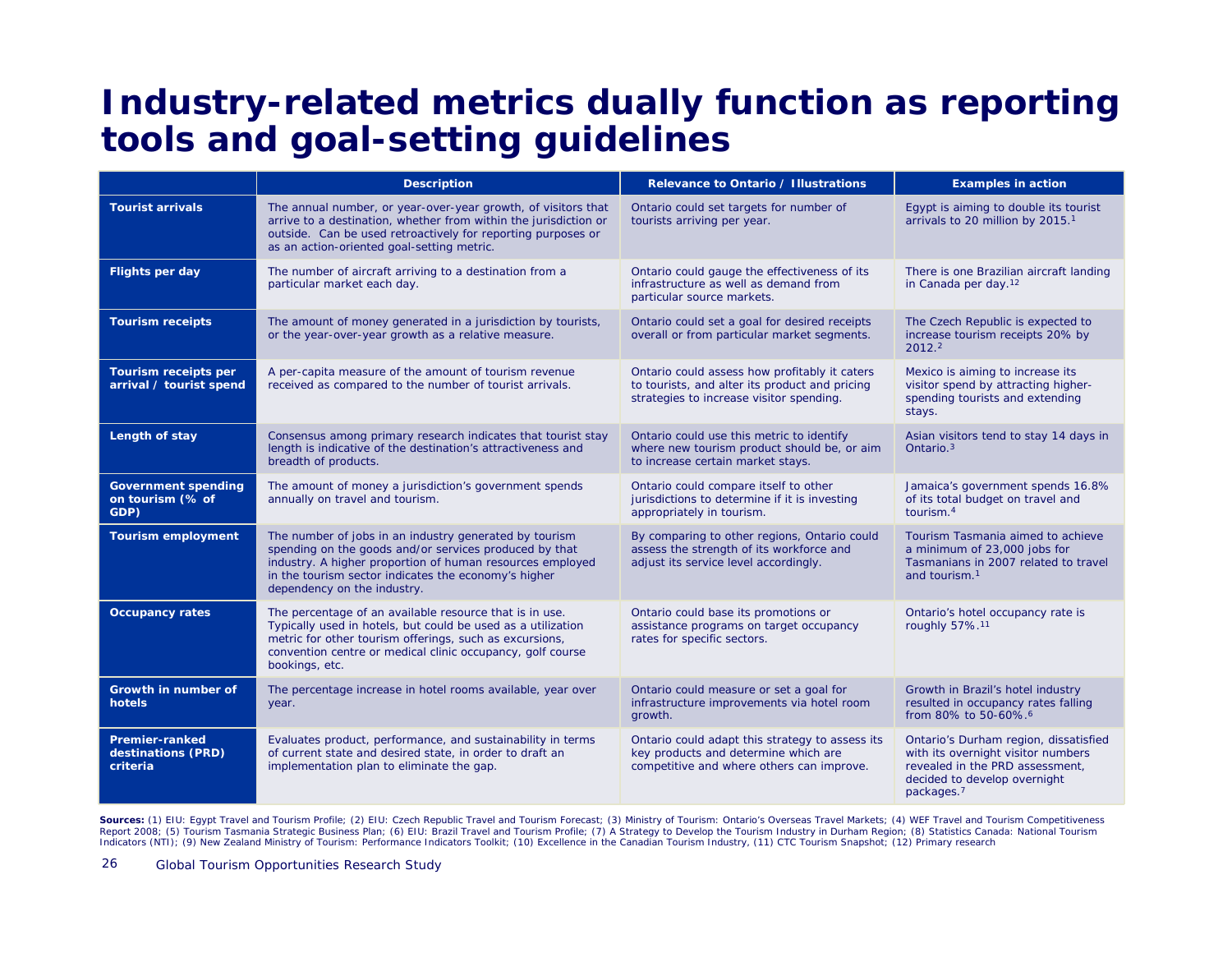### **General business health metrics supplement industry-specific measures to evaluate performance**

Success measures for business performance gives tourism industry operators and government an additional assessment mechanism.

- • Most destination organizations are currently focused on activity measures, rather than on effectiveness and efficiency measures.
	- $\overline{a}$ An activity measure provides information about what has already been completed, such as qualitative goals to improve tourism products.
	- –An effectiveness measure quantifies the results and outcomes of an activity, which can then be compared with benchmarks, past results, or targets.
	- – An efficiency measure describes the relationship between performance and resources, which are valuable in terms of cost management, such as employee productivity measured by number of bookings per travel agent.
- • Jurisdictions should choose metrics that are aligned with their overall strategy, market driven, actionable, consistent with other initiatives and overall objectives, and have periodic checkpoints.

| Ontario must determine its most pressing objective and select actionable metrics that align with overall strategy. |                                                                                                                                                                          |                        |                                                                                                                                                                         |                                                                                                                                                                                                                                                                                                                                                                                                                            |  |  |  |  |  |  |
|--------------------------------------------------------------------------------------------------------------------|--------------------------------------------------------------------------------------------------------------------------------------------------------------------------|------------------------|-------------------------------------------------------------------------------------------------------------------------------------------------------------------------|----------------------------------------------------------------------------------------------------------------------------------------------------------------------------------------------------------------------------------------------------------------------------------------------------------------------------------------------------------------------------------------------------------------------------|--|--|--|--|--|--|
|                                                                                                                    | <b>Sample Metrics</b>                                                                                                                                                    |                        |                                                                                                                                                                         |                                                                                                                                                                                                                                                                                                                                                                                                                            |  |  |  |  |  |  |
|                                                                                                                    | <b>Description</b>                                                                                                                                                       | <b>Type of measure</b> | Relevance to Ontario /<br><b>Illustrations</b>                                                                                                                          | <b>Examples in action</b>                                                                                                                                                                                                                                                                                                                                                                                                  |  |  |  |  |  |  |
| <b>Elimination of</b><br>problems                                                                                  | In businesses where the<br>elimination of problems is<br>viewed as a value driver,<br>reduction targets are set to<br>reduce such occurrences.                           | <b>Effectiveness</b>   | Ontario could set targets to<br>deliver seamless service or<br>products to tourists.                                                                                    | Ritz Carlton identified 970 potential instances<br>for a problem to arise during quest interaction<br>and sought to mitigate all. <sup>1</sup>                                                                                                                                                                                                                                                                             |  |  |  |  |  |  |
| <b>Customer</b><br>satisfaction                                                                                    | To ensure positive word of<br>mouth advertising and<br>loyalty benefits, tourism<br>product providers will aim<br>to receive satisfactory<br>feedback from its tourists. | Activity               | Ontario could aim to have<br>customer satisfaction at a<br>target level, and base<br>product, infrastructure, and<br>marketing improvements on<br>fulfilling this goal. | Paired with eliminating problem instances, Ritz<br>Carlton measured its success via customer<br>satisfaction: 75% of overnight guests reported<br>extreme satisfaction, 99% reported they were<br>satisfied, and 75% of customers would not use<br>a competitor regardless of the offer. <sup>1</sup><br>Kangaroo Island in Australia has a Visitor Exit<br>Survey that it uses to solicit feedback on its<br>initiatives. |  |  |  |  |  |  |
| Loyalty                                                                                                            | Primary research suggests<br>that jurisdictions should<br>evaluate performance in<br>light of returning tourists.                                                        | Activity               | Ontario could set a goal for<br>the number of returning<br>visitors per year, or to<br>increase the number of<br>repeat trips for certain<br>segments.                  | Kangaroo Island's Visitor Exit Survey measures<br>the number of repeat visitors                                                                                                                                                                                                                                                                                                                                            |  |  |  |  |  |  |

Ontario must determine its most pressing objective and select actionable metrics that align with overall strategy.

**Tourism operators use business performance metrics that gauge general operational health in order to construct a well-rounded assessment.**

Sources: (1) Industry Canada: "Using Market Research and Marketing Measurement for Successful Tourism Destination Marketing"; (2) Statistics Canada: "Excellence in the Canadian Tourism Industry"; (3) Kangaroo Island Tourism Optimization Management Model; (4) Primary research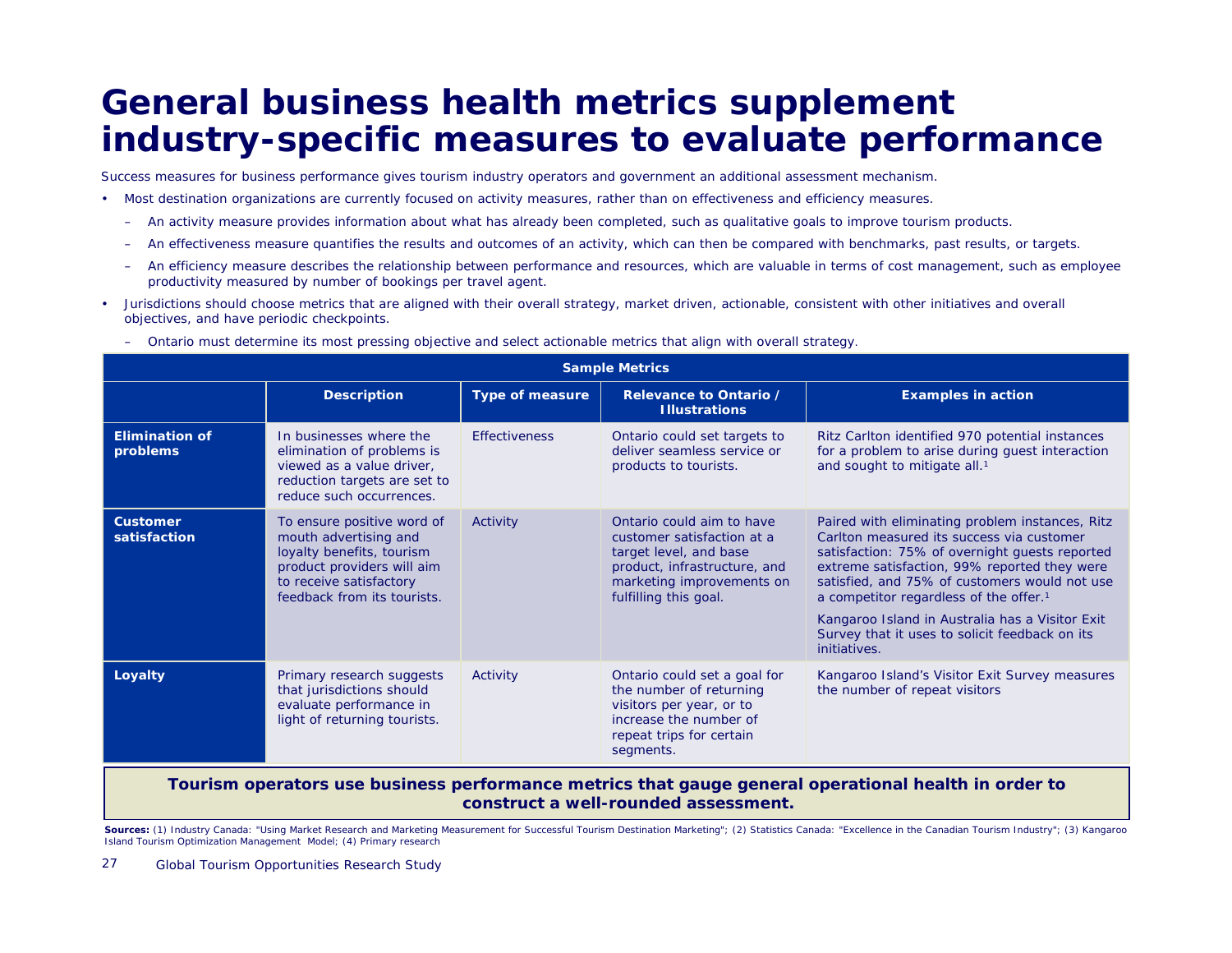### **Specific metrics have been developed to assess the competitiveness of tourism offerings**

#### **The location quotient**

- The location quotient (LQ) is a measure of concentration used to gauge the economic impact of travel and tourism in sub-regions of a larger jurisdiction (e.g., state vs. country).
- • To determine the LQ, a tourism metric such as number of workers or number of establishments is calculated as a percentage of the total sub-region (e.g., tourism businesses as a percentage of total establishments in a state). This number is then divided by the percentage value for the overall jurisdiction.
- • A score above 1.00 indicates that the industry is more concentrated in a specific region than the overall jurisdiction.
- For example, in Kansas, where the metric was developed, Thomas County had an LQ score in the accommodation and food services Industry of 1.76 when measured by number of workers.
- • Ontario can apply the LQ to gauge its concentration of tourism businesses within Canada across a number of products offerings (e.g., hotels, ski resorts, etc.)

**Source:** Kansas State University News: K-State Economists Measure Tourism in Kansas Counties

#### **Adventure tourism development index (ATDI)**

- •The ATDI, developed by George Washington University, is a comparative measure of adventure travel market competitiveness for countries worldwide.
- • The index allows consumers to define adventure travel, and then assesses a country's resources in trips involving at least two of: physical activity, interaction with nature, and cultural learning or exchange.
- •When launched later in the year, the ATDI will provide a standard for evaluating adventure travel markets globally.
- • Emphasis will be placed on identifying potential growth areas that will benefit communities and encourage preservation of the environment and surrounding culture. This communicates a global message about what is valuable, encouraging countries to pursue sustainable tourism.
- • The ATDI includes numerical rankings and qualitative assessments of 'feature destinations'.
	- *Numerical rankings*:Countries are ranked according to their Adventure Tourism Development score, which, like the WTO's competitiveness score, is comprised of ten pillars gauged to measure adventure tourism competitiveness. The rankings are sourced from hard data and survey data.
	- *Qualitative assessments of "Featured Adventure Destinations"*: Analyses are conducted according to the same criteria used in the numerical rankings, while adding value in the form of commentary on a country's specific attributes, including recommendations for future product development and marketing.
- • When released, Ontario can adapt the ATDI pillars to its own tourism landscape to determine its product strengths and guide future product development and marketing.

**Source:** George Washington University: Adventure Tourism Development Index

**Tourism jurisdictions can adapt various competitiveness measures to gauge performance within a market, in specific product offerings, or as it pertains to general business health.**

#### **NQI's Framework for Success**

- • The Tourism Industry Association of Canada partnered with Dawn Ringrose to evaluate Canada's tourism industry using the National Quality Institute's (NQI) Framework for Success.
- • Tourism organizations were rated against the framework criteria: leadership, planning, customers, people, processes, suppliers and partners, and given rankings of Nothing Being Done, Good Start, Doing Well, High Performance, World Class.
- • Of businesses using the Framework for Success, management reports 60% decrease in employee turnover, 215% in cost savings, 90% increase in customer satisfaction, 33% increase in employee satisfaction, 82% reduction in cycle time, and 57% decrease in injuries.
- • Key Ontario tourism personnel can learn the Framework and apply it to the six criteria to determine its strengths and weaknesses.

**Source:** Excellence in the Canadian Tourism Industry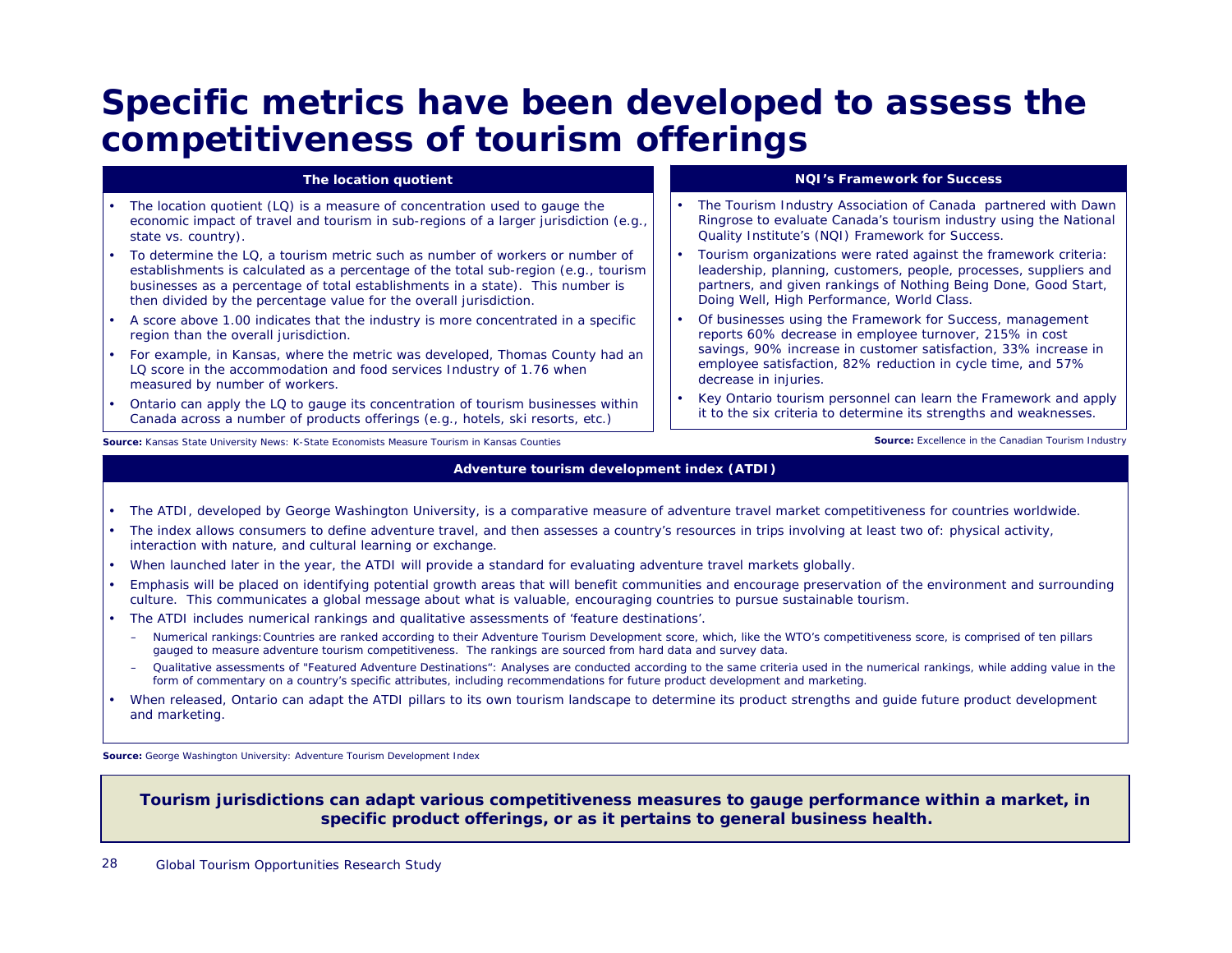# **A look at competitiveness from the World Economic Forum (WEF)**

- The WEF measures national tourism competitiveness based on 14 pillars.\*
- The overall travel and tourism competitiveness index (TTCI) scores appear to correlate with tourism arrivals and receipts.
- A strong correlation appears to exist with air transport infrastructure and overall tourism receipts.
- Primary research indicates that connectivity between airports and tourist activities is key; Toronto's Pearson airport may be more attractive with a link to the downtown.
- Some anomalies exist in that select pillars do not exhibit any relationship with tourism arrivals or receipts; thus, care should be taken in extending any broad relationships.
- For example, safety and security scores have a slight negative correlation with growth in tourism arrivals; this is indicative of the emerging tendency for travelers to visit non-traditional destinations that may be perceived as unsafe.
- When considering using the WEF conventions for performance measurement, pillars could be tailored to better reflect tourism issues versus social issues.
- Ontario can aim to boost its overall arrivals and receipts by selectively setting goals related to pillars or their components.







#### \*NOTE: See appendix D for list of pillars.

| TTCI rankings, 2008 |                       |              |  |  |  |  |
|---------------------|-----------------------|--------------|--|--|--|--|
| Rank                | Country               | <b>Score</b> |  |  |  |  |
| 1                   | Switzerland           | 5.63         |  |  |  |  |
| $\overline{2}$      | Austria               | 5.43         |  |  |  |  |
| 3                   | Germany               | 5.41         |  |  |  |  |
| 4                   | Australia             | 5.34         |  |  |  |  |
| 5                   | Spain                 | 5.30         |  |  |  |  |
| 6                   | <b>United Kingdom</b> | 5.28         |  |  |  |  |
| 7                   | <b>United States</b>  | 5.28         |  |  |  |  |
| 8                   | Sweden                | 5.27         |  |  |  |  |
| 9                   | Canada                | 5.26         |  |  |  |  |
| 10                  | France                | 5.23         |  |  |  |  |

**Source:** WEF Travel and Tourism Competitiveness Report 2008

**A higher TTCI score correlates with higher tourist arrivals and receipts, suggesting that jurisdictions address the 14 areas contained in the rankings to improve overall performance.**

**Source:** WEF Travel and Tourism Competitiveness Report 2008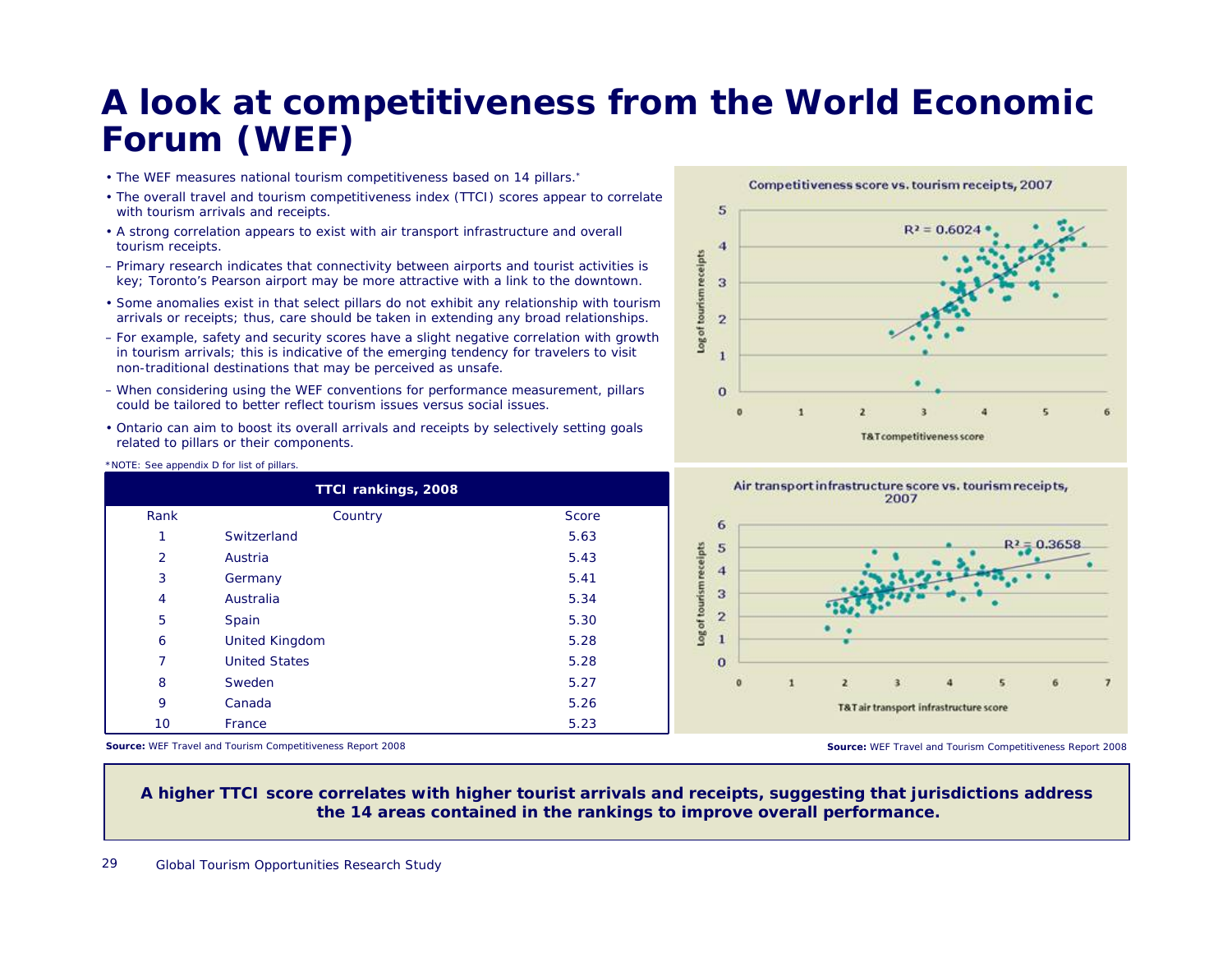### **Additional resources can help the Ministry better gauge competitive success measures**

See Appendix C for additional information.

|                                                                                                                                                                                    | <b>Abstract</b>                                                                                                                                                                                                                                                                                                                                                                                                                                                                                                                                                 | Cost                                                                            |
|------------------------------------------------------------------------------------------------------------------------------------------------------------------------------------|-----------------------------------------------------------------------------------------------------------------------------------------------------------------------------------------------------------------------------------------------------------------------------------------------------------------------------------------------------------------------------------------------------------------------------------------------------------------------------------------------------------------------------------------------------------------|---------------------------------------------------------------------------------|
| Euromonitor<br>The World Market for Tourism<br><b>Flows Inbound</b>                                                                                                                | Euromonitor International's The World Market for Tourism Flows Inbound report offers a comprehensive guide to US\$10,150<br>the market at an international level. It looks at travel accommodation, transportation, car rental, tourist<br>attractions and retail travel. It identifies the leading companies and offers strategic analysis of key factors<br>influencing the market, including background information on disposable income, annual leave and holiday taking<br>habits.                                                                         |                                                                                 |
| <b>Business Monitor</b><br><b>International</b><br><b>Country Tourism Reports for</b><br>26 Global Markets                                                                         | Business Monitor International's Tourism Reports provide industry professionals and strategists, corporate<br>analysts, associations, government departments and regulatory bodies with independent forecasts and<br>competitive intelligence on the tourism industry.<br>Countries include: China, Hong Kong, India, Indonesia, Malaysia, Singapore, Sri Lanka, Thailand, Vietnam,<br>Baltics, Bulgaria, Croatia, Czech Republic, Greece, Hungary, Poland, Romania, Russia, Slovenia, Egypt, Morocco,<br>South Africa, Turkey, UAE, The Caribbean, and Mexico. | <b>US\$875</b> each<br>(up to 40%<br>discount for<br>multiple report<br>orders) |
| <b>IPK International</b><br>Travel Market Reports &<br><b>Traveler Data</b>                                                                                                        | Outbound and Inbound Travel Market Reports give a complete overview of the international travel volume and<br>travel behavior of the respective source markets and / or destinations. Traveler Profiles contain a<br>sociodemographic target group profile of the outbound travelers per source market respectively of the visitors to<br>a destination.                                                                                                                                                                                                        | €6,000 -<br>20,000                                                              |
| <b>European Travel</b><br><b>Commission</b><br>Handbook on Tourism Market<br>Segmentation                                                                                          | This manual is divided into four sections: the first sets out the theory and rationale for segmentation. Other<br>areas look at the current methods and practices, detailing some of the main methodologies; at practical steps to<br>introducing or developing further segmentation-based marketing activities, and finally at best practices in the<br>area of tourism market segmentation, including the analyses of a number of case studies.                                                                                                               | €45                                                                             |
| <b>National Quality Institute</b><br><b>Framework for Excellence</b><br><b>Training Course</b>                                                                                     | This course provides participants with a clear understanding of the scope and intent of the National Quality<br>Institute's Framework for Excellence. It outlines a practical method for implementation, and introduces an<br>approach to assessing your organization against the Framework for Excellence Criteria.                                                                                                                                                                                                                                            | C\$1145                                                                         |
| <b>World Tourism</b><br>Organization<br><b>International Conference</b><br><b>Measuring Tourism Economic</b><br><b>Contribution at Sub-national</b><br>Levels: October 29-31, 2008 | The Conference aims to at sub-national levels, which in turn can multiply the benefits of establishing links<br>among tourist destinations. The event will identify the necessary economic and social information and the<br>appropriate economic analytic tools in the perspective of a more efficient destination management prove the<br>increasing relevance of measuring the economic contribution of tourism                                                                                                                                              | <b>Finformation</b><br>not available]                                           |
| <b>Smith Travel Research</b><br><b>Global Trends Reports</b>                                                                                                                       | STR Global Trend Reports allow you to access the world's largest database of hotel performance figures. A Trend US\$500<br>report displays monthly performance data including occupancy, average daily rate, revenue per available room,<br>supply, demand, and revenue. Customize your report by selecting any non-North American market, segment, or<br>property set. Contact STR's U.S. or U.K. offices to order.                                                                                                                                            |                                                                                 |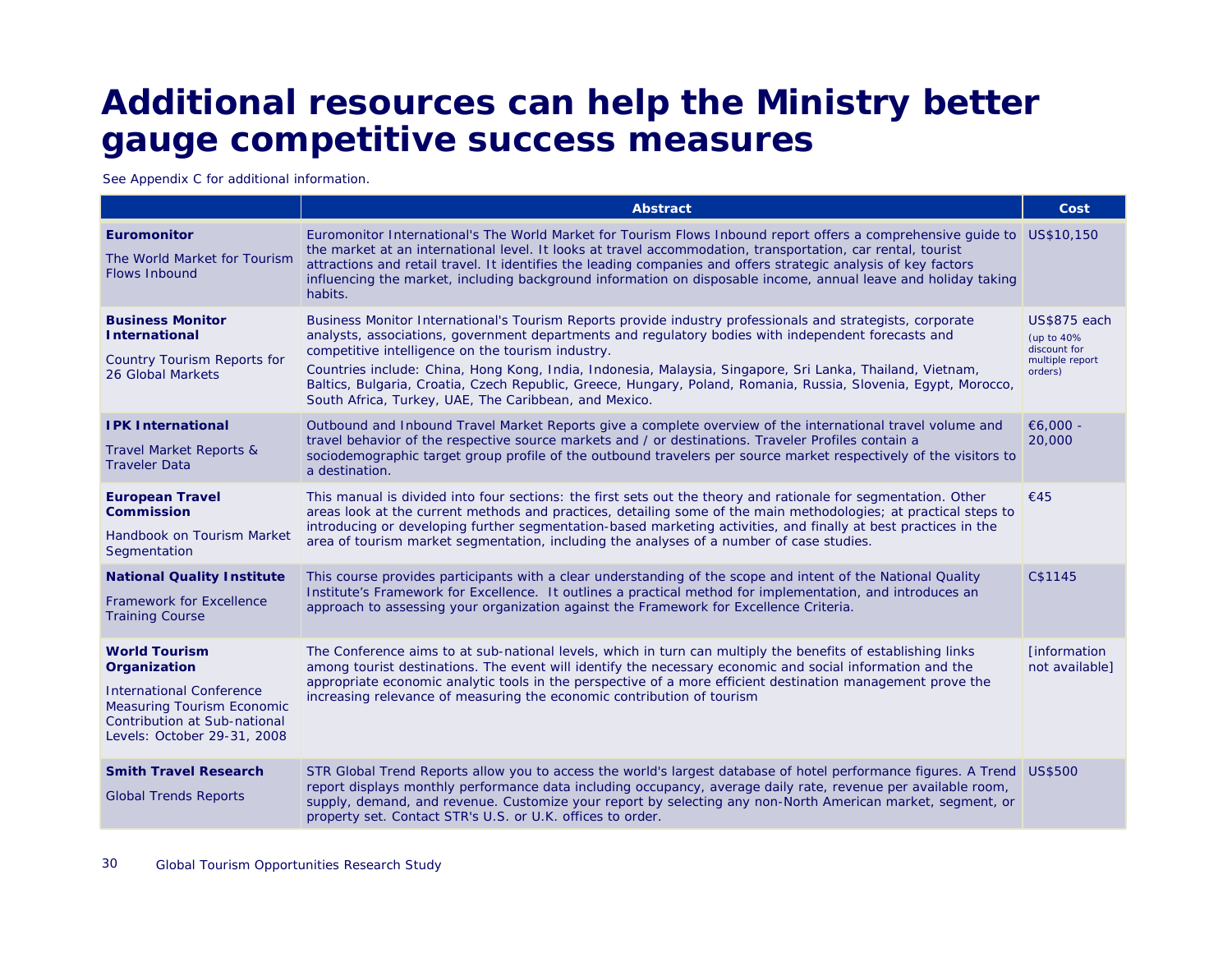### **Metrics can be selected to align with the Study's objectives and themes**

|                                                 | <b>The Industry</b> | <b>The Market</b> | <b>The People</b> | <b>The Product</b> | <b>The Story</b> | <b>The Tools</b> |
|-------------------------------------------------|---------------------|-------------------|-------------------|--------------------|------------------|------------------|
| <b>Tourist arrivals</b>                         | $\sqrt{}$           | $\mathcal{N}$     |                   | N                  |                  |                  |
| <b>Flights per day</b>                          |                     | ٦Ι                |                   |                    |                  |                  |
| <b>Tourism receipts</b>                         | $\sqrt{ }$          | $\mathcal{N}$     |                   | N                  |                  |                  |
| Tourism receipts per arrival / tourist spend    |                     |                   |                   |                    |                  |                  |
| <b>Length of stay</b>                           |                     | $\mathcal{N}$     |                   |                    |                  |                  |
| Government spending on tourism (% of GDP)       | $\sqrt{ }$          |                   |                   |                    |                  |                  |
| <b>Tourism employment</b>                       | N                   |                   | $\sqrt{ }$        |                    |                  |                  |
| <b>Occupancy rates</b>                          |                     |                   |                   | V                  |                  |                  |
| Growth in number of hotels                      | N                   |                   |                   |                    |                  |                  |
| Premier-ranked destinations (PRD) criteria      | ٦                   |                   |                   | V                  |                  |                  |
| <b>Elimination of problems</b>                  | $\sqrt{}$           |                   |                   | V                  |                  |                  |
| <b>Customer satisfaction</b>                    |                     | $\sqrt{ }$        | $\sqrt{ }$        | $\sqrt{ }$         |                  |                  |
| Loyalty                                         |                     | $\sqrt{ }$        |                   | $\sqrt{ }$         | $\sqrt{ }$       |                  |
| Location quotient (LQ)                          | ٦                   |                   |                   | N                  |                  |                  |
| <b>NQI's Framework for Success</b>              | $\sqrt{ }$          |                   |                   |                    |                  |                  |
| Adventure tourism development index (ATDI)      |                     |                   |                   | $\sqrt{ }$         |                  |                  |
| Travel and tourism competitiveness index (TTCI) |                     |                   |                   |                    |                  |                  |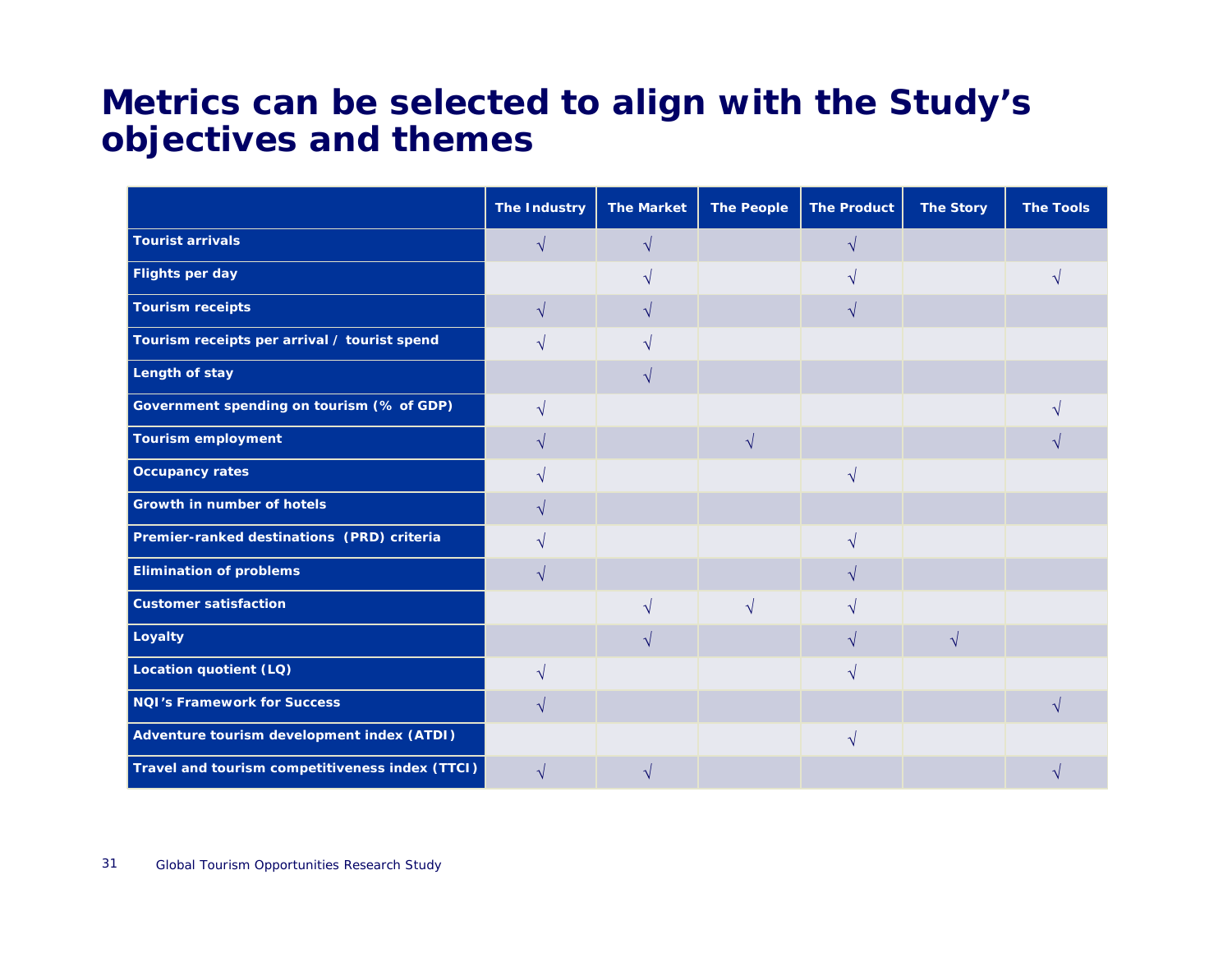# **Considerations for implementing success measures**

To effectively measure its success in relation to other jurisdictions or past performance, there are considerations that Ontario should be aware of, and should decide which indicators are best to pursue given their expected difficulty, costs, and time required.

|                                                              |                                                                                                                                                                                                                                                                                                                                                                                                                                                                          | Implementation*                          |                   |                                                                                |      | <b>Considerations</b>                                                                                                                                                                                                                                                                                                                                                                                                                    |  |  |  |  |
|--------------------------------------------------------------|--------------------------------------------------------------------------------------------------------------------------------------------------------------------------------------------------------------------------------------------------------------------------------------------------------------------------------------------------------------------------------------------------------------------------------------------------------------------------|------------------------------------------|-------------------|--------------------------------------------------------------------------------|------|------------------------------------------------------------------------------------------------------------------------------------------------------------------------------------------------------------------------------------------------------------------------------------------------------------------------------------------------------------------------------------------------------------------------------------------|--|--|--|--|
|                                                              | What needs to be in place                                                                                                                                                                                                                                                                                                                                                                                                                                                | <b>Priority</b>                          | <b>Difficulty</b> | Time                                                                           | Cost |                                                                                                                                                                                                                                                                                                                                                                                                                                          |  |  |  |  |
| <b>Tourism</b><br><b>indicators</b>                          | • Data already available to / collected by<br>MTOUR could be used.<br>• Existing resource capabilities exist<br>within the Ministry; however, tracking<br>and analysis could be expanded to<br>include additional indicators or increase<br>the frequency of those collected.<br>• Exploration of new forms of analysis to<br>support strategies and changes through<br>OTCS report results may aid MTOUR.                                                               |                                          |                   |                                                                                |      | • Collection of basic tourism indicators is essential for<br>MTOUR to assess its current performance in relation to<br>other jurisdictions collecting similar standardized metrics.<br>• Such basic measures are essential for more rigourous<br>metric to be meaningful (e.g., as inputs or background<br>information).                                                                                                                 |  |  |  |  |
| <b>General</b><br><b>business</b><br>performance<br>measures | • Additional resource capacity to facilitate<br>alternative business performance<br>measurement such as satisfaction / exit<br><b>SULVEAS</b><br>- Course content could drive new<br>project creation to execute<br>learnings, which may require<br>investment and staffing.<br>• MTOUR staff member would likely need<br>to partner with other companies to<br>facilitate the incorporation, collection,<br>and analysis of business metrics (i.e.,<br>private sector). |                                          |                   |                                                                                |      | • General business performance measures would logically<br>supplement tourism indicators that MTOUR<br>currently collects.<br>• Many other jurisdictions are currently measuring this type<br>of performance; Ontario could benchmark its tourism<br>industry against metrics reported by other such areas.<br>• Making resources available to the private sector would<br>empower it to take more initiative in tourism<br>development. |  |  |  |  |
| Product-<br>specific<br>metrics                              | • Most data required is currently<br>available (e.g., concentration of<br>businesses for location quotient).<br>• Measurement and analysis of data will<br>require resource allocation from<br>MTOUR, through allocation of existing<br>resources or addition of incremental<br>resources.                                                                                                                                                                               |                                          |                   |                                                                                |      | • Assessment of performance of specific regions and<br>products may be a lower priority relative to provincial<br>performance measurements.<br>• MTOUR may want to consider partnering with an<br>educational institution to develop metrics tailored<br>specifically for Ontario's needs, as was the background for<br>the LQ and ATDI.                                                                                                 |  |  |  |  |
| Priority<br>Low                                              | <b>Difficulty</b><br><b>Time</b><br>$\bullet$<br>$\bullet$<br>$\bullet$<br>Immediate<br>Low                                                                                                                                                                                                                                                                                                                                                                              | Cost<br>Consistent with<br>current level |                   |                                                                                |      | Ontario would benefit from expanding its current collection                                                                                                                                                                                                                                                                                                                                                                              |  |  |  |  |
| Moderate                                                     | $\bullet$<br>$\bullet$<br>$\bullet$<br>Moderate<br>Moderate                                                                                                                                                                                                                                                                                                                                                                                                              | Moderate<br>increase                     |                   | of tourism indicators and introducing general business<br>and product-specific |      |                                                                                                                                                                                                                                                                                                                                                                                                                                          |  |  |  |  |

**performance measures.**

\*Note: Implementation considerations estimates were based on primary research, discussion and meetings with Ministry staff and Deloitte analysis.

High  $\begin{array}{|c|c|c|c|c|}\hline \textbf{0} & \text{High} & \text{Lengthy} & \text{Substantial} \\\hline \end{array}$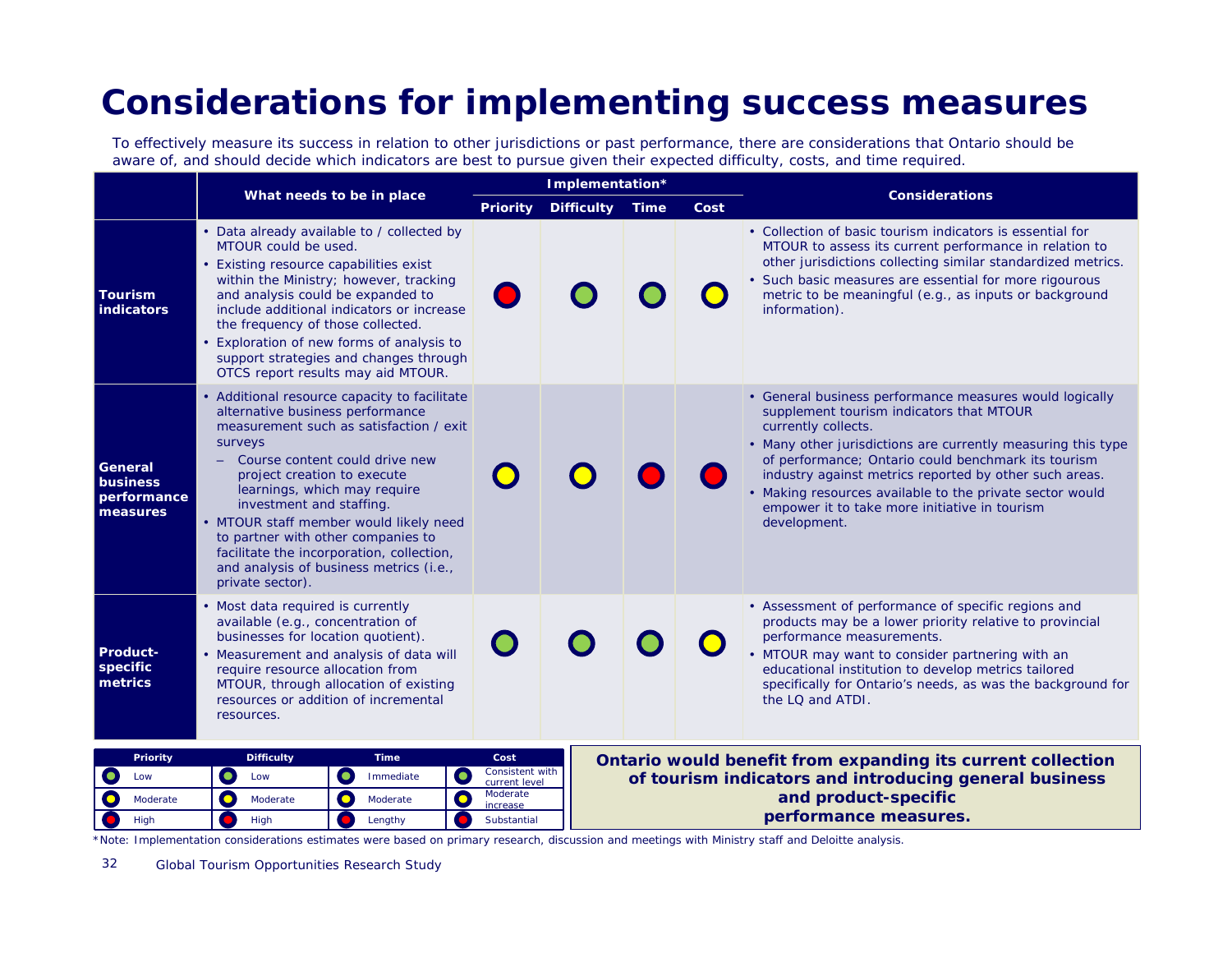# **Considerations regarding implementation**

| <b>Priority</b>                                                                                                                                                                                                                                                                              | <b>Difficulty</b>                                                                                                                                                                                                                                                                                           |
|----------------------------------------------------------------------------------------------------------------------------------------------------------------------------------------------------------------------------------------------------------------------------------------------|-------------------------------------------------------------------------------------------------------------------------------------------------------------------------------------------------------------------------------------------------------------------------------------------------------------|
| • Prioritization and increasing the depth of analysis conducted<br>on tourism metrics currently collected will be critical.<br>Purchasing data from other jurisdictions will support Ontario's                                                                                               | • MTOUR may face difficulty in gaining acceptance for increasing<br>the scope of performance measures used in the province,<br>especially with the consideration of potential costs.                                                                                                                        |
| evaluation of its existing tourism environment relative to<br>other regions.                                                                                                                                                                                                                 | • Implementation of general business performance measures<br>may require tailoring to specific products (e.g., hotels vs.                                                                                                                                                                                   |
| • General business performance metrics should be used to<br>supplement tourism indicators but not replace them.                                                                                                                                                                              | airlines) and standardized materials may have to be developed<br>and made available by MTOUR to encourage private adoption                                                                                                                                                                                  |
| • Product- and region-specific performance metrics may be a                                                                                                                                                                                                                                  | initiatives.                                                                                                                                                                                                                                                                                                |
| lower priority for MTOUR as they pertain to smaller economic<br>units and are more niche applications; additionally, products<br>and regions can use tourism and general business indicators<br>to assess their performance and would benefit from<br>development of these measures as well. | • Implementing product- and region-specific performance<br>measures tend to require analysis of data readily available,<br>with relatively low time and resource requirements; however,<br>MTOUR should consider how often these should be conducted<br>or with which resources (MTOUR vs. private sector). |

#### **Time**

- Creation, preparation, and implementation of tools for general business performance measures (e.g., exit surveys) could take several months and potentially years based on existing capabilities of collection and measurement.
- New forms or extended analysis of tourism indicators should be prioritized based on desired outcomes.
- Product-specific measures have pre-existing analytical methods and should require relatively low time requirements compared to other considerations.

#### **Cost**

- MTOUR may want to consider purchasing data from other jurisdictions or reporting bodies (costs range from \$100 to over \$10,000) to supplement its own tourism indicators.
- Developing product-specific metrics in partnership with an educational institution which are tailored to Ontario could require moderate investment.
- Costs of tools for general business performance measurement may prove fairly high (e.g., research, creation, and execution of frequent visitor surveys).

#### **Role of Government**

- Public-private partnerships may prove beneficial in the implementation of success measures; government development with private-sector acceptance and adoption could result in more participants in the data collection and analysis processes.
- Cost-sharing initiatives may be feasible to purchase data from other jurisdictions, if possible. For example, a Canadian hotel chain and MTOUR may mutually benefit from accessing such data from another country.
- Administration of quality training and general business performance assessment tools could be executed on a larger scale in the private sector to better manage the collection and implementation of new success measures. Government support of such practices could include the creation of guidelines, structure, along with financial support to ensure programs are mutually beneficial.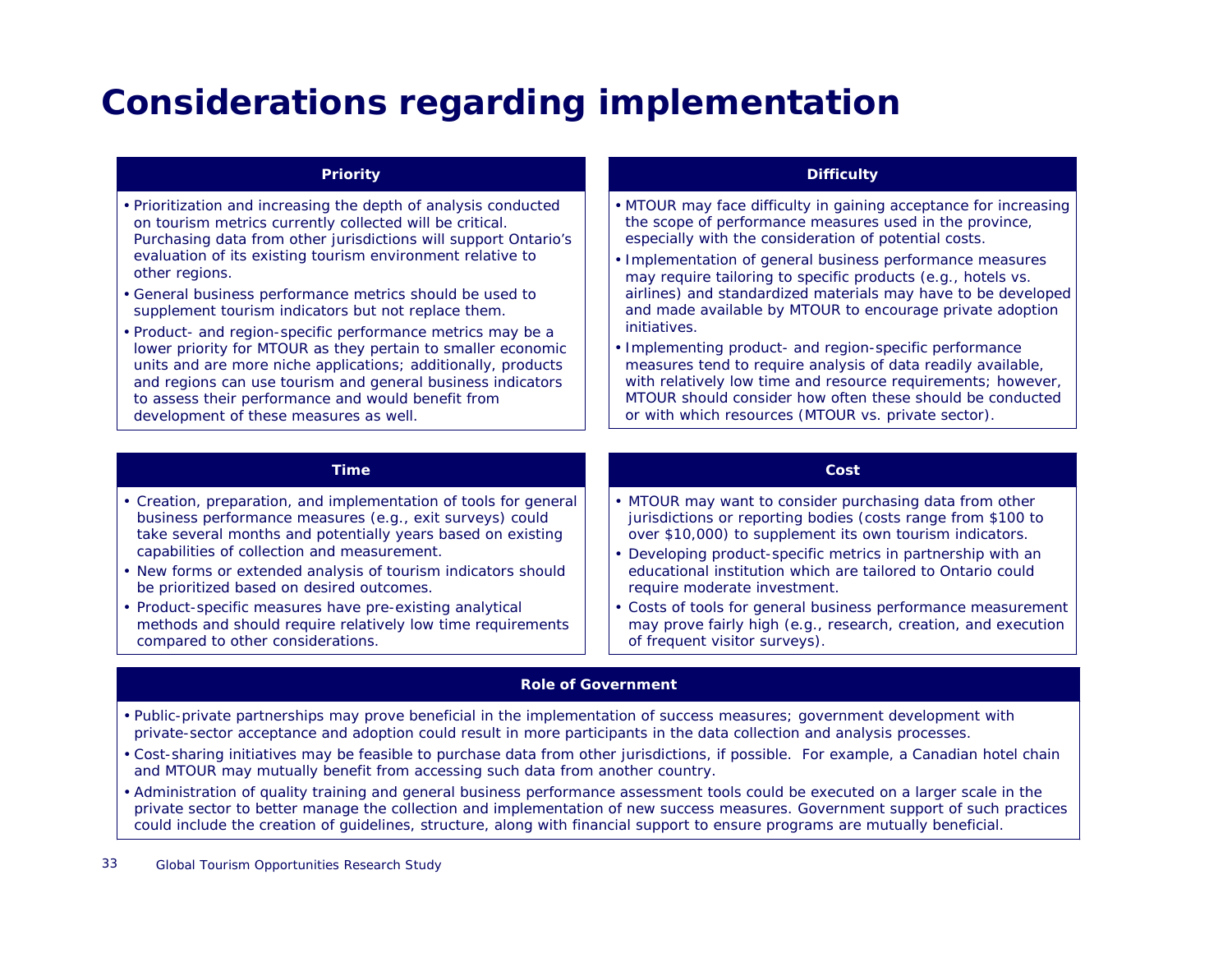# **Key research topics**

**Niche products**  $\blacktriangleright$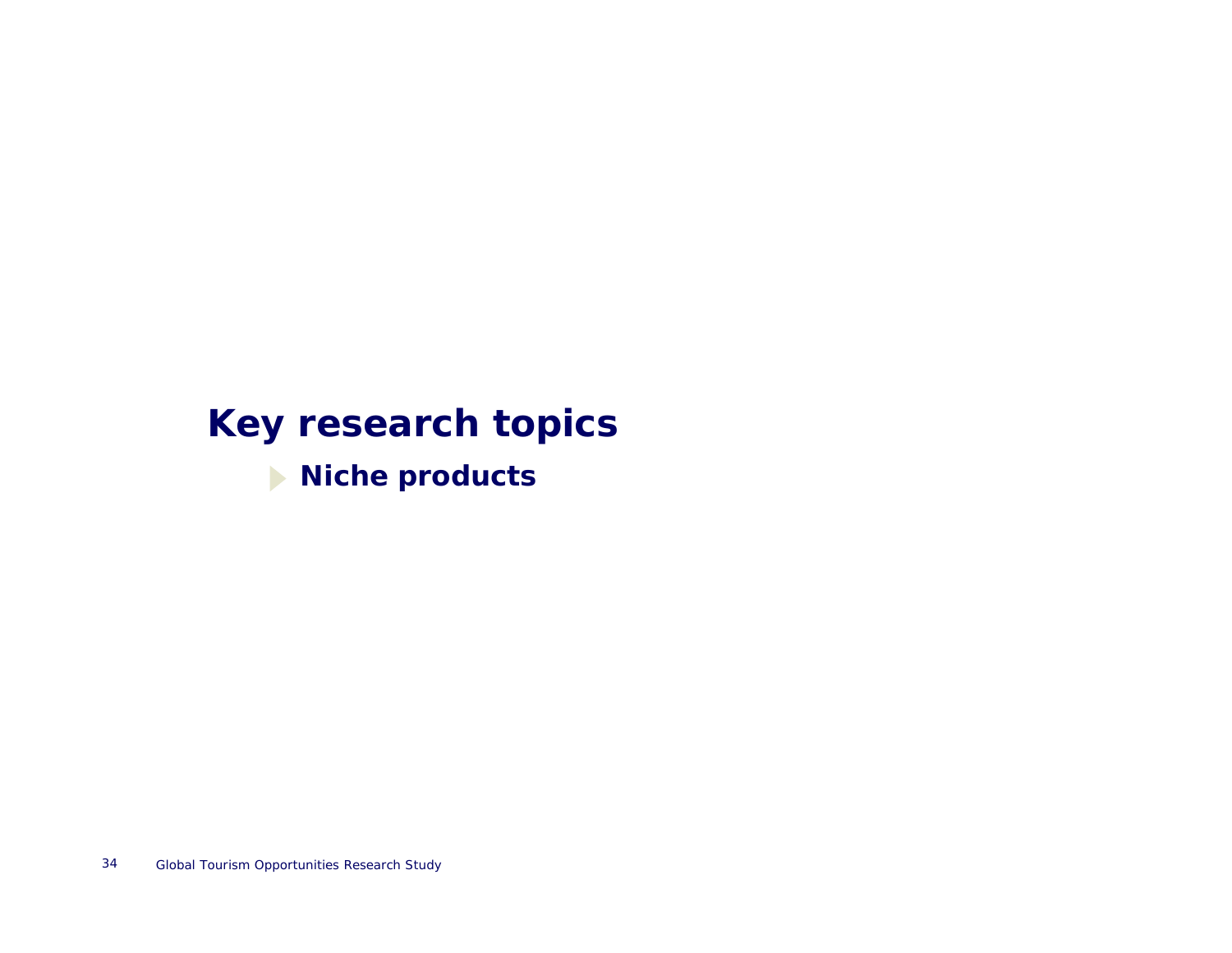# **Niche products represent a diverse and innovative segment of the global tourism industry**

Niche tourism can be defined as special interest, culture, and / or activity-based tourism involving small numbers of tourists in authentic settings.

•Niche tourism can be contrasted with mass tourism, which is involves large numbers of people in staged settings.

•A niche product is characterized by focus, and meets a previously overlooked or neglected need; in tourism, this can be the desire for visitors to experience a new destination or a new activity.

•Consumer themes driving niche products include a environmental consciousness, social responsibility, and the desire for experience and event-based tourism.

–Niche products that have developed as a response include ecotourism, volun-tourism (or charity tourism), sports tourism, and festival tourism.



**Sources:** Canadian Tourism Commission: "Finding your (new) niche"; Caribbean Tourism Organization

#### **Tourism niches: fads and trends?**

- • **Girlfriend getaways:** Women traveling with an all-female group. Ontario offers spa destinations to cater to this market.
- •**"Mancations":** All-male vacations; similar to girlfriend getaways.
- • **Adventure travel:** Popular activities include camping, hiking, backpacking, and bird or animal watching.
- **Culinary travel:** Travel with the intention of experiencing food and drink.
- • **Gay, lesbian, bisexual and transgender market:** This group seeks travel destinations that are politically liberal and support civil rights.
- • **Destination weddings:** Travel with the intention of marrying and honeymooning in the same destination.
- • **"Babymoon" vacations:** Romantic getaways with the intention of relaxing before a baby is born.

#### **Insights for Ontario**

- Ontario has numerous golf courses that could host mancations.
- The expansive provincial parks and green space in Ontario can accommodate adventure travelers.
- The Niagara region attracts visitors with its wineries, but Ontario does not have strong culinary offerings elsewhere in the province.
- Toronto's Pride Parade and political support of same-sex marriages can be leveraged for tourism inflows.
- Niagara Falls has been Ontario's main market actively seeking wedding tourists.
- Ontario has many weekend getaway locations (cottage country, the Muskoka and Collingwood areas, Niagara region, etc.) that could be remarketed for babymooning purposes.

**Sources:** Industry Canada: Evaluating Canada's Performance with the U.S. Outbound Travel Market; US Census Bureau; Primary research

#### **Ontario is well suited to cater to the needs of many emerging niche tourism markets.**

**Sources:** Canadian Tourism Commission: "Finding your (new) niche"; 4 Hoteliers: "Travelers Predict '08 Trends"; Deloitte: Hospitality 2010; Marina Novelli: "Niche Tourism"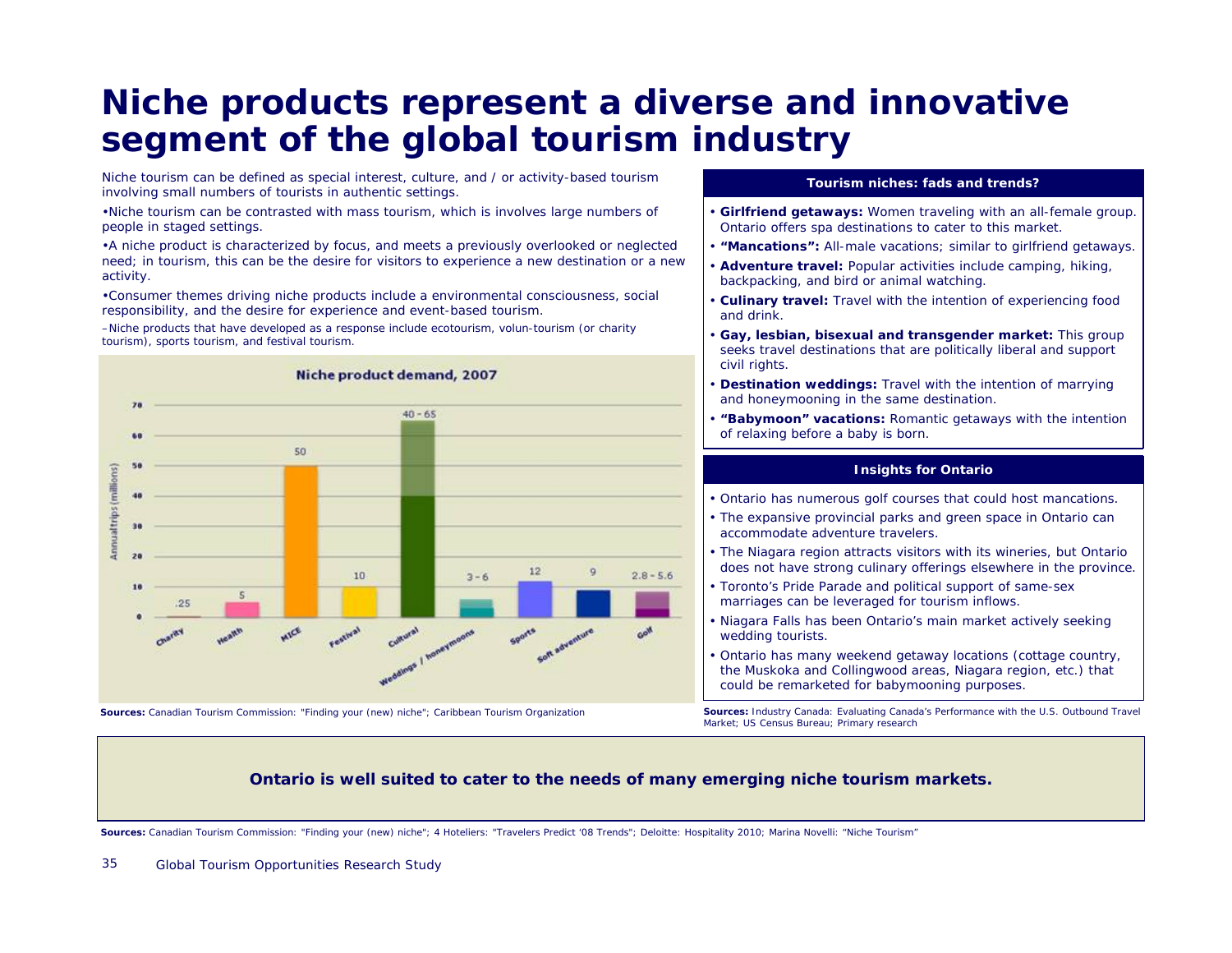# **Niche innovations have been successful by addressing specific audiences and product demand**

**"Venture off the beaten track: innovative niche ideas in practice"** *Canadian Tourism Commission*

- After analyzing consumer behaviour and changes in luxury travel, some tour operators have come up with stylish, unique concepts, such as 4-wheel-driving your way through Chile with breakfast in front of a geyser or traveling through India like a Maharaja.
- Some tourism operators are exploring more unusual leisure activities:
- –Driving around a track at the wheel of a Formula 1 racing car,
- –Taking part in a modeling shoot or riding in a hot air balloon, and
- –The French company MagicDay packages its products as original gift ideas.

| Case studies of niche tourism offerings         |                                                                                                                                                                                                                                                                                                                                                                                                                                                                                                                                                                                                                                    |  |  |
|-------------------------------------------------|------------------------------------------------------------------------------------------------------------------------------------------------------------------------------------------------------------------------------------------------------------------------------------------------------------------------------------------------------------------------------------------------------------------------------------------------------------------------------------------------------------------------------------------------------------------------------------------------------------------------------------|--|--|
| Adventure tourism in India                      | Aiming to develop its market in 2007, the Indian Ministry of Tourism worked with the Institute of Skiing and<br>Mountaineering to offer waterskiing courses to tourists, and provided financial assistance to key areas for the purchase<br>of water sports equipment such as kayaks, water scooters, etc.                                                                                                                                                                                                                                                                                                                         |  |  |
| <b>Babymooning in California</b>                | Woodside Hotels and Resorts, a luxury operator in California, developed the babymoon after hearing a group of<br>expectant mothers reminiscing about vacations. This niche product is targeted for couples needing a relaxing weekend<br>away before the "babymoon." This product is aimed at couples who want a trip or weekend away to help them relax<br>and reconnect before baby arrives. Socio-demographic data prove the relevance of this new niche: couples are waiting<br>longer before starting a family and, because they usually have two incomes, are fairly prosperous and used to spending<br>money on themselves. |  |  |
| G.A.P. Adventures' charity<br>tourism in Tibet  | G.A.P. Adventures will be taking doctors to Tibet to perform 300 sight-restoring surgeries and screen thousands of<br>patients for ophthalmic conditions.                                                                                                                                                                                                                                                                                                                                                                                                                                                                          |  |  |
| Medical tourism in India and<br><b>Malaysia</b> | To encourage tourist visits for medical procedures, India and Malaysia have introduced new visa regulations which<br>extend the maximum allowable stay to 90 days in India and 6 months in Malaysia. These changes facilitate<br>consultation, treatment, and recuperation time.                                                                                                                                                                                                                                                                                                                                                   |  |  |
| Cultural tourism in Kyoto,<br>Japan             | To promote cultural and historical tourism, Kyoto, Japan provides free public transit and museum access to anyone<br>wearing traditional Japanese dress.                                                                                                                                                                                                                                                                                                                                                                                                                                                                           |  |  |
| Soft adventure tourism in<br><b>Vancouver</b>   | The Capilano Suspension Bridge in North Vancouver introduced Treetops Adventure, the first attraction of its kind in<br>North America. It consists of a series of elevated suspension bridges through the rainforest, and after nine months of<br>operations, the attraction saw a 40% attendance increase.                                                                                                                                                                                                                                                                                                                        |  |  |
| Nature tourism in Alaska                        | When tourism authorities at Fairbanks, Alaska decided to capitalize on the Northern Lights, they negotiated with the<br>Japanese government to attract Japan Airlines flights to the city's airport.                                                                                                                                                                                                                                                                                                                                                                                                                               |  |  |

Sources: Canadian Tourism Commission: "Finding your (new) niche"; Deloitte: Medical Tourism; Caribbean Tourism Organization; India Ministry of Tourism Annual Report 2007-08; Travel Industry Today: "Looking Good: G.A.P. helps treat blindness in Tibet"; Excellence in the Canadian Tourism Industry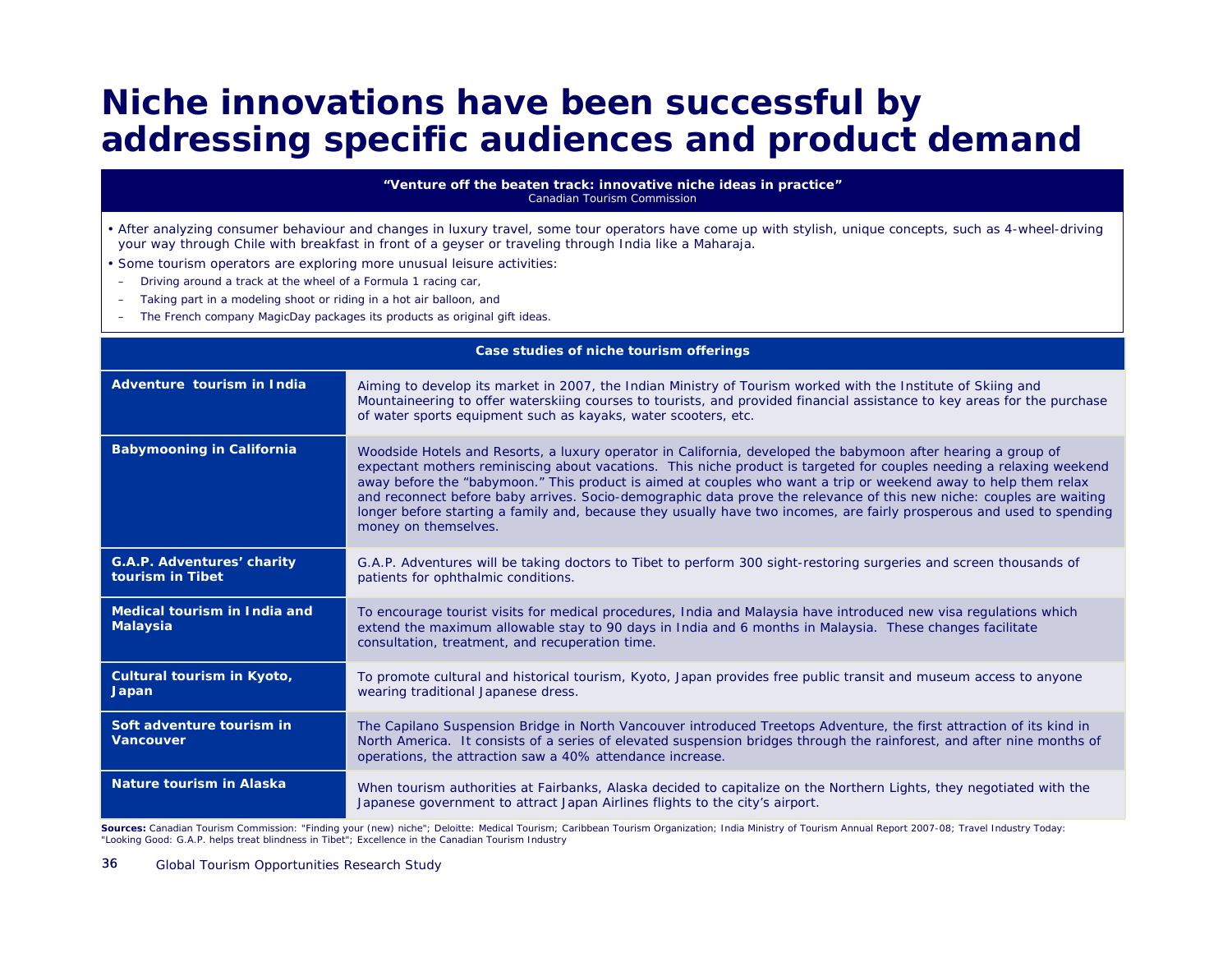### **The Ontario market appears to be well suited for MICE and festival tourism**

|                                                                          | <b>Description</b>                                                                                                                                                                                                                                                                    | <b>Examples</b>                                                                                                                 | Global market size (annual basis)                                                         | <b>Forecast</b>                                                                              |
|--------------------------------------------------------------------------|---------------------------------------------------------------------------------------------------------------------------------------------------------------------------------------------------------------------------------------------------------------------------------------|---------------------------------------------------------------------------------------------------------------------------------|-------------------------------------------------------------------------------------------|----------------------------------------------------------------------------------------------|
| Charity<br>tourism                                                       | Trips taken to destinations for the purpose<br>of assisting host communities by providing<br>services that help in everyday life or aid to<br>disaster areas. Often taken by 'gap year'<br>students, especially from North America,<br>Western Europe, New Zealand, and<br>Australia. | <b>Habitat for Humanity</b><br>housing construction<br>in African villages,<br>Doctors without<br>Borders.                      | 250,000 trips<br>involve participation in charity tourism <sup>1</sup>                    | Growth led by gap year<br>travelers and post-<br>career travelers / baby<br>boomers.         |
| <b>Health and</b><br>wellness<br>tourism                                 | Any trip taken with the purpose of<br>improving one's health or well-being.<br>Greatest potential with 50-65 year-old age<br>group, specifically women.                                                                                                                               | Spa visits, medical<br>treatments, or beauty<br>procedures such as<br>plastic surgery at<br><b>Iow-cost Mexican</b><br>clinics. | approximately 5 million trips<br>centre around health and wellness <sup>1</sup>           | <b>Expected to exhibit</b><br>substantial growth<br>rates for many years to<br>come.         |
| <b>Medical</b><br>tourism                                                | Traveling to seek specialized or economical<br>medical care, wellbeing, and recuperation.<br>Popular destinations include Mexico, India,<br>Brazil, and Gulf States.                                                                                                                  | Dental and cosmetic<br>surgery in Mexico at<br>25-35% of U.S.<br>cost <sub>2</sub>                                              | US\$60 billion<br>of global tourism receipts are from<br>medical tourism <sup>1</sup>     | Market expected to<br>grow to \$100 billion by<br>2010 (66% growth). <sup>2</sup>            |
| Meetings,<br>incentives,<br>conferences,<br>and<br>exhibitions<br>(MICE) | Business travel for meetings, incentives,<br>conventions, and exhibitions (MICE).<br>Tourists often middle-aged males. Russia,<br>India, and China are likely to drive growth.                                                                                                        | Malaysia's Meet and<br>Experience campaign.                                                                                     | US\$30 billion or 50 million trips<br>are accounted for by MICE tourism <sup>1</sup>      | Continued moderate<br>growth, but dependent<br>upon prevailing<br>economic<br>circumstances. |
| <b>Festival</b><br>tourism                                               | Travel for the main purpose of attending<br>cultural and / or music festivals. Perceived<br>as one of the most authentic ways in being<br>immersed in local culture. Brazil, UK, US,<br>Germany, and Spain are competing<br>destinations.                                             | Germany's<br>Oktoberfest, Brazil's<br>Rio Carnival, Chinese<br>New Year.                                                        | 10 million people<br>travel annually to watch or participate in<br>festivals <sup>1</sup> | Interest in international<br>cultural events is<br>increasing.                               |

**Sources:** (1) Caribbean Tourism Organization; (2) Deloitte: Medical Tourism; (3) Primary research

**Primary research indicates that Ontario has strong potential for MICE, cultural, and festival tourism offerings.**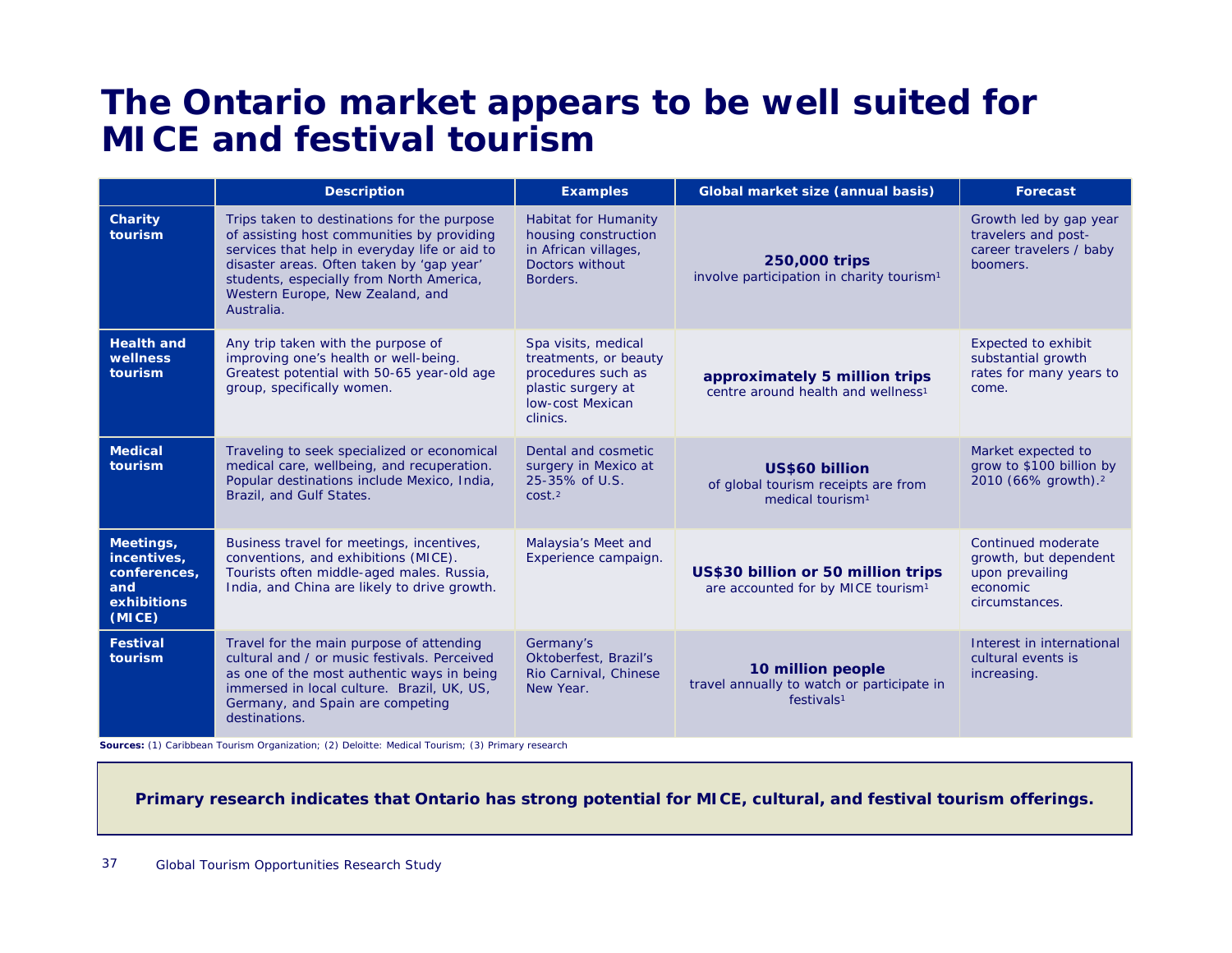### **Ontario's soft adventure and cultural tourism products are perceived as competitive**

|                                   | <b>Description</b>                                                                                                                                                                                                                                                                                                                                                                         | <b>Examples</b>                                                                                                                 | Global market size (annual basis)                                                                                                                                                                           | <b>Forecast</b>                                                                                                                                                               |
|-----------------------------------|--------------------------------------------------------------------------------------------------------------------------------------------------------------------------------------------------------------------------------------------------------------------------------------------------------------------------------------------------------------------------------------------|---------------------------------------------------------------------------------------------------------------------------------|-------------------------------------------------------------------------------------------------------------------------------------------------------------------------------------------------------------|-------------------------------------------------------------------------------------------------------------------------------------------------------------------------------|
| <b>Cultural</b><br>tourism        | Tourism including cultural activities, experiences,<br>and interaction with local people. Typical<br>tourists include baby boomers and empty<br>nesters. Popular markets include European,<br>Asian and South American destinations.<br>Daily expenditure of cultural tourists (US\$90) is<br>higher than visitors on touring, beach, city, or<br>rural holidays (US\$54-67). <sup>1</sup> | Visiting monuments,<br>sites, or museums,<br>such as the Louvre<br>in Paris, Aztec ruins<br>in Mexico, or<br>pyramids in Eqypt. | 160 million or 20% of trips<br>incorporate some form of cultural,<br>historical, or heritage activity <sup>2</sup><br>40-65 million or 5-8% of trips<br>are specifically for cultural purposes <sup>2</sup> | Continued growth led<br>by those aged 55 and<br>above.<br><b>Cultural tourism</b><br>motivations are<br>shifting slowing<br>towards a more<br>general interest in<br>culture. |
| <b>Weddings and</b><br>honeymoons | International trips taken to get married or<br>celebrate a wedding. The average age of these<br>travelers is increasing due to later marriages and<br>more second marriages.                                                                                                                                                                                                               | Caribbean beach<br>weddings<br>incorporated into<br>resort vacations.                                                           | 3-6 million trips per annum<br>are taken for weddings and honeymoons <sup>2</sup>                                                                                                                           | Expected to be 12%<br>per year until 2012,<br>vs. 10% from 2002-<br>2007.2                                                                                                    |
| Ecotourism                        | Responsible travel to natural areas that<br>conserves the environment and<br>improves the welfare of local people.                                                                                                                                                                                                                                                                         | <b>Walking tours</b><br>through rainforest or<br>natural terrain.                                                               | [information not available]                                                                                                                                                                                 | Expected growth of<br>approximately 6% per<br>year <sup>1</sup>                                                                                                               |
| <b>Sports tourism</b>             | International trips specifically taken to watch<br>sporting events.                                                                                                                                                                                                                                                                                                                        | Germany's FIFA<br>World Cup, Beijing<br>2008 Olympics                                                                           | 12 million trips<br>are made each year for the main purpose<br>of watching a sporting event <sup>2</sup>                                                                                                    | Annual growth of 6%<br>expected from 2007-<br>2012.2                                                                                                                          |
| Soft adventure<br>tourism         | Tourism which requires little or no experience<br>and is low risk. Typical adventurers are in their<br>40s, affluent and well-educated. US, Canada,<br>and Mexico are competing destinations.                                                                                                                                                                                              | Hiking tours of<br>Bhutan landscapes,<br>snorkeling in the<br><b>Great Barrier Reef.</b>                                        | 1% or 9 million<br>international tourist arrivals seek soft<br>adventure activities <sup>2</sup>                                                                                                            | Annual growth of 10%<br>over next decade, led<br>by $40-60$ year olds. $2$                                                                                                    |
| <b>Golf tourism</b>               | Trips undertaken for the primary purpose of<br>playing golf.                                                                                                                                                                                                                                                                                                                               | Playing on golf<br>courses that have<br>hosted PGA tours.                                                                       | US\$17 billion or 2.8-5.6 million<br>tourists comprise the global market <sup>2</sup>                                                                                                                       | Growth in the long<br>term will be notable,<br>especially in the aging<br>population.                                                                                         |

**Sources:** (1) The International Ecotourism Society: "Ecotourism Fact Sheet"; (2) Caribbean Tourism Organization; (3) Primary research

**"Ontario's biggest challenge is to take its strengths in natural and cultural assets and tell the story better."**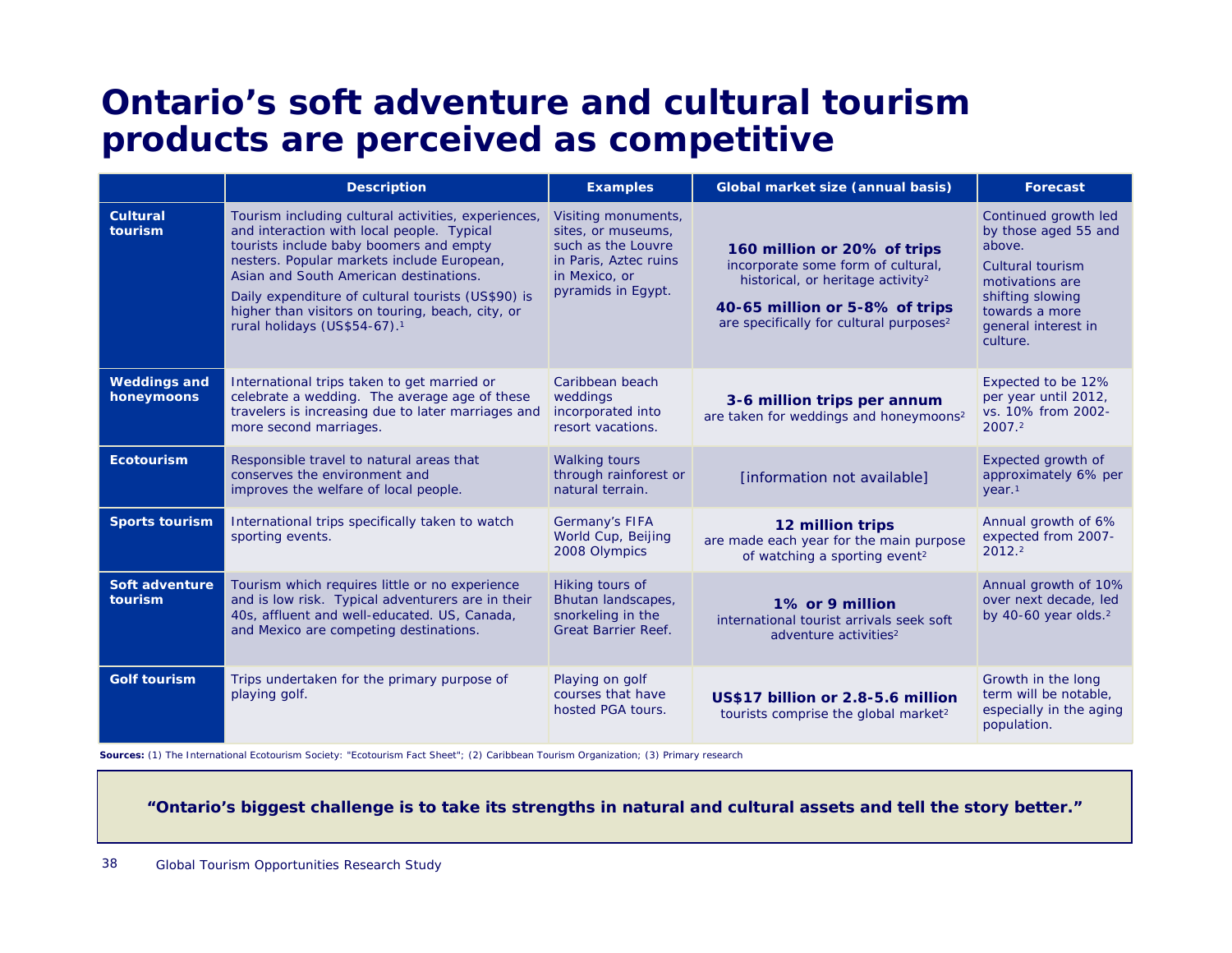### **Ontario has the potential to be competitive across many niche product offerings**

Secondary research, supplemented by insight from subject matter experts suggests varying current success and potential across various niche product offerings.

|                                                                                          | <b>Current state</b> | <b>Potential</b> | <b>Rationale</b>                                                                                                                                                                                                 |
|------------------------------------------------------------------------------------------|----------------------|------------------|------------------------------------------------------------------------------------------------------------------------------------------------------------------------------------------------------------------|
| <b>Charity tourism</b>                                                                   |                      |                  | Emerging markets and third world countries will receive greater profile and interest.                                                                                                                            |
| <b>Health and wellness</b><br>tourism                                                    |                      | $\bullet$        | Mixed success driven by growth in Spas and other wellness product.                                                                                                                                               |
| <b>Medical tourism</b>                                                                   |                      |                  | Considered an underdeveloped offering due to a lack of packaging and promotion.<br>Stringent government regulation will impact competitiveness and responsiveness.                                               |
| <b>MICE</b>                                                                              |                      |                  | Toronto serves as a strong North American and international hub, but ground<br>transportation infrastructure is considered a current deterrent.                                                                  |
| <b>Festival tourism</b>                                                                  | $\bigcirc$           |                  | Strong product offering and potential, but currently limited to summer season.                                                                                                                                   |
| <b>Cultural tourism</b>                                                                  | $\bigcap$            | $\bigcap$        | Product considered competitive, but a lack of new product exists.                                                                                                                                                |
| <b>Weddings and</b><br>honeymoons                                                        | $\bigcap$            | $\bullet$        | Traditional product, Perception of Niagara Falls and resort weddings.                                                                                                                                            |
| <b>Ecotourism</b>                                                                        | $\mathbf O$          | $\bigcirc$       | Emerging markets and more exotic locals are considered more competitive and with<br>greater potential. Potential exists to leverage natural environment assets – namely<br>fresh water lakes.                    |
| <b>Sports tourism</b>                                                                    |                      |                  | Infrastructure considered a deterrent.                                                                                                                                                                           |
| Soft adventure tourism                                                                   |                      | $\bullet$        | Considered a high-potential area namely because of natural environment assets.                                                                                                                                   |
| <b>Golf tourism</b>                                                                      |                      | $\bullet$        | Current offering considered somewhat competitive, but a significant lack of overnight<br>accommodation (i.e., resorts) will negatively impact growth potential. Ontario's<br>climate also serves as a challenge. |
| <b>Culinary tourism</b>                                                                  |                      |                  | Select regions – namely Niagara – considered competitive with growth potential.                                                                                                                                  |
| competitive offering<br>moderately competitive offering<br>uncompetitive offering<br>n/a |                      |                  |                                                                                                                                                                                                                  |

**An expansion of product offerings supported and improved packaging could help Ontario reach its potential in certain niche markets.**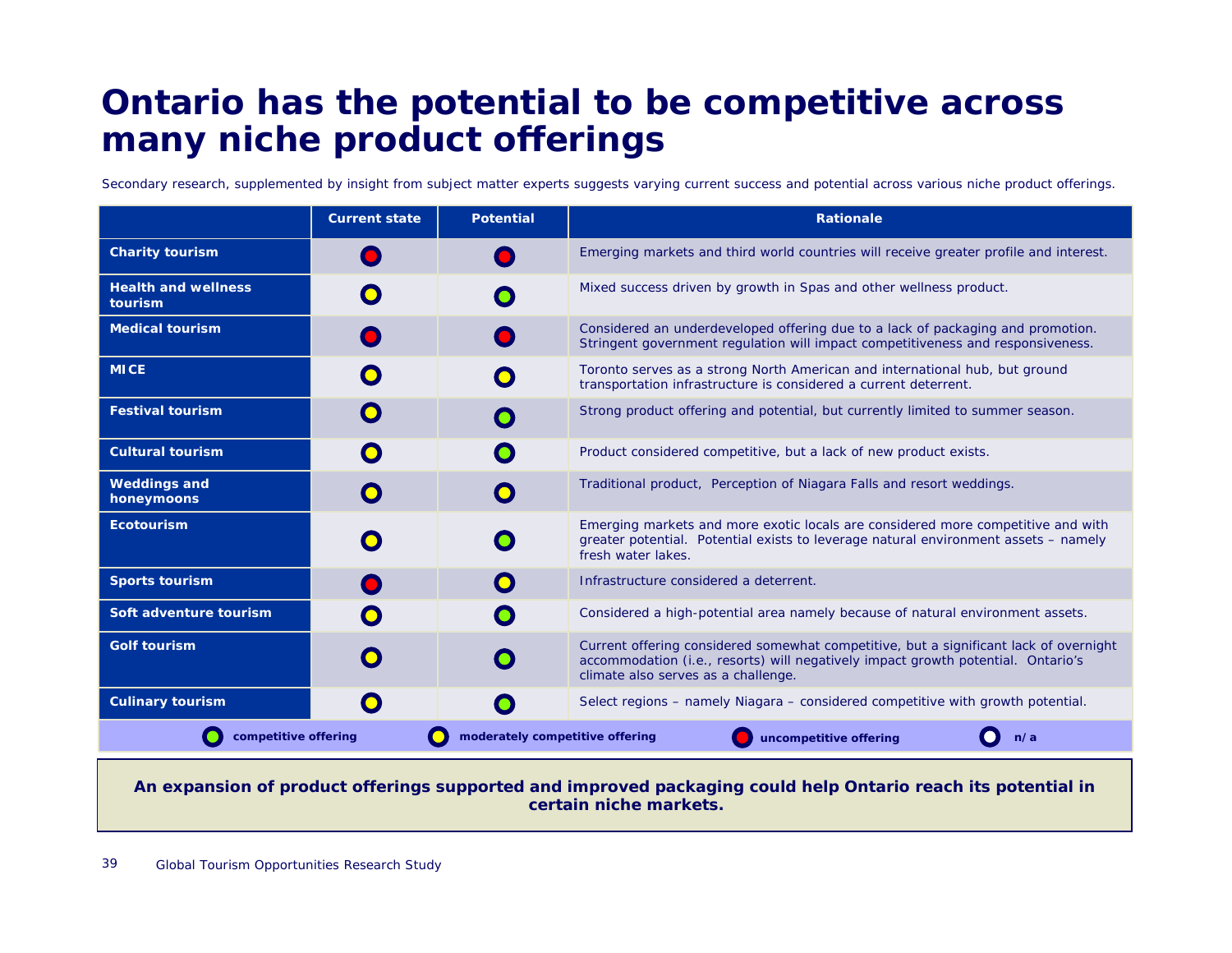# **Key research topics**

**Emerging markets**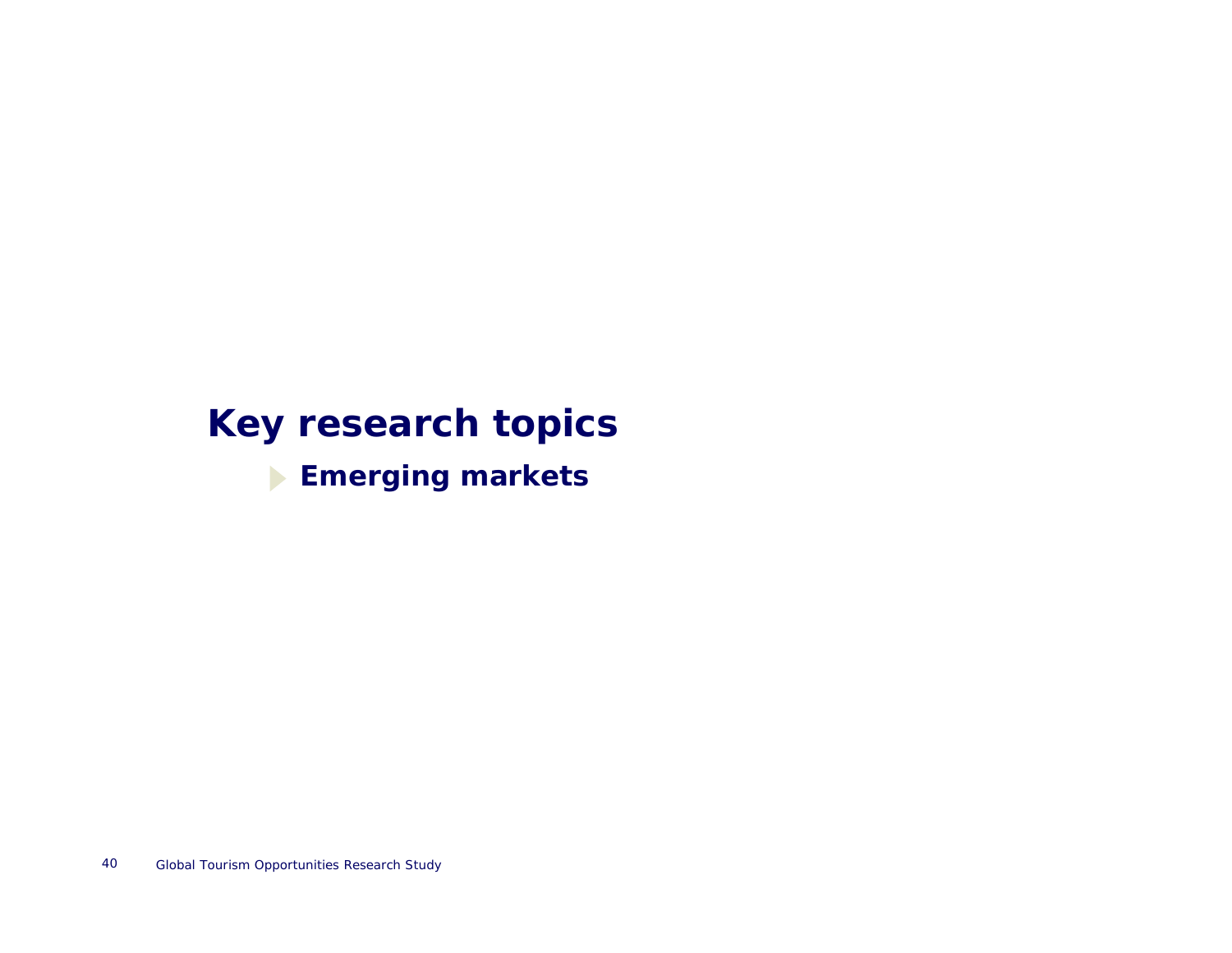# **Of the select group of countries examined, China leads international tourist arrivals and receipts**





**Sources:** WTO Tourism Highlights 2008, Ontario Tourism Outlook 2008-2012 (1) 2006 actuals grossed up by 2% to reflect forecasted growth for 2006-2007 period

#### **Key insights**

- International tourism in emerging markets has grown twice as fast as in industrialized countries over the last decade, as at an average rate of 6-8%.1
- China has highest volume of visitors as well as total tourism receipts among the countries examined.
- India appears to be most productive with its tourist arrivals, as the country almost doubles the average revenue dollars per tourist (when compared to selected emerging markets and Ontario).
- Ontario is comparable to Mexico and Russia in terms of international visitor arrivals, and Czech Republic and Brazil in terms of receipts.
- Ontario's spend per international tourist arrival is significantly lower than the average of the selected tourism jurisdictions.
- Russia has historically been uncompetitive with tourist spend, but tourism receipts per arrival are expected to escalate almost 50% by 2012.2
	- – This growth will theoretically be fueled by infrastructure improvement and modernization investments, as well as strengthened marketing initiatives.
- Primary research suggests that in order for Ontario to grow its tourism business, it must market itself to a new customer, namely those from emerging markets.

**Sources:** (1) WTO: "Emerging Market Tourism - The Coming Economic Boom"; (2) EIU: Travel and Tourism Profiles and Forecasts; (3) Primary research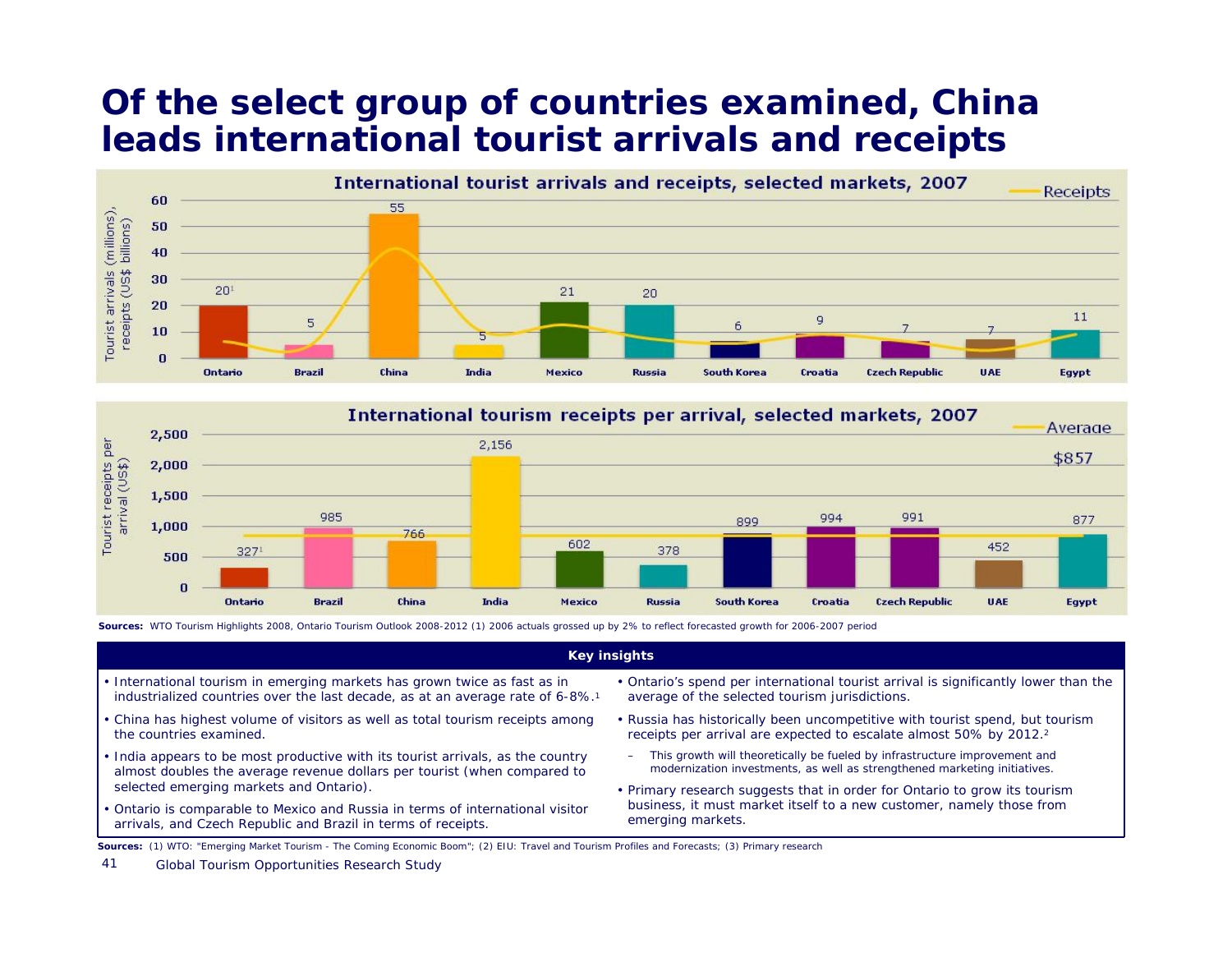# **Brazil's underdeveloped tourism market presents many opportunities for growth**

|                                                                                          | Market data and key metrics                                                                                                                                                                                                | <b>Attracting tourists</b>                                                                                                                                                                                                          |                                                                                                                |
|------------------------------------------------------------------------------------------|----------------------------------------------------------------------------------------------------------------------------------------------------------------------------------------------------------------------------|-------------------------------------------------------------------------------------------------------------------------------------------------------------------------------------------------------------------------------------|----------------------------------------------------------------------------------------------------------------|
| Industry size: US\$25.3B1<br>GDP %: 2.6% <sup>1</sup><br>Market share: 1.1% <sup>2</sup> | The Brazilian traveler, 2002-2012<br>Arrivals<br>Receipts<br>9,000<br>8,000                                                                                                                                                | • Largest tourist spend category is accommodations at<br>32% of expenditures, followed by shopping and travel<br>at 25%, then entertainment at 18%. <sup>4</sup>                                                                    | Tourism spend by<br>category, 2007                                                                             |
| 2008-2017 annual growth:<br>$3.2\%$ <sup>1</sup>                                         | 7,000<br>6,000<br>5,000                                                                                                                                                                                                    | Travel for leisure motivates over two thirds of visitors,<br>with business purposes accounting for 25% of arrivals. <sup>4</sup><br>• Adventure, sex, and ecotourism offerings are the most                                         | 32%                                                                                                            |
| <b>International arrivals:</b><br>6,645,0002                                             | 4,000<br>3,000                                                                                                                                                                                                             | popular products.                                                                                                                                                                                                                   | 18%                                                                                                            |
| <b>Employment:</b> 2.6% of labour<br>force <sup>1</sup>                                  | 2,000<br>1,000                                                                                                                                                                                                             | • Competitive strengths in natural and cultural resources,<br>such as the Amazon.                                                                                                                                                   | <b>BAccomodation</b><br><b>OShopping and travel</b><br><b>BEntertainment</b><br><b>afood</b><br><b>n</b> Cther |
| <b>WEF T&amp;T rank: 49 / 1301</b>                                                       | 2012                                                                                                                                                                                                                       | Brazil is deemed as the most price-competitive nation<br>by the WTTC.                                                                                                                                                               | <b>Purpose of visit, 2007</b>                                                                                  |
| Popular destinations: Rio de<br>Janeiro, Sao Paulo                                       | Source: EIU: Brazil Travel and Tourism Profile: EIU:<br><b>Brazil Travel and Tourism Forecast</b>                                                                                                                          | • Competitively weak with regards to labour availability,<br>ground transport infrastructure, and safety and<br>security.                                                                                                           |                                                                                                                |
| average, and three times as much as national GDP YTD 2008.3                              | • Tourism activities in Brazil are growing at double the rate of the world's                                                                                                                                               | • Despite the downturn in the number of tourists<br>traveling to Brazil, investment in new hotels has                                                                                                                               | 899                                                                                                            |
| the list of countries visited by tourists. <sup>4</sup>                                  | • Tourism is the country's third largest export, and Brazil ranks 30th in                                                                                                                                                  | boomed over the past several years, leading to<br>oversupply in many areas.                                                                                                                                                         | Blaisure Obusiness BVFR                                                                                        |
| • Considering population size, global market share is low.                               | The industry remains relatively underdeveloped, despite recent investment.                                                                                                                                                 | Occupancy rates hover around 50-60%, vs. more than 80%<br>in the 1990s. <sup>4</sup>                                                                                                                                                | Source: Tourism and<br>Sustainability in Brazil                                                                |
| A shortage of air connections has constrained tourism growth.<br>sex tourism market.     | Brazil must address the problems associated with street crime and a growing                                                                                                                                                | • International marketing is being improved via dedicated<br>tourist offices in the US and Europe and a National<br>Tourism Plan.                                                                                                   |                                                                                                                |
| evaluation process for industry policies.                                                | Brazil's tourism industry is currently characterized by the absence of an                                                                                                                                                  | • ADS agreement with China has boosted Chinese tourist numbers.                                                                                                                                                                     |                                                                                                                |
|                                                                                          | • Macroeconomic stability, the availability of cheaper credit at longer                                                                                                                                                    | Drivers of supply and opportunity                                                                                                                                                                                                   |                                                                                                                |
| in recent years.                                                                         | maturities, and proactive government policies have boosted investment                                                                                                                                                      | • The Brazilian Real's appreciation has increased consumer spending power, making<br>the cost of travel relatively less expensive.                                                                                                  |                                                                                                                |
| Latin America.                                                                           | Since 2003, the tourism industry has been expanding rapidly, facilitated<br>partially by air travel expansions; Brazil has the largest aviation industry in                                                                | . The number of Brazilians traveling abroad almost doubled between 2001-2006,<br>with the outbound travel market expected to grow by another 45%, reaching 7M                                                                       |                                                                                                                |
|                                                                                          | • Tourism activities traditionally have been carried out by the private<br>sector; however a new Ministry of Tourism (established in 2003) reflects<br>the high priority current government places on tourism development. | by 2011, resulting in US\$8.7 billion of spending. <sup>2</sup><br>Primary research highlighted the current pent-up demand from Brazil to Canada;<br>however, it may be waning as there is only one Canada-bound Brazilian aircraft |                                                                                                                |
| • Currently there is a joint effort between the Inter-American                           |                                                                                                                                                                                                                            | arrival per day. <sup>5</sup>                                                                                                                                                                                                       |                                                                                                                |
| development bank) to promote sustainable tourism.                                        | Development Bank and Banco do Nordeste (Latin America's largest                                                                                                                                                            | · Brazil's middle class is growing as disposable incomes increase.<br>Growing disposable incomes in emerging markets are usually accompanied by an<br>increasing tendency to travel abroad.                                         |                                                                                                                |
| research; (6) Research and Markets                                                       |                                                                                                                                                                                                                            | Sources: (1) WEF Travel and Tourism Competitiveness Report 2008; (2) EIU: Brazil Travel and Tourism Profile; (3) EIU: Brazil Travel and Tourism Forecast; (4) Tourism and Sustainability in Brazil; (5) Primary                     |                                                                                                                |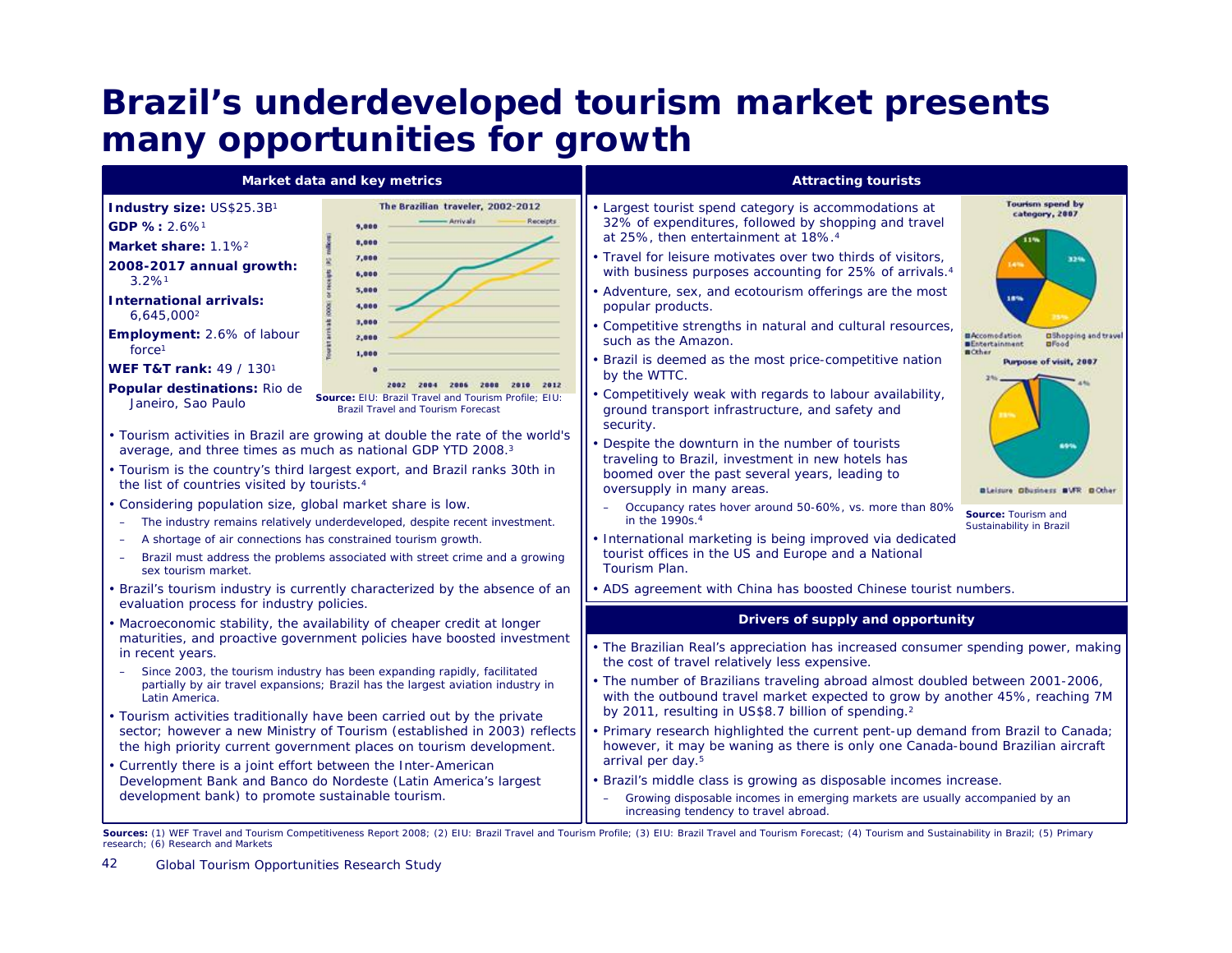# **China is forecasted to be the world's biggest destination for international tourists by 2020**



**GDP %:** 2.5%1

43

**2008-2017 annual growth:** 9.1%1

**International arrivals:** 52,888,0002

**Employment:** 2.1% of labour force1

**WEF T&T rank:** 62 / 1301

- **Popular destinations:** Beijing, Shanghai
- **Popular outbound destinations:** Hong Kong, Macau, Vietnam
- • Currently the fourth-largest international tourist destination in the world<sup>2</sup>
- • The WTO has forecast that by 2020 China will be the world's biggest destination for international tourists and the fourth biggest source of international tourists.2
- State involvement in the travel industry is extensive.
- Overseas investment makes up 25% of the nation's total capital in the tourism sector (covering hotels, travel agencies, and construction).3
- Overseas investment will play an important role in further expanding China's tourism industry, improving the tourism industry system, upgrading the industry quality and promoting the industry to upgrade.

#### **Attracting tourists**

- The 2008 Olympics and 2010 International Expo, along with high-profile infrastructure projects such as sea-crossing bridges, will raise the country's international profile in the long term.
- Most tourists (51%) travel to China for leisure, while 25% arrive on business; a very small portion of travel is to visit friends and relatives.5
- Adventure tourism products exist in Tibet and Xinjiang.
- Competitive in pricing and natural and cultural resources.
- Weak tourism infrastructure and safety and security.
- Continuous improvements in international connectivity and domestic infrastructure have boosted tourist numbers.
- $\equiv$  Budget hotels are increasing, with occupancy rates at 90%, and better hotel quality is evident country-wide.2



**Source:** EIU: China Travel and Tourism Profile; EIU: China Travel and Tourism Forecast

#### **Market data and key metrics <b>Drivers** of supply and opportunity **Drivers** of supply and opportunity

- Chinese travelers look for destinations that are clean, safe, friendly, scenic and inexpensive, where visas are fairly easy to obtain.
- • China is the world's fastestgrowing outbound tourist market, with a growing number of tourists holding full passports.



 $\equiv$  Canada does not yet have ADS, restricting Ontario from marketing tourism in China.

- – Of Canada's four key ADS markets (Beijing, Shanghai, Guangzhou, and Shenzhen), 73% of international travelers are interested in visiting in the next five years, suggesting that there is pent-up demand in the marketplace that should be realized soon after the market opens up. 6
- – According to primary research, attaining ADS is critically important to Ontario.
- • Three 'Golden Weeks' allow Chinese citizens more time off to travel, and there is opportunity to attract these tourists because of:
- A rapid rise in urban Chinese incomes;
- –The strengthening yuan and Chinese economy; and
- Acceleration of international flight scheduling.
- Canada is the 16th most popular outbound destination for Chinese tourists, and travelers often span the country.<sup>7</sup>
- Chinese see Canada as having rich scenery and nature, conveying peace and relaxation, while delivering good value at a reasonable price.
- As the most popular Canadian destination, visits to Ontario numbered 55,000 in 2007, and 183,500 expected in the next two years.<sup>7,13</sup>
	- Ontario must compete with the US, Australia, Europe, and New Zealand.
- – The majority of visitors (65%) were male and/or traveling alone (72%), suggesting the importance of business travel and visiting friends or relatives.7

Sources: (1) WEF Travel and Tourism Competitiveness Report 2008; (2) EIU: China Travel and Tourism Profile; (3) Xinhua News Agency: "Overseas capital steps flowing into China's tourism industry"; (4)EIU: China Travel and Tourism Forecast; (5)Chinese Bureau of Statistics: Tourist Arrivals by Sex, Age and Purpose; (6) Consumer and Travel Trade Research in China; (7) Tourism BC: China Profile; (8) WTO Tourism Highlights 2007; (9) TIAC: The Report on Canada's Tourism Competitiveness; (10)Scotia Economics Industry Trends; (11) CTC Tourism Snapshot (2007); (12) Primary research; (13) Analysis



**Source:** Chinese Bureau of

Statistics: Tourist Arrivals by Sex, Age and Purpose

Blaisure Obusiness WVR DOther **Source:** Tourism BC: China Profile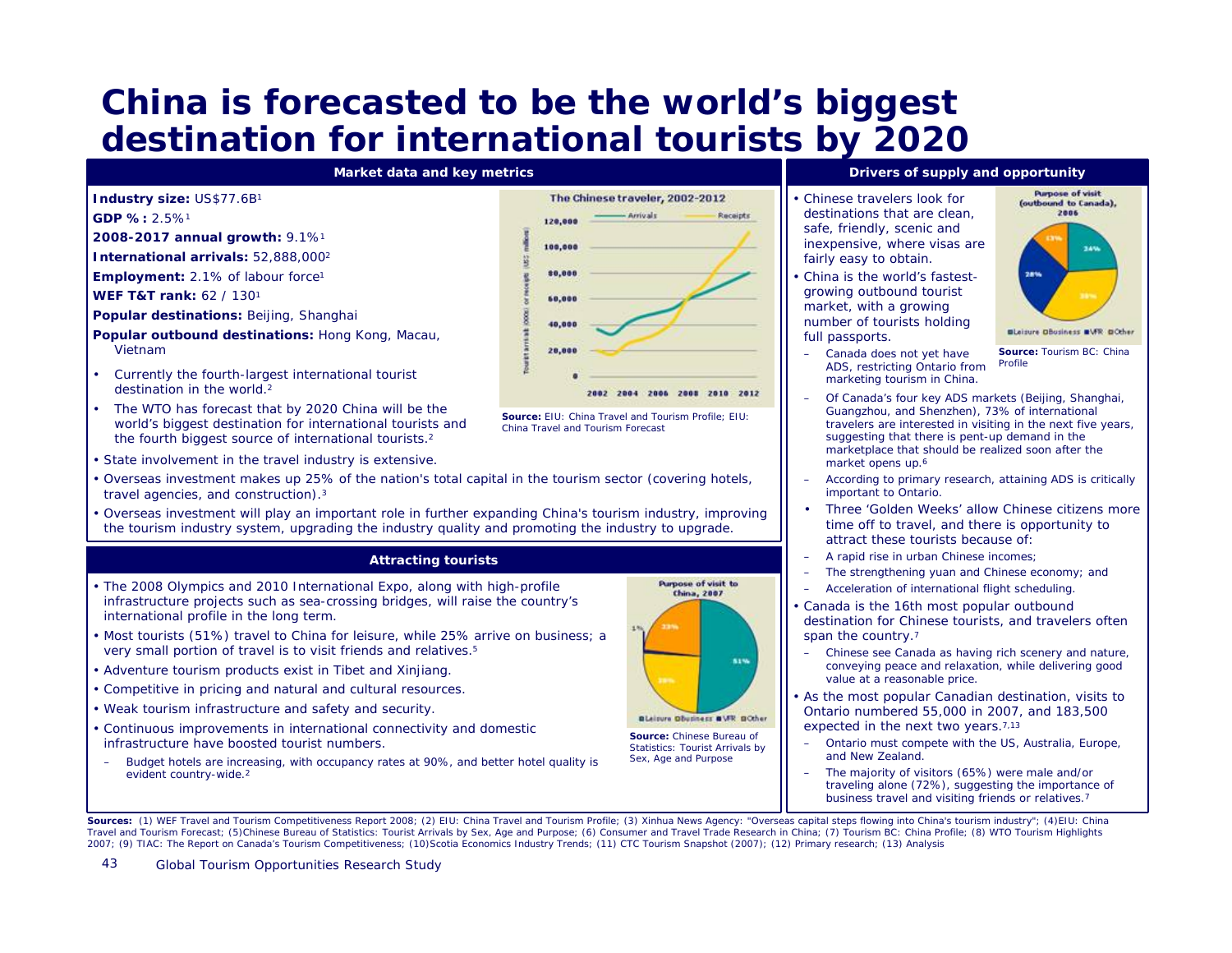### **India represents a major inbound market for Canada; 1.5 million Indians are interested in visiting Canada in the next**  two years<sup>5</sup>

| Market data and key metrics                                                                                                                                                                                                                                                                                                                                                                                                                                                                                                                                                                                                                                                      |                                                                                             | <b>Attracting tourists</b>                                                                                                                                                                                                                                                                                                                                                                                                                                                                                                                                                                                                                                                                                                                                                                                          |
|----------------------------------------------------------------------------------------------------------------------------------------------------------------------------------------------------------------------------------------------------------------------------------------------------------------------------------------------------------------------------------------------------------------------------------------------------------------------------------------------------------------------------------------------------------------------------------------------------------------------------------------------------------------------------------|---------------------------------------------------------------------------------------------|---------------------------------------------------------------------------------------------------------------------------------------------------------------------------------------------------------------------------------------------------------------------------------------------------------------------------------------------------------------------------------------------------------------------------------------------------------------------------------------------------------------------------------------------------------------------------------------------------------------------------------------------------------------------------------------------------------------------------------------------------------------------------------------------------------------------|
| Industry size: US\$18.1B1<br>GDP %: 2%1<br>Market share: 0.9% <sup>2</sup>                                                                                                                                                                                                                                                                                                                                                                                                                                                                                                                                                                                                       | The Indian traveler, 2002-2012<br>Arrivals<br>Receipts<br>25,000<br>20,000                  | . India offers an enormous array of architectural, cultural, historical, and religious<br>sites, with future strategies to promote rural, MICE, medical and adventure tourism<br>product offerings.<br>• As New Delhi will host the 2010 Commonwealth Games, India can expect to                                                                                                                                                                                                                                                                                                                                                                                                                                                                                                                                    |
| 2008-2017 annual growth:<br>$6.8\%$ <sup>1</sup><br>International arrivals: 4,840,000 <sup>2</sup><br>Employment: 5.5% of labour<br>force <sup>1</sup><br><b>WEF T&amp;T rank: 65 / 1301</b><br><b>Popular destinations: Andhra</b><br>Pradesh, Uttar Pradesh, Tamil                                                                                                                                                                                                                                                                                                                                                                                                             | 15,000<br>10,000<br>5,000<br>2011<br>2008                                                   | welcome many sports tourists.<br>· India has become a global leader in medical tourism, with 170,000 foreigners<br>arriving annually for treatments, with potential to increase this to 1 million visitors<br>per year. <sup>4</sup><br>• Competitive strengths include price levels and natural and cultural resources.<br>India provides good value for travelers, ranking second internationally in price<br>competitiveness after Brazil.<br>As 80% of tourists arrive via air, intensifying competition and greater supply in air travel<br>has boosted India's attractiveness (Air India will is expected to purchase 500 aircraft in                                                                                                                                                                         |
| Nadu<br>• The WTTC ranks India third in tourism growth between 2007-2017.3<br>• The government is deeply involved in tourism and sends a unified<br>international message.                                                                                                                                                                                                                                                                                                                                                                                                                                                                                                       | Source: EIU: India Travel and Tourism<br>Profile; EIU: India Travel and Tourism<br>Forecast | 2010, vs. 190 in 2007). <sup>2</sup><br>. The threat of terrorism attacks in the country has taken its toll on the<br>attractiveness of India as a tourist destination.<br>Drivers of supply and opportunity                                                                                                                                                                                                                                                                                                                                                                                                                                                                                                                                                                                                        |
| Global marketing campaign "Incredible India" is rapidly raising India's<br>international profile as a tourism destination.<br>• Receipts per tourist arrival have increased considerably in recent<br>years, ranking India first among the emerging markets examined.<br>In 2007, \$1633 was generated per arrival in 2007, with the number<br>$\overline{\phantom{0}}$<br>expected to rise to $$2,600$ by 2012. <sup>3</sup><br>• Geopolitical, security, regulatory, and infrastructure problems hinder<br>India's inbound tourism; however the government prioritizes<br>dismantling these obstacles, including altering taxes to be more<br>conducive to tourism investment. |                                                                                             | <b>Purpose of visit to</b><br>• Indians are actively considering new destinations, and are<br>Canada, 2004<br>receptive to advertising and other information sources.<br>· India's outbound travel market grew 64% over 2001-2006,<br>with Canadian visits increasing by 62% over this period. <sup>5</sup><br>47%<br>• Canada has a small market share of outbound Indian<br>tourists (1.4%) but has a very strong VFR connection<br>according to primary research, as 47% of tourists came for<br>this reason. <sup>5</sup><br>FR CLAIMA CASTING/WASHING CONTINUE<br>Many of these tourists seek hotel accommodations.                                                                                                                                                                                            |
| As such, there has been an infusion of new foreign venture and private<br>equity capital.<br>· Slight slowdown in tourism industry, reflective of inflation, rising<br>airfares, high hotel room rates, and slowdown in the US economy.<br>. To develop the accommodations sector, which is characterized by a<br>shortage of rooms and a growing market for budget hotels, the<br>Central Government now offers a grant for the construction of budget<br>and Heritage hotels.<br>• Tourism is highly seasonal, but is being smoothed out with year-round<br>business travel.                                                                                                   |                                                                                             | Source: OTMPC: India<br>Most business travel to Canada is combined with leisure, and this<br><b>Market Profile</b><br>segment is expected to grow rapidly.<br>Status seeking travelers are excited to experience a new and fresh destination, and see<br>Canada as undiscovered.<br>Travel alone or in relatively large groups, spending roughly \$6,500 per trip. <sup>5</sup><br>1.5 million Indians are very interested in traveling to Canada in the next two years, much<br>$\overline{\phantom{m}}$<br>higher than the current 150,000 arrivals. <sup>5</sup><br>• Contrary to common belief, Canadian visas are relatively easy to obtain.<br>• Consumer and industry are largely unaware of Canada's tourism product, thus<br>Canada must focus on building awareness and interest among specific segments. |

Sources: (1) WEF Travel and Tourism Competitiveness Report 2008; (2) EIU: India Travel and Tourism Profile; (3) EIU: India Travel and Tourism Forecast; (4) SINET: Indian Medical/Health Tourism Service Sector Network Report; (5) OTMPC: India Market Profile; (6) WTO Tourism Highlights 2007; (7) Primary research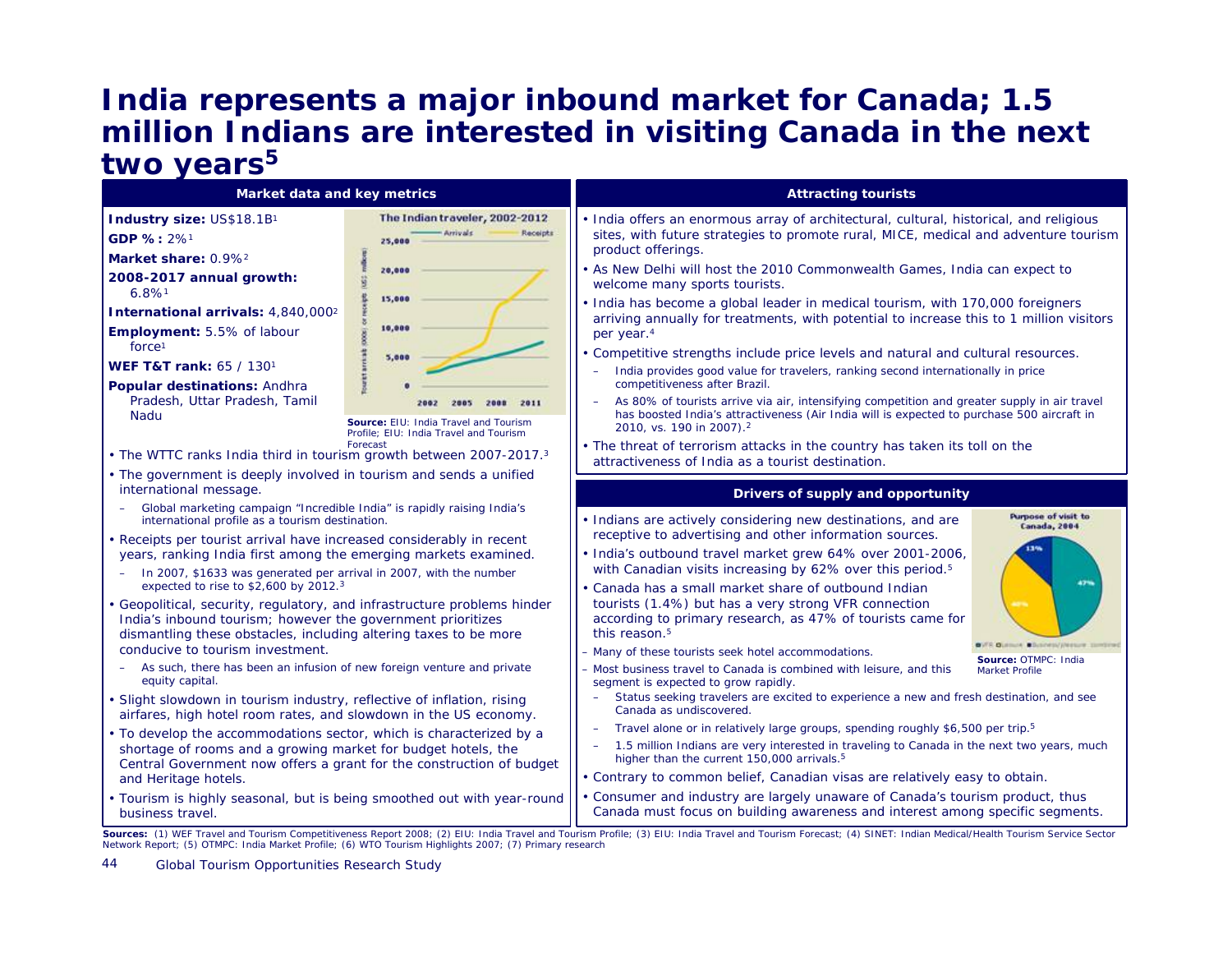# **Mexico intends to diversify its tourism offerings to increase industry profitability**

|                                                                                                                                                              | Market data and key metrics                                                                                                               | <b>Attracting tourists</b>                                                                                                                                                                                                                                                                                                                                                                                                                 |
|--------------------------------------------------------------------------------------------------------------------------------------------------------------|-------------------------------------------------------------------------------------------------------------------------------------------|--------------------------------------------------------------------------------------------------------------------------------------------------------------------------------------------------------------------------------------------------------------------------------------------------------------------------------------------------------------------------------------------------------------------------------------------|
| Industry size: US\$18.1B1<br>GDP %: 4.9%1<br>2008-2017 annual growth:<br>3.8%1                                                                               | The Mexican traveler, 2002-2012<br>Receipts<br>breio als<br>25,000<br>20,000                                                              | • Significant investment in hotels, ecotourism, and golf courses.<br>The number of hotel rooms grew 33% over the two year period from 2004-2006. <sup>2</sup><br>• Competitive strengths include human resources, prioritization of travel and tourism,<br>and natural and cultural resources.                                                                                                                                             |
| <b>International arrivals:</b><br>21,431,0002                                                                                                                | 15,000                                                                                                                                    | • Competitively weak in ground and technology infrastructure and safety and security.<br>• Growing trend of purchasing second homes in parts of Mexico, mainly by Americans.                                                                                                                                                                                                                                                               |
| Employment: 15.1% of labour<br>force <sup>1</sup>                                                                                                            | 10,000                                                                                                                                    | Growth in arrivals from Europe and Latin America driven by the strong Euro and stable<br>peso, and US dollar weakness encourages Americans to holiday close to home.                                                                                                                                                                                                                                                                       |
| <b>WEF T&amp;T rank: 55 / 1301</b><br><b>Popular destinations: Mexico</b>                                                                                    | 5,000                                                                                                                                     | • Mexico is poised to seize opportunities in the outbound Chinese tourism market as an<br>approved destination, targeting five million arrivals within 10 years. <sup>3</sup>                                                                                                                                                                                                                                                              |
| City, Cancun, Cozumel,<br>Acapulco                                                                                                                           | 2002 2004 2006 2008 2010 2012                                                                                                             | Drivers of supply and opportunity                                                                                                                                                                                                                                                                                                                                                                                                          |
| <b>Popular outbound</b><br>destinations: US, Europe<br>(Spain), Canada<br>• Mexico is one of the top 10 tourist destinations, and the most                   | Source: EIU: Mexico Travel and Tourism<br>Profile: EIU: Mexico Travel and Tourism<br>Forecast                                             | • Rising real incomes have expanded the large, affluent segment of Mexicans that travel<br>internationally.<br>- As the third most popular destination, 18% of this group has traveled to Canada in the last three<br>years, reporting high satisfaction and good value. <sup>4</sup>                                                                                                                                                      |
| popular in Latin America. <sup>2</sup><br>• Tourists spend is relatively low, and the Mexican government is<br>higher-spending tourists and extending stays. | attempting to diversify tourism away from beaches so as to attract                                                                        | Spend per travel party is roughly CAD\$6,000; however, per-night spending per person is the<br>second lowest of all core Canadian travel markets at CAD\$73 (this may be reflective of the average<br>traveler age as under 24). <sup>4</sup><br>- Toronto-bound travelers have increased 50% since 2004, reaching 75,000 in 2006, representing a<br>subtle shift away from US travel because of tighter border restrictions. <sup>5</sup> |
| to $2012.3$<br>• Domestic tourism is significant, enables by lower-cost air travel                                                                           | • Moderate growth in both arrivals and receipts is expected through                                                                       | • Retail shopping is an important destination consideration for outbound Mexicans;<br>Ontario's retail shopping offerings are not as strong as competing travel markets,<br>suggesting that other interest areas should be used to attract this group.                                                                                                                                                                                     |
| and rising incomes.<br>• Promotion initiatives include the Tourism Corridors project to<br>tourism, expansion of conference tourism by exempting             | establish a tourism police force, plans to increase non-seasonal                                                                          | • Learning or exploring something new, engaging in family activities, and adventuring<br>are the most popular travel activities. Ontario has potential to cater to this market<br>with its nature and adventure tourism products.<br>• Canada competes directly with Europe (Spain, France, and Italy) to attract the same                                                                                                                 |
| conventions from value-added tax, and supporting resort<br>developments through a South American development bank.                                           |                                                                                                                                           | segment of Mexican visitors.<br>Canada has a strong product offering and image, but low awareness.                                                                                                                                                                                                                                                                                                                                         |
| $US$3.4$ billion. <sup>3</sup>                                                                                                                               | . Investment in tourism infrastructure rose nearly 10% in 2007 to                                                                         | Canada needs to develop a persuasive story and strong image to differentiate itself, which will help<br>Ontario attract more travelers from Mexico.                                                                                                                                                                                                                                                                                        |
| improved facilities and expanded tourist areas in these regions.                                                                                             | Many investors seized the opportunity to upgrade infrastructure after<br>Hurricane Wilma damaged much of Cancun and Cozumel, resulting in | • Due to close ties with the U.S. economic cycle, Mexico's economy may experience a<br>slowdown in coming years, which may inhibit outbound travel.                                                                                                                                                                                                                                                                                        |

#### **Increased US border security may be encouraging Mexican travelers to visit Ontario.**

Sources: (1) WEF Travel and Tourism Competitiveness Report 2008; (2) EIU: Mexico Travel and Tourism Profile; (3) EIU: Mexico Travel and Tourism Forecast; (4) OTMPC: Quantitative Study of Mexican Outbound Travelers; (5) Toronto Star: "Toronto a hot spot for Mexican tourists"; (6) WTO Tourism Highlights 2007; (7) CTC Tourism Snapshot (2007); (8) Primary research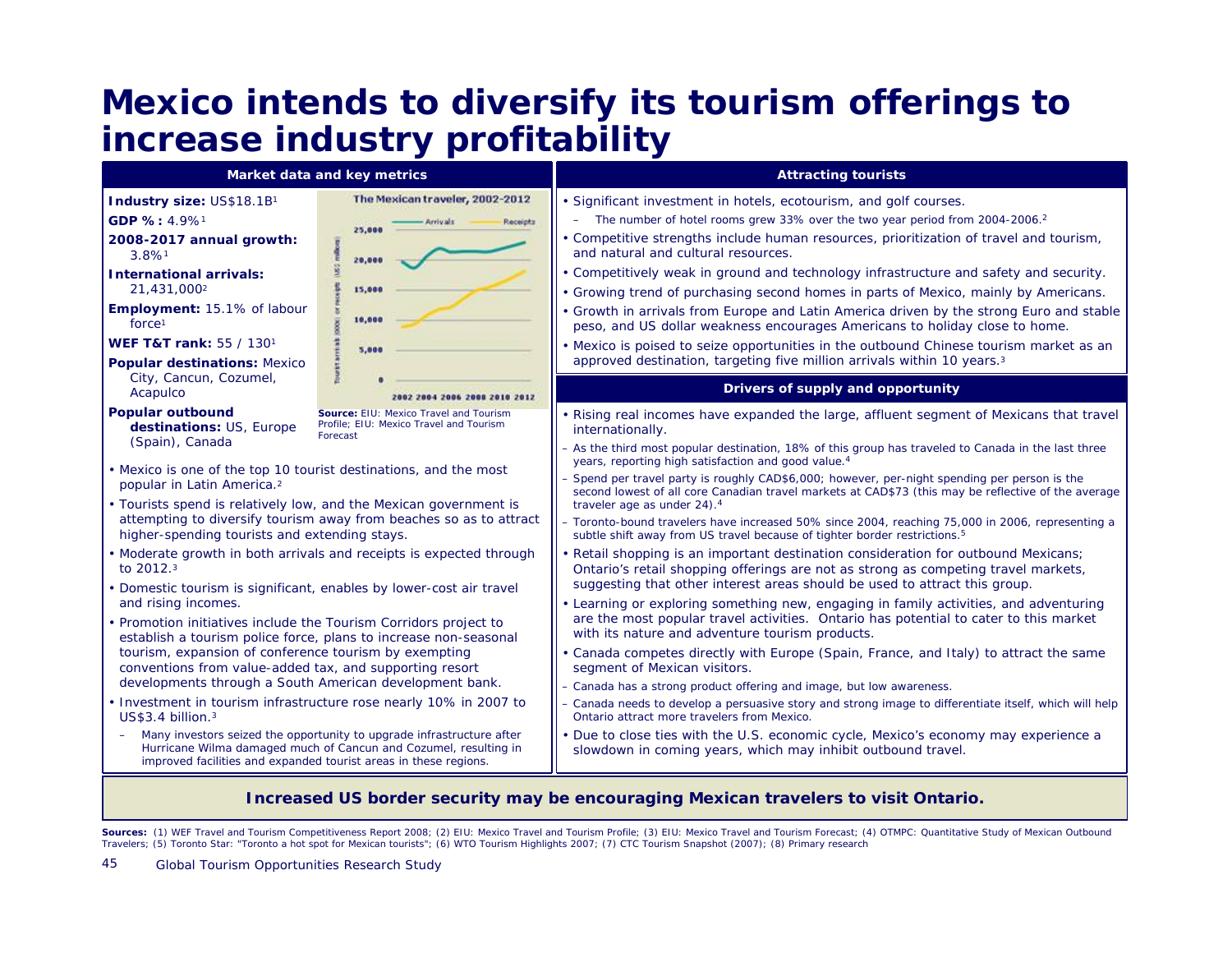### **Russia has an emerging middle class with substantial disposable income growth**



#### **Primary research confirms that Russia has the potential to be viable market for Ontario; however, some outbound travel may be restricted by difficulties in obtaining a visa.**

Sources: (1) WEF Travel and Tourism Competitiveness Report 2008; (2) EIU: Russia Travel and Tourism Profile; (3) EIU: Russia Travel and Tourism Forecast; (4) Deloitte: Executive Report (Summer/Autumn 2008), (5) Primary research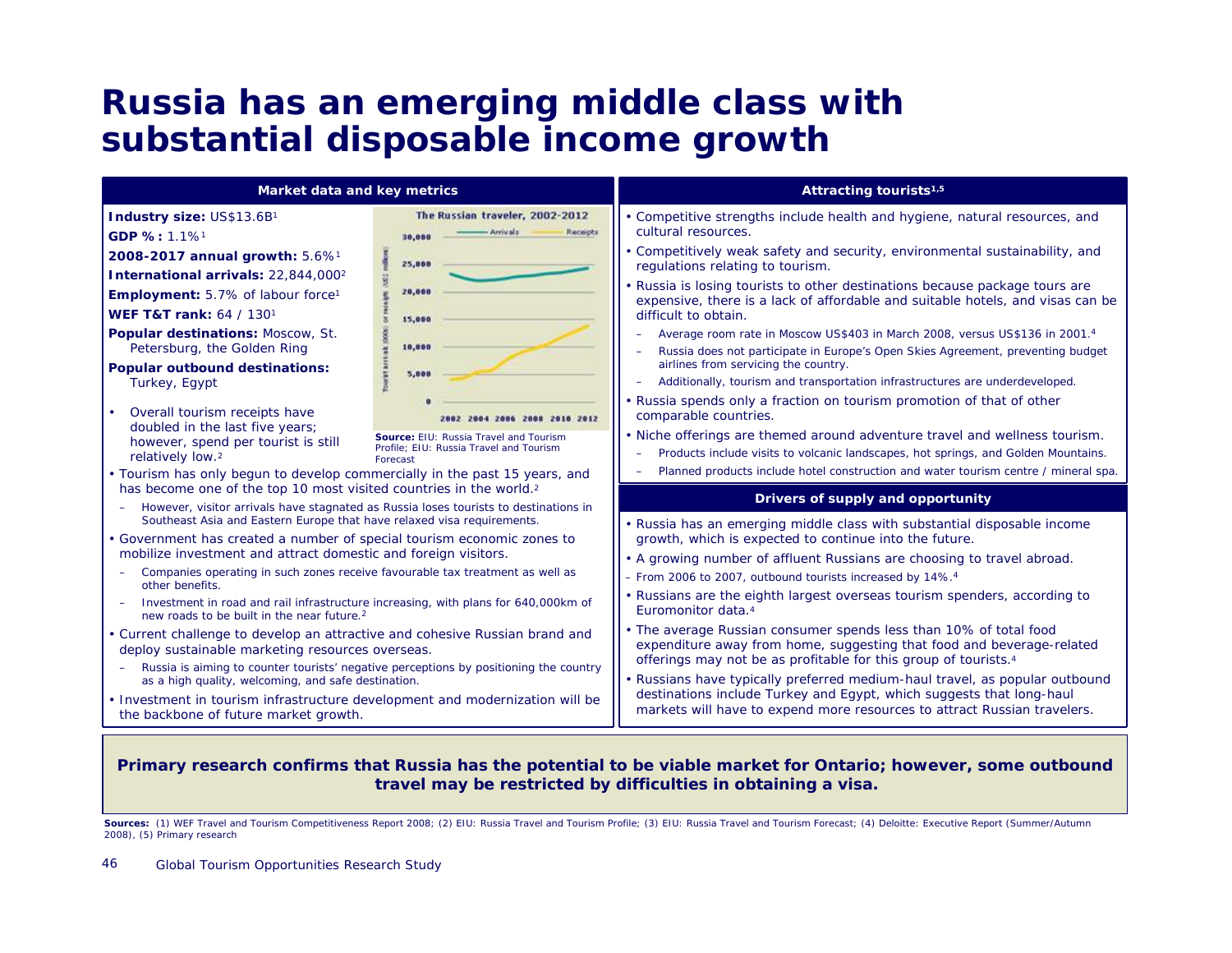# **Inbound visitors from South Korea are expected to grow by 8.5% for each of the next two years**

| Market data and key metrics                                                                                                                                                                                                                                                                                                                                                                                                                                                                                                                                                                                                                                                                                                                     |                                                                                                                                                                                                                                                                                                                                                                                                                                                                                                                                                                                                                                                                         | <b>Attracting tourists</b>                                                                                                                                                                                                                                                                                                                                                                                                                                                                                                                                                                                                                                                                                                                                                                                                                                                                                                                                                                                                                                                                                                                                                                                                                                                                                                                                                                                                                                                                                                                                                                                      |                                                                                                                                                                                                                                                                     |
|-------------------------------------------------------------------------------------------------------------------------------------------------------------------------------------------------------------------------------------------------------------------------------------------------------------------------------------------------------------------------------------------------------------------------------------------------------------------------------------------------------------------------------------------------------------------------------------------------------------------------------------------------------------------------------------------------------------------------------------------------|-------------------------------------------------------------------------------------------------------------------------------------------------------------------------------------------------------------------------------------------------------------------------------------------------------------------------------------------------------------------------------------------------------------------------------------------------------------------------------------------------------------------------------------------------------------------------------------------------------------------------------------------------------------------------|-----------------------------------------------------------------------------------------------------------------------------------------------------------------------------------------------------------------------------------------------------------------------------------------------------------------------------------------------------------------------------------------------------------------------------------------------------------------------------------------------------------------------------------------------------------------------------------------------------------------------------------------------------------------------------------------------------------------------------------------------------------------------------------------------------------------------------------------------------------------------------------------------------------------------------------------------------------------------------------------------------------------------------------------------------------------------------------------------------------------------------------------------------------------------------------------------------------------------------------------------------------------------------------------------------------------------------------------------------------------------------------------------------------------------------------------------------------------------------------------------------------------------------------------------------------------------------------------------------------------|---------------------------------------------------------------------------------------------------------------------------------------------------------------------------------------------------------------------------------------------------------------------|
| Industry size: US\$15.0B1<br>GDP %: 1.5%1<br>Market share: 0.7% <sup>2</sup><br>2008-2017 annual growth:<br>$3.4\%$ <sup>1</sup><br><b>International arrivals:</b><br>6,402,000 <sup>2</sup><br>Employment: 7.4% of labour<br>force <sup>1</sup><br><b>WEF T&amp;T rank: 31 / 1301</b><br>Popular destinations: Seoul,<br>Jeju                                                                                                                                                                                                                                                                                                                                                                                                                  | The South Korean traveler,<br>2002-2012<br><b>Arrivals</b><br>Receipts<br>16,000<br>14,000<br>12,000<br>10,000<br>8,000<br>6,000<br>4,000<br>SARS<br>2,000<br>2002 2005 2008 2011                                                                                                                                                                                                                                                                                                                                                                                                                                                                                       | • The Korean National Tourism Organization aims to attract 10 million foreign visitors by<br>2010 with the campaign "Korea, Sparkling."3<br>To contribute to this goal, the country is set to hold the 2012 World Expo and 2010-2017 Formula<br>One Grand Prix events.<br>• The majority of South Korea's inbound travelers are from proximate markets, with<br>Chinese tourists driving most of the recent growth.<br>Health industry actively seeking to transform South Korea's medical tourism market into<br>a high-growth sector.<br>Competitive strengths include human resources, communications and ground transport<br>infrastructure, and cultural resources<br>The addition of Jeju, the largest island and popular tourist destination, to UN's World Heritage List<br>is helping to raise South Korea's international profile.                                                                                                                                                                                                                                                                                                                                                                                                                                                                                                                                                                                                                                                                                                                                                                    |                                                                                                                                                                                                                                                                     |
| <b>Popular outbound destinations:</b><br>China, Japan, Thailand, US,<br>Phillippines<br>• South Korea's receipts per visitor arrival is substantially higher<br>than average at \$1,460 in 2007, and is expected to reach<br>\$1,803 by 2012.3<br>• The Presidential Transition Committee aims to make South<br>Korea one of the top 10 countries for tourism by 2012 by<br>boosting competitiveness, aiming to turn the country into a<br>business, transport, and tourism hub for northeast Asia. <sup>4</sup><br><b>Popular outbound</b><br>0.5% _destinations, 2007<br>28.0<br>52.2<br>18.0<br>mThailand<br><b>a</b> China<br>mileo an<br><b>E</b> Phillippine:<br><b>BC</b> ther<br>Source: EIU: South Korea Travel<br>and Tourism Profile | Source: EIU: South Korea Travel and<br>Tourism Profile, EIU: South Korea<br><b>Travel and Tourism Forecast</b><br>• The government is not directly<br>involved with the major operators in<br>the travel business, having privatized<br>its major airline.<br>• Government efforts to raise industry<br>competitiveness include shortening<br>tourism complex establishment<br>periods, providing support to hotels<br>and travel agencies, and lessening the<br>tax burden on tourism businesses.<br>Expected visitors to jump from 6.4<br>million to 10 million as a result. <sup>5</sup><br>Recent investment initiatives include a<br>Universal Studios theme park. | Drivers of supply and opportunity<br>Strong economic growth and rising wealth has resulted in outbound<br>travel growth of 10% for each of the past 10 years. <sup>2</sup><br>However, most travelers stay within Asia, with the exception of some<br>venturing to the US, indicating a willingness to travel internationally and<br>interest in North America.<br>• The average length of stay in Canada is 22.6 nights; however,<br>spend per night of \$66 ranks South Korea as the lowest of Canada's<br>core markets. <sup>6</sup><br>• South Koreans have the second highest proportion of Canada's core<br>markets of travelers in the winter.<br>. In 2006, 60,000 South Korean tourists, or 31.9% of total Canadian<br>arrivals, visited Ontario.7<br>Shopping, sightseeing, and visiting parks were key activities.<br>Growth in tourists to Ontario is expected to be approximately 8.5% per year,<br>with roughly 1,270,000 tourists very interested in visiting the province in the<br>next two years. <sup>7,8</sup><br>Primary research suggests that flights from South Korea are currently at<br>capacity, and before Ontario can benefit from marketing, it must first address<br>its air connectivity issues.<br>Fundamental barriers of outbound travel to Canada are expensive<br>flights, lack of product, and / or lack of product knowledge.<br>• Despite being a very advanced country in terms of connectivity, South Koreans<br>infrequently use the web for travel planning information, suggesting that Ontario should<br>select other advertising media for any target marketing. | <b>Tourism spend by</b><br>category, 2004<br>31%<br>BAccomodation Ofood<br>Transportation aEntertainment<br><b>m</b> Other<br><b>Purpose of visit to</b><br><b>Canada, 2004</b><br>Bleisure DVR Bosiness DOther<br>Source: Tourism BC:<br>South Korea Market Profle |
|                                                                                                                                                                                                                                                                                                                                                                                                                                                                                                                                                                                                                                                                                                                                                 |                                                                                                                                                                                                                                                                                                                                                                                                                                                                                                                                                                                                                                                                         | Sources: (1) WEF Travel and Tourism Competitiveness Report 2008; (2) EIU: South Korea Travel and Tourism Profile; (3) EIU: South Korea Travel and Tourism Forecast; (4) Korea Takes Aim at Top 10 Tourist<br>Destination; (5) Gov`t to Boost Support for Tourism Industry; (6) CTC Tourism Snapshot (2007); (7) Tourism BC: South Korea Market Profile, (8) Tourism BC: South Korea Tourism and Trade                                                                                                                                                                                                                                                                                                                                                                                                                                                                                                                                                                                                                                                                                                                                                                                                                                                                                                                                                                                                                                                                                                                                                                                                           |                                                                                                                                                                                                                                                                     |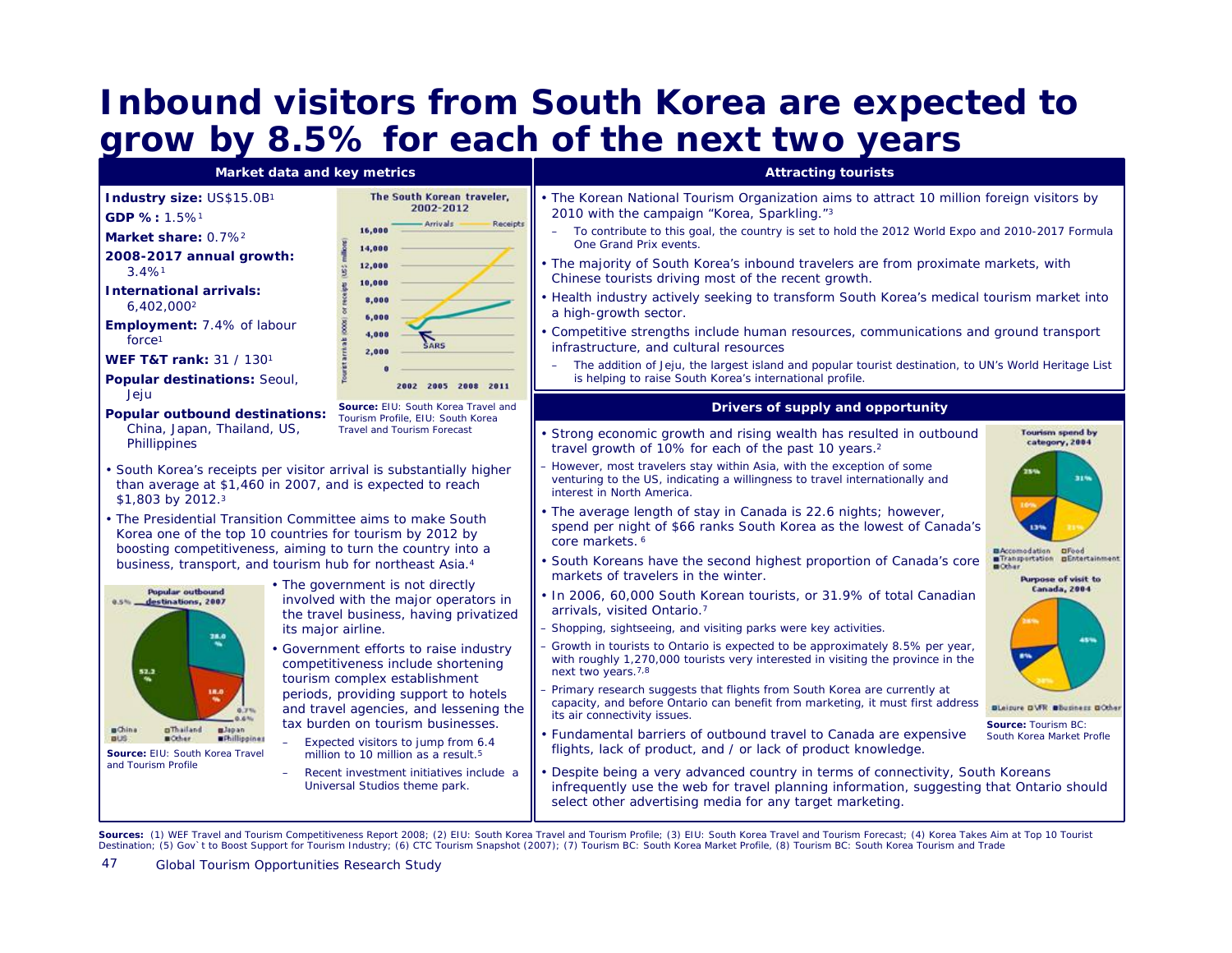### **The Czech Republic and Croatia have strong infrastructure to facilitate tourism**



#### **The WTTC indicates that Eastern European nations are expected to exhibit high growth in the coming 10 years.** 7

Sources: (1) WEF Travel and Tourism Competitiveness Report 2008; (2) EIU: Czech Republic Travel and Tourism Profile; (3) EIU: Czech Republic Travel and Tourism Profile; (4) IPK Global Travel Trends 2006; (5) WTTC 2008 Travel and Tourism Research: Croatia; (6) World Travel Guide: Croatia Travel Guide; (7) WTTC Progress and Priorities 2008/09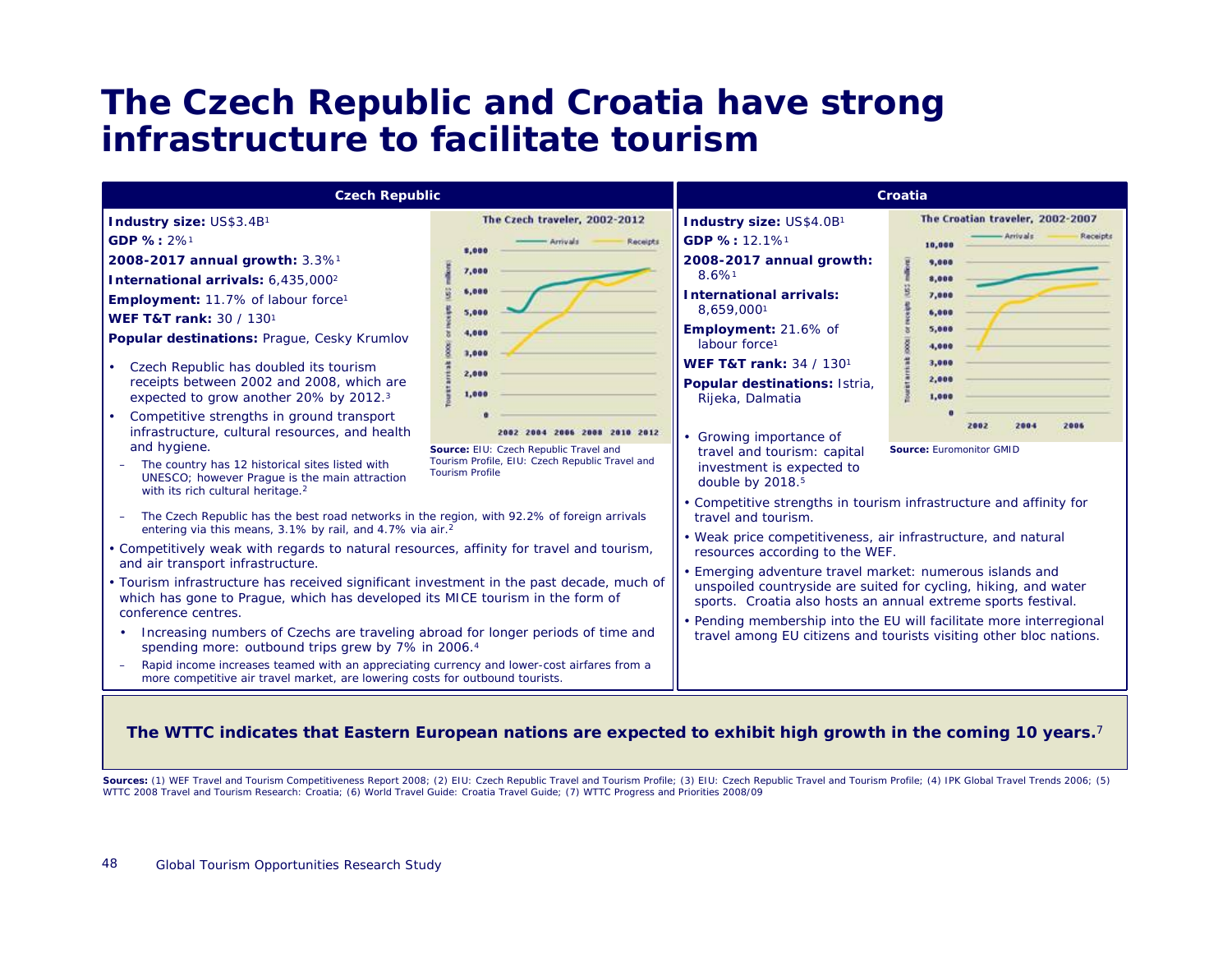# **Rapid economic growth in the Middle East is enabling tourism development through investment programs**

#### **The Middle East**

- Demand for travel and tourism in the Middle East is expected to increase by 5.2% in 2008, fuelling growth of its GDP by 7.0%.1
- Rapid economic growth from high oil and commodity prices is enabling tourism investment programs to be implemented on a large scale. As such, tourism is now recognized as an engine of further economic development.
- As an example, the emirate of Dubai has a tourism industry which now accounts for more than 30% of its growing GDP, and the government plans to achieve economic growth of 11% a year by 2015 and to triple Dubai's GDP to US\$112 billion.1

Sources: (1) WTTC Progress and Priorities 2008/09; (2) WEF Travel and Tourism Competitiveness Report 2008; (3) EIU: Egypt Travel and Tourism Profile; (4) EIU: Egypt Travel and Tourism Prorecast; (5) Euromonitor GMID (6) WTTC 2008 Travel and Tourism Research: United Arab Emirates; (7) The National: Tourism should be about culture, not just dollars; (8) Tourism profile of Dubai to shift by 2010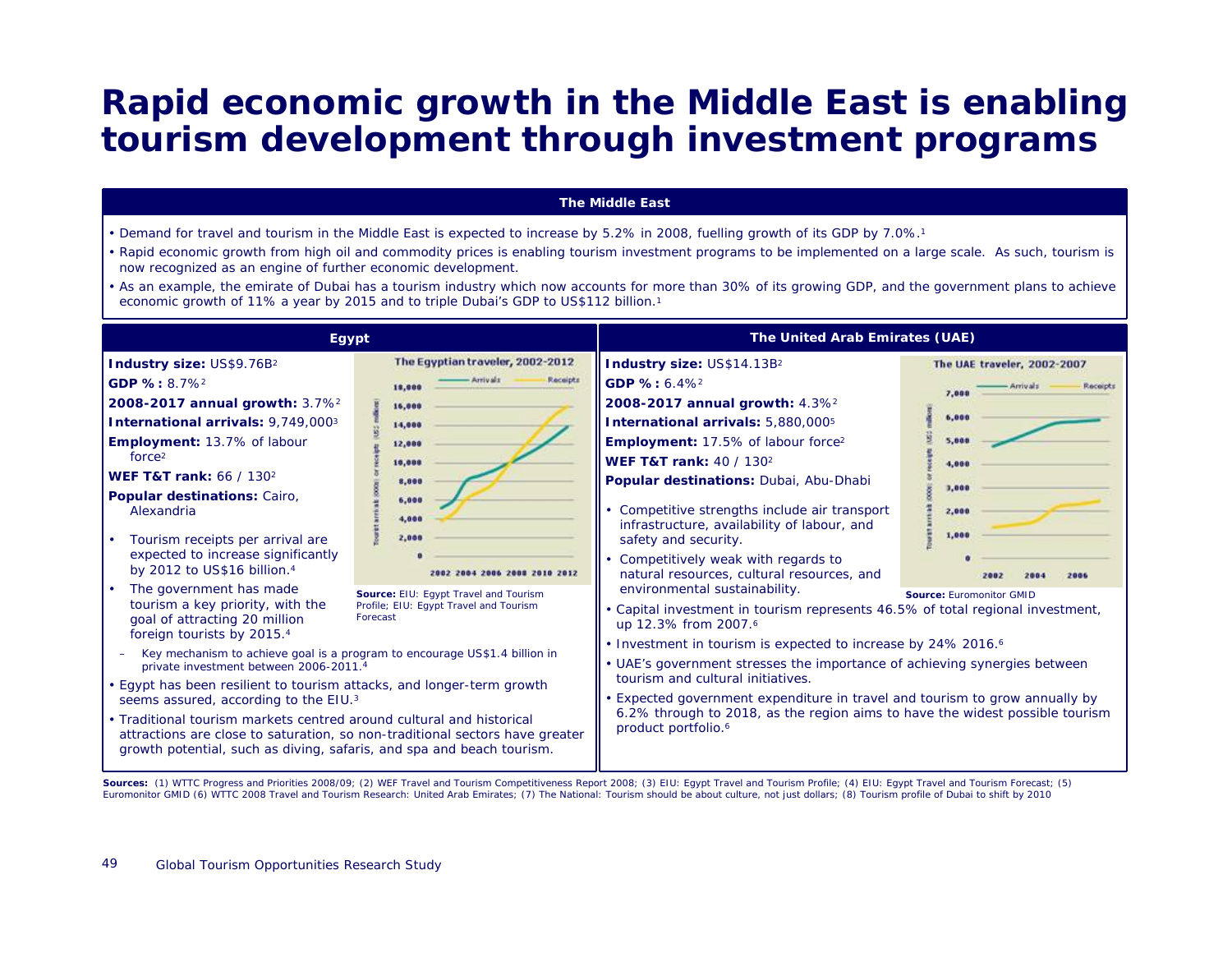### **Brazil, China, India, and Mexico represent growth markets interested in Canadian tourism offerings**

| <b>Country</b> | <b>Competitive insight</b>                                                                                                                                                                                                                                                                                                                              | <b>Opportunities for Ontario</b>                                                                                                                                                                                                                                                                                                                                                                                                                                                                                                                                                         |
|----------------|---------------------------------------------------------------------------------------------------------------------------------------------------------------------------------------------------------------------------------------------------------------------------------------------------------------------------------------------------------|------------------------------------------------------------------------------------------------------------------------------------------------------------------------------------------------------------------------------------------------------------------------------------------------------------------------------------------------------------------------------------------------------------------------------------------------------------------------------------------------------------------------------------------------------------------------------------------|
| <b>Brazil</b>  | The tourism industry is underdeveloped, but is in the<br>process of using investment dollars to increase<br>Brazil's air transport network and build tourism<br>infrastructure.<br>Tourism activities are growing at twice the global<br>average, and there is potential for the country to<br>expand its market share beyond the current low<br>level. | Outbound travel market expected to grow by 45% by<br>2011; Ontario may aim to capture some of this growth.<br>As the most price-competitive market, Brazil's strategies<br>can lend to Ontario in learning how to improve its value<br>offering.                                                                                                                                                                                                                                                                                                                                         |
| China          | The tourism industry has received substantial foreign<br>investment, and is improving its international profile<br>by hosting international events.                                                                                                                                                                                                     | Potential to be one of the world's largest tourist source<br>markets, with many interested in visiting Ontario; Ontario<br>must ensure marketing initiatives are effective once<br>Canada achieves approved destination status from the<br>Chinese government.                                                                                                                                                                                                                                                                                                                           |
| <b>India</b>   | One of the fastest growing markets, with high<br>receipts per tourist arrival. Seasonal travel is<br>smoothed out with business tourism.                                                                                                                                                                                                                | Ontario can learn from India's business tourism offerings<br>to smooth out its own seasonal travel to complement the<br>province's own initiatives, as well as learn from India's<br>strategies to earn more revenue per tourist arrival.<br>Ontario receives most of Canada's visitors from India.<br>However, since it is a distant destination and thus a<br>relatively expensive product to sell, Ontario must build<br>awareness and interest among Indians, perhaps by taking<br>advantage of the strong visiting friends and relatives<br>connection to increase tourist numbers. |
| <b>Mexico</b>  | Tourism is a high priority industry for country's<br>economy, and many promotion initiatives are in<br>place to increase tourist spend. Like Ontario,<br>domestic travelers constitute a significant portion of<br>tourist arrivals.                                                                                                                    | Mexicans enjoy visiting Canada; however, spend per<br>tourist arrival is quite low. OTMPC has recommended<br>Ontario position itself against the US as a premium<br>destination.                                                                                                                                                                                                                                                                                                                                                                                                         |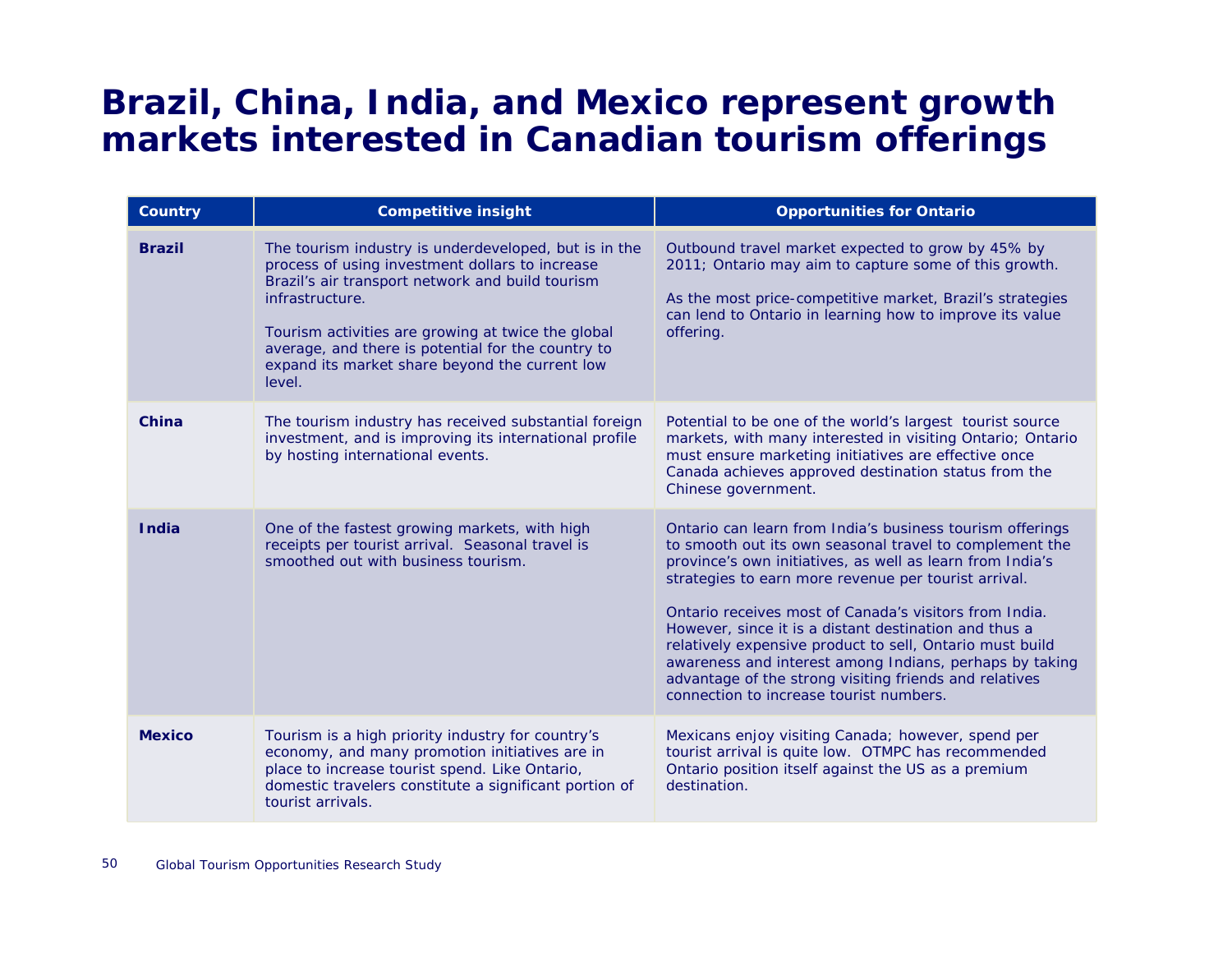# **Ontario can improve its tourism offering by adapting competitive strategies employed in other markets**

| <b>Country</b>                                                            | <b>Competitive insight</b>                                                                                                                                                                                                                    | <b>Opportunities for Ontario</b>                                                                                                                                                                                                                                                                                                                                                                                                                                                                                            |
|---------------------------------------------------------------------------|-----------------------------------------------------------------------------------------------------------------------------------------------------------------------------------------------------------------------------------------------|-----------------------------------------------------------------------------------------------------------------------------------------------------------------------------------------------------------------------------------------------------------------------------------------------------------------------------------------------------------------------------------------------------------------------------------------------------------------------------------------------------------------------------|
| <b>Russia</b>                                                             | Investment in infrastructure is key to future tourism<br>growth, which is being facilitated with government<br>incentives.<br>The industry is current challenged with developing<br>an attractive and cohesive Russian brand,                 | Like Russia, Ontario also needs to develop a cohesive and<br>attractive brand; the province should keep abreast to<br>upcoming Russian strategies to adapt domestically.<br>As incomes increase, Russians are traveling abroad at an<br>increasing rate, and are one of the highest tourism                                                                                                                                                                                                                                 |
|                                                                           | overcoming negative tourist perceptions.                                                                                                                                                                                                      | spenders. Ontario can target these high-revenue-potential<br>travelers;.                                                                                                                                                                                                                                                                                                                                                                                                                                                    |
| <b>South Korea</b>                                                        | Government involvement in the industry establishes<br>high growth goals and executes through public<br>investment and financial incentives. Tourist arrivals<br>targeted at 10 million by 2012, representing growth<br>of over 50% from 2007. | Strong economic growth and rising wealth has resulted in<br>increasing outbound travel numbers. South Koreans are<br>very connected, suggesting that Ontario use technology as a<br>communications and advertising medium.<br>South Koreans also visit Canada in the winter, lending<br>Ontario incentive to promote seasonal destinations to this<br>audience.<br>Currently, flights are at capacity bringing South Koreans to<br>Canada, suggesting that expansion may be necessary<br>before targeted marketing efforts. |
| <b>Eastern Europe</b><br>represented by Croatia<br>and the Czech Republic | Strong ground and tourism infrastructure is<br>facilitating effective product access. Croatia and the<br>Czech Republic have increased tourism receipts<br>significantly in recent years.                                                     | Outbound destinations are becoming more accessible due to<br>improved air travel and rising disposable incomes.<br>Czechs are traveling abroad for longer periods of time and<br>spending more, suggesting that this may be a profitable<br>market for Ontario to target.                                                                                                                                                                                                                                                   |
| <b>Middle East</b><br>represented by Egypt<br>and the UAE                 | Egyptian and UAE governments have made tourism<br>a priority, with Egypt aiming to double its<br>international arrivals by 2015, and UAE increasing<br>government expenditure in the industry by over 6%<br>annually.                         | Ontario can learn from Egypt how to revitalize its tourism<br>industry, and adapt investment-attraction strategies from<br>UAE.                                                                                                                                                                                                                                                                                                                                                                                             |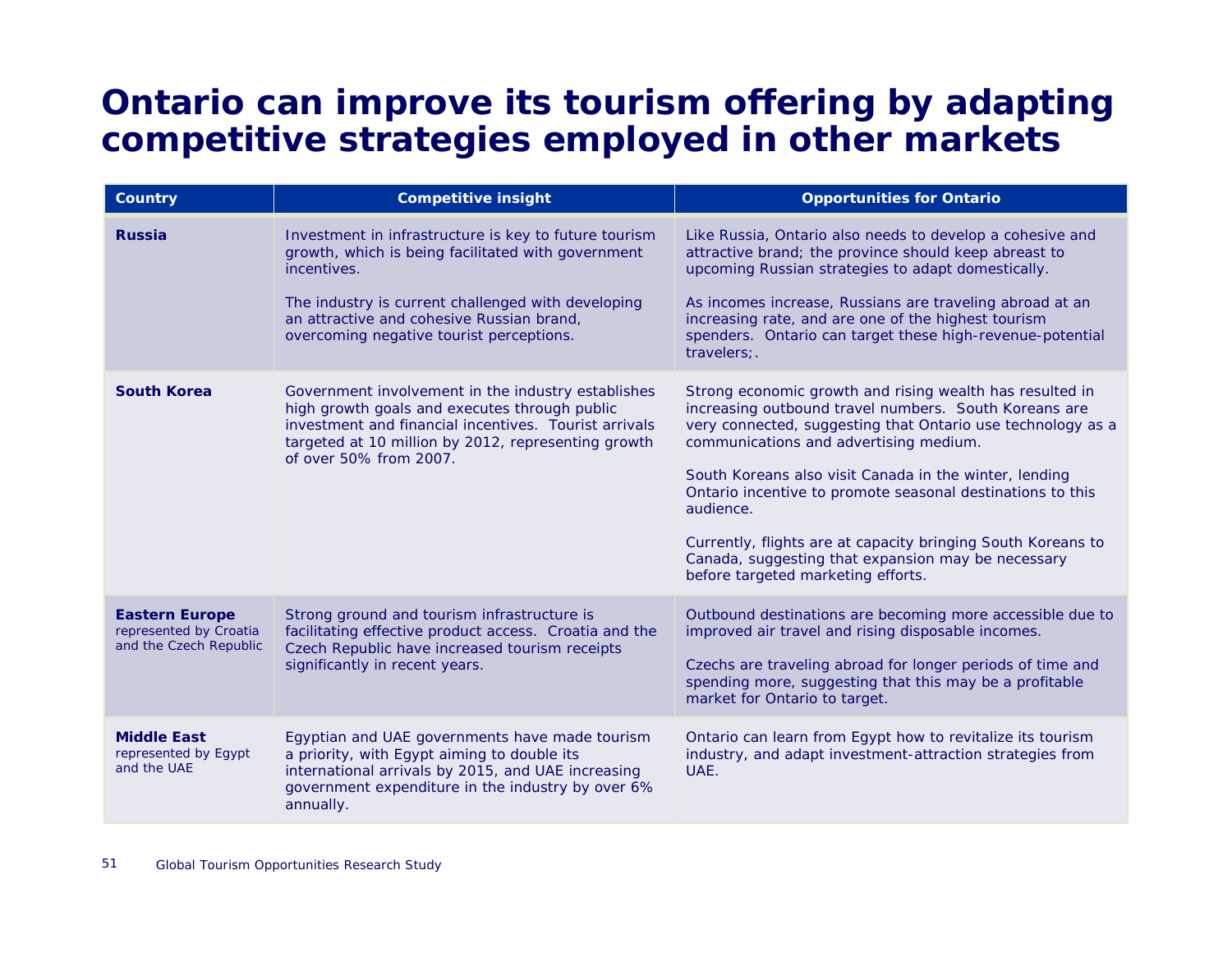# **Appendices**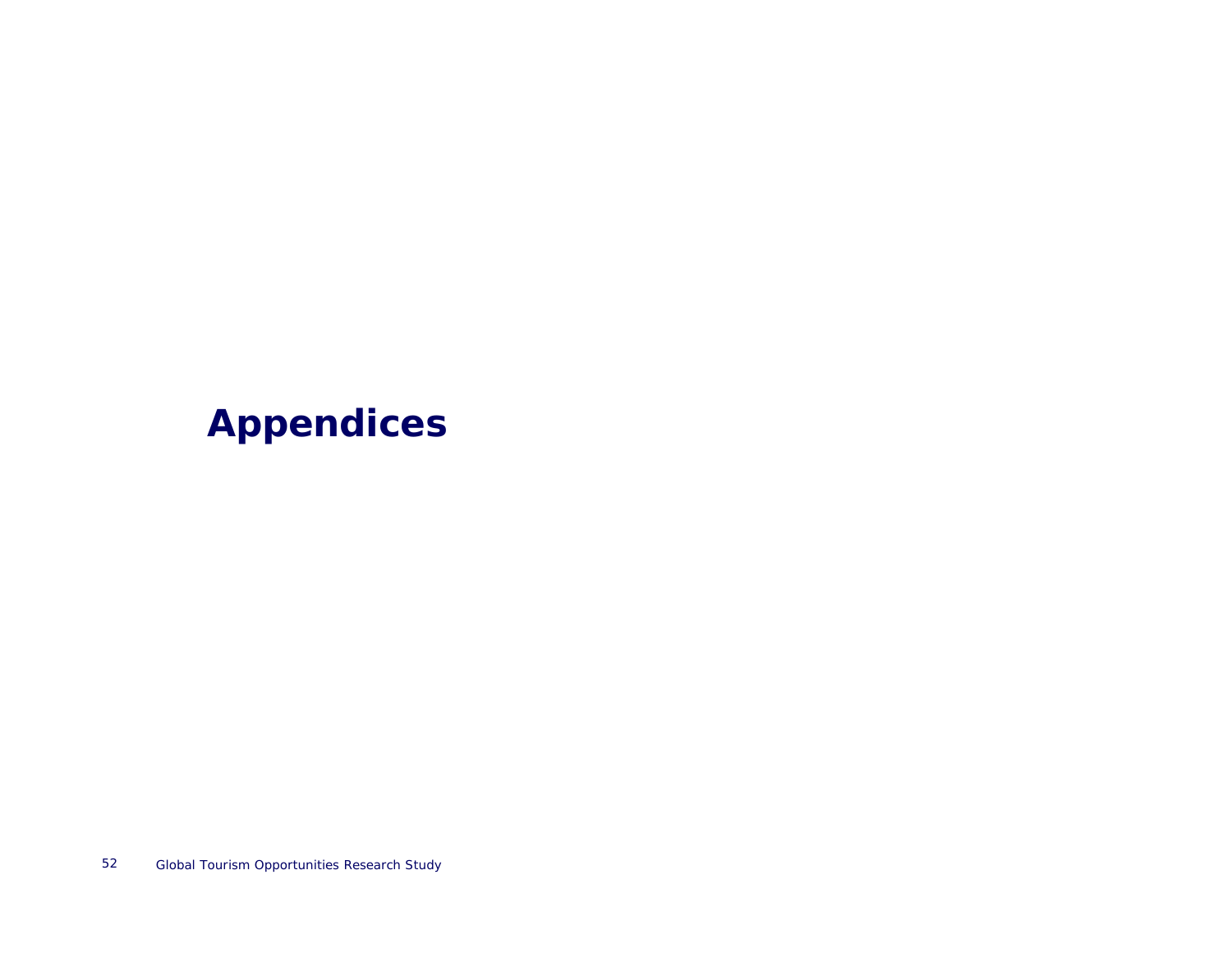# **Appendix A: Glossary of terms**

**ADS:** Approved destination status **ATDI:** Adventure tourism development index **Average room rate:** Revenue divided by the number of rooms sold **DMO:** Destination marketing organization **LQ:** Location quotient **MOT:** Ontario Ministry of Tourism **MICE:** Meetings, incentives, conferences, and exhibitions **NQI:** National Quality Institute **OTMPC:** Ontario Tourism Marketing Partnership Corporation **OTCS/The Study:** Ontario Tourism Competitiveness Study **PRD:** Premier-ranked destinations **RevPAR**: Revenue per available room (calculated as total room revenue divided by the number of available rooms) **T&T:** Travel and tourism**TTCI:** Travel and Tourism Competitiveness Index **UAE:** United Arab Emirates**VFR:** Visiting friends and relatives **WEF:** World Economic Forum**WTO:** World Tourism Organization **WTTC:** World Travel and Tourism Commission**YTD:** Year-to-date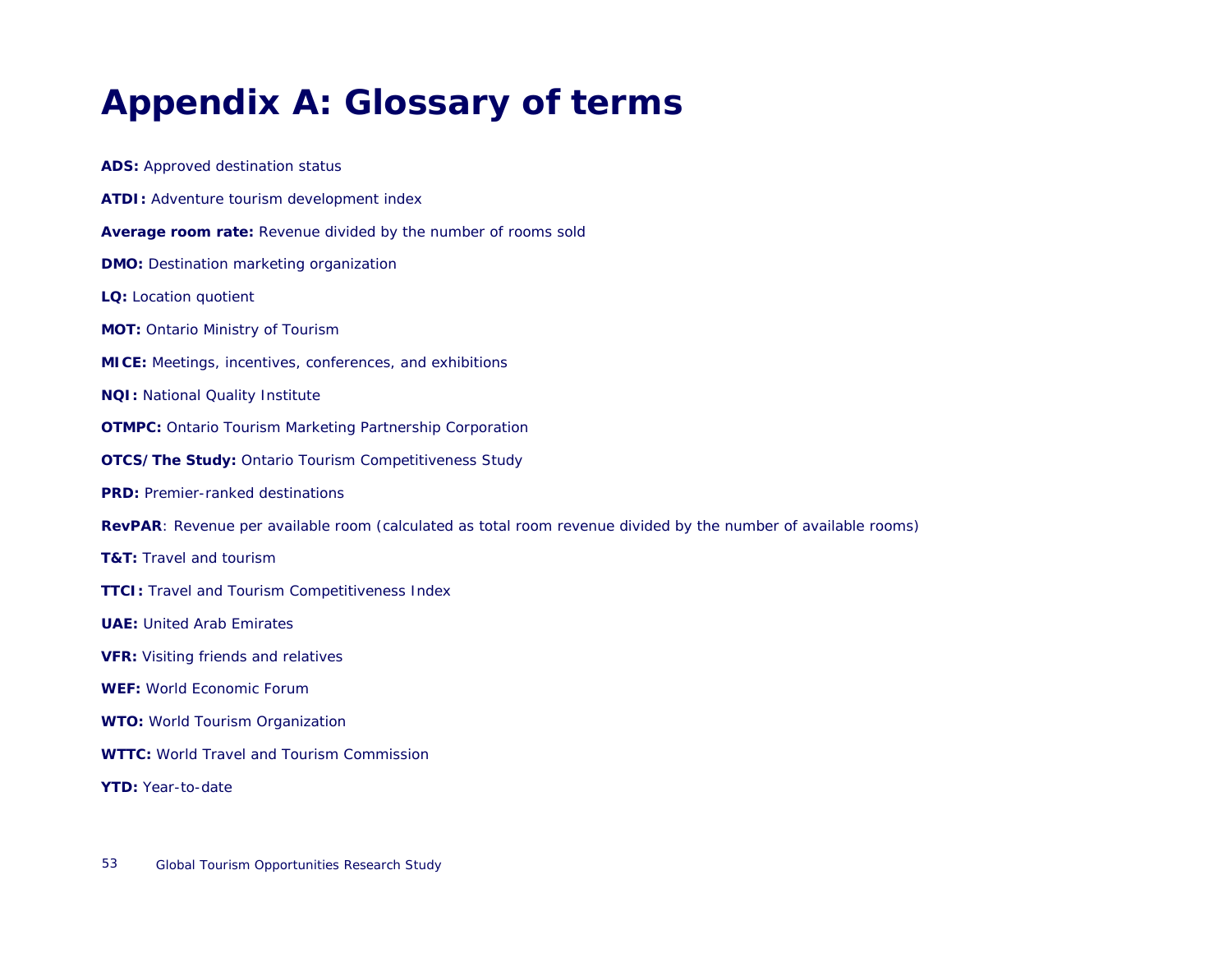### **Appendix B: Research sources**

#### **Primary Research**

- •Deloitte
- •OTMPC
- •George Brown College
- •TIAC
- •Tourism Toronto

#### **Secondary Research**

*Global trends and drivers*

- 4 Hoteliers: *"*Travelers Predict '08 Trends"
- CBC: "Canadians are vacation deprived"
- Current Performance Indicators for Ontario's Tourism Industry
- CTC Tourism Snapshot
- Deloitte: Destination Canada
- Deloitte: Hospitality 2010
- Deloitte: Making it Happen
- Deloitte: Transparency and Vigilance
- EIU 2008 Country Monitor Reports
- ETC: Tourism Trends for Europe
- International Journal of Contemporary Hospitality Management (vol.20, no.3)
- Martin Lohmann: "New Demand Factors in Tourism"
- Ministry of Tourism: "Ontario's Overseas Travel Markets
- NTA Travel: "Tourism Realities for a New Demographic Ballgame"
- Ontario Regional Tourism Profile 2006
- Ontario Tourism Competitiveness Study
- Ontario Tourism Outlook (2008-2012)
- People and Planet: Global Tourism
- Scotia Economics Industry Trends

• Smith Travel Research: Top 28 North American Cities Hotel Data

• Statistics Canada International Travel: Advance Information (May 2008)

- Tourism Concern UK
- Tourism Quick Facts
- Travel Activities and Motivations of Canadian Residents
- WTO Tourism Highlights 2007
- WTTC 2008 Travel and Tourism Research: United Arab Emirates Primary Research
- •WTTC Progress and Priorities 2008/09

#### *Success Measures*

- A Strategy to Develop the Tourism Industry in Durham Region
- EIU: Brazil Travel and Tourism Profile
- EIU: Czech Republic Travel and Tourism Forecast
- Excellence in the Canadian Tourism Industry
- George Washington University: Adventure Tourism Development Index
- Industry Canada: "Using Market Research and Marketing Measurement for Successful Tourism Destination Marketing"
- Kangaroo Island Tourism Optimization Management Model
- New Zealand Ministry of Tourism: Performance Indicators Toolkit
- Statistics Canada: "Excellence in the Canadian Tourism Industry"
- Statistics Canada: National Tourism Indicators (NTI)
- Tourism Tasmania Strategic Business Plan
- WEF Travel and Tourism Competitiveness Report 2008

#### *Niche products*

- 4 Hoteliers: *"*Travelers Predict '08 Trends"
- Canadian Tourism Commission: "Finding your (new) niche"
- Caribbean Tourism Organization
- Deloitte: Hospitality 2010
- Deloitte: Medical Tourism
- Excellence in Canadian Tourism Industry
- India Ministry of Tourism Annual Report 2007-08
- Marina Novelli: "Niche Tourism"
- •The International Ecotourism Society: "Ecotourism Fact Sheet"

•Travel Industry Today: "Looking Good: G.A.P. helps treat blindness in Tibet"

#### *Emerging markets*

- Chinese Bureau of Statistics: Tourist Arrivals by Sex, Age, and Purpose
- Consumer and Travel Trade Research in China
- CTC Tourism Snapshot (2007)
- Deloitte: Executive Report (Summer/Autumn 2008)
- EIU: Brazil Travel and Tourism Forecast
- EIU: Brazil Travel and Tourism Profile
- EIU: China Travel and Tourism Forecast
- EIU: China Travel and Tourism Profile
- EIU: Czech Republic Travel and Tourism Profile
- EIU: India Travel and Tourism Forecast
- EIU: India Travel and Tourism Profile
- EIU: Mexico Travel and Tourism Forecast
- EIU: Mexico Travel and Tourism Profile
- EIU: Russia Travel and Tourism Forecast
- EIU: Russia Travel and Tourism Profile
- EIU: South Korea Travel and Tourism Forecast
- EIU: South Korea Travel and Tourism Profile
- EIU: Travel and Tourism Profiles and Forecasts
- Gov't to Boost Support for Tourism Industry
- IPK Global Travel Trends 2006
- Korea Takes Aim at Top 10 Tourist Destination
- OTMPC: India Market Profile
- OTMPC: Quantitative Study of Mexican Outbound Travelers
- Research and Markets
- Scotia Economics Industry Trends
- SINET: Indian Medical/Health Tourism Service Sector Network Report
- TIAC: The Report on Canada's Tourism Competitiveness
- Toronto Star: "Toronto a hot spot for Mexican tourists"
- Tourism and Sustainability in Brazil
- Tourism BC: China Profile
- Tourism BC: South Korea Market Profile
- WEF Travel and Tourism Competitiveness Report 2008
- World Travel Guide: Croatia Travel Guide
- WTO Tourism Highlights 2007

• WTO: "Emerging Market Tourism – The Coming Economic Boom"

- WTTC 2008 Travel and Tourism Research: Croatia
- WTTC Progress and Priorities 2008/09
- Xinhua News Agency: "Overseas capital steps flowing into China's tourism industry"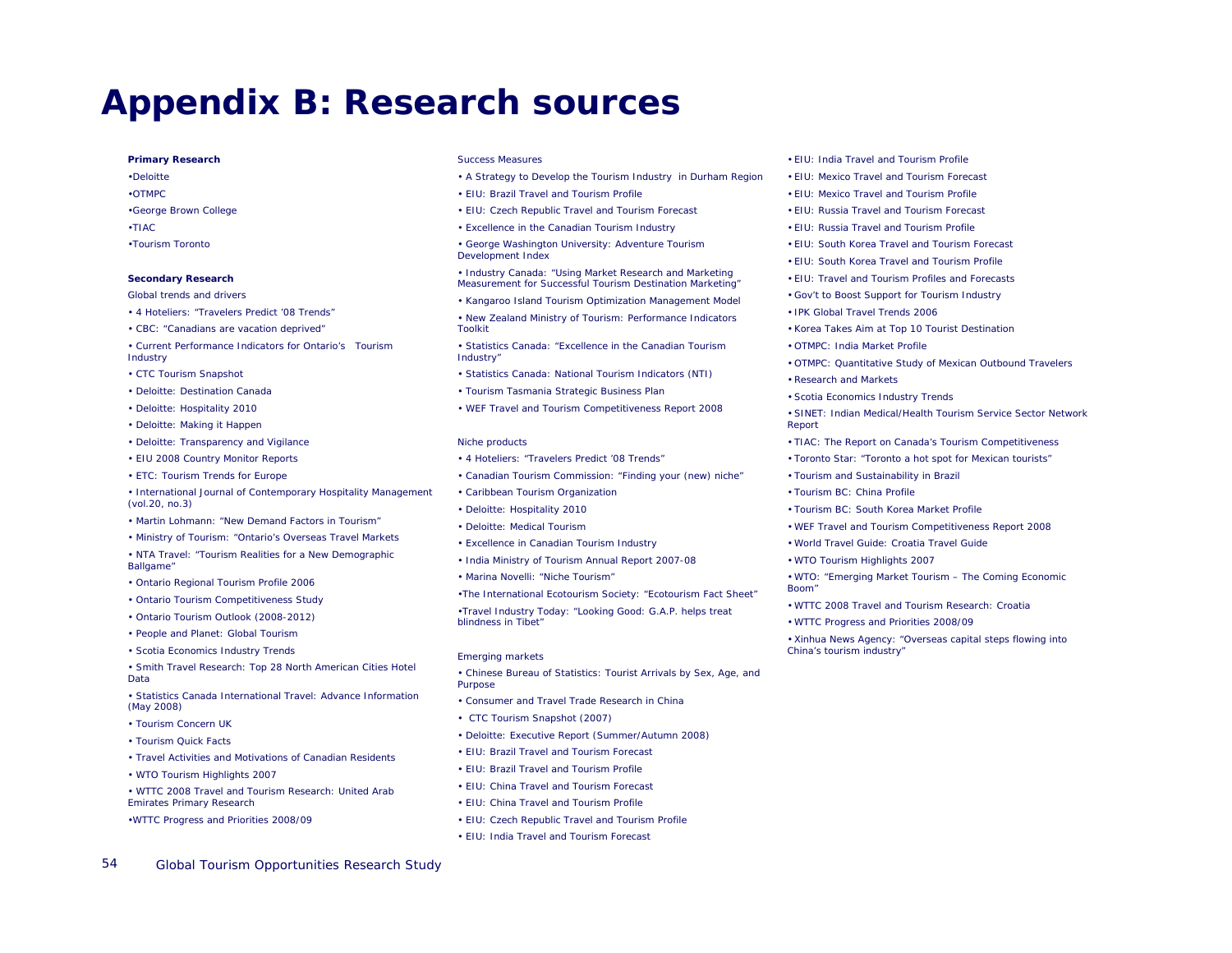# **Appendix C: Further performance measures research suggested**

|                                                                                                                                                                | Location                                                                                                           |
|----------------------------------------------------------------------------------------------------------------------------------------------------------------|--------------------------------------------------------------------------------------------------------------------|
| Euromonitor<br>The World Market for Tourism Flows Inbound                                                                                                      | http://www.euromonitor.com/The_World_Market_for_Tourism_Flows_Inbound                                              |
| <b>Business Monitor International</b><br>Country Tourism Reports for 26 Global Markets                                                                         | http://www.businessmonitor.com/tourism/                                                                            |
| <b>IPK International</b><br>Travel Market Reports & Traveler Data                                                                                              | http://www.ipkinternational.com/en/business-sectors/worldeuropean-travel-monitor-data/travel-<br>reports-products/ |
| <b>European Travel Commission</b><br>Handbook on Tourism Market Segmentation                                                                                   | http://www.etc-corporate.org/modules.php?name=Content&pa=showpage&pid=221                                          |
| <b>National Quality Institute</b><br>Framework for Excellence Training Course                                                                                  | http://www.nqi.ca/courses/course_details.aspx?ID=3                                                                 |
| <b>World Tourism Organization</b><br><b>International Conference Measuring Tourism</b><br>Economic Contribution at Sub-national Levels:<br>October 29-31, 2008 | http://http//www.iafet.com/inicio.asp?idioma=ing                                                                   |
| <b>Smith Travel Research</b><br><b>Global Trends Reports</b>                                                                                                   | http://www.smithtravelresearch.com/SmithTravelResearch/products/BrowseAllCustom.aspx                               |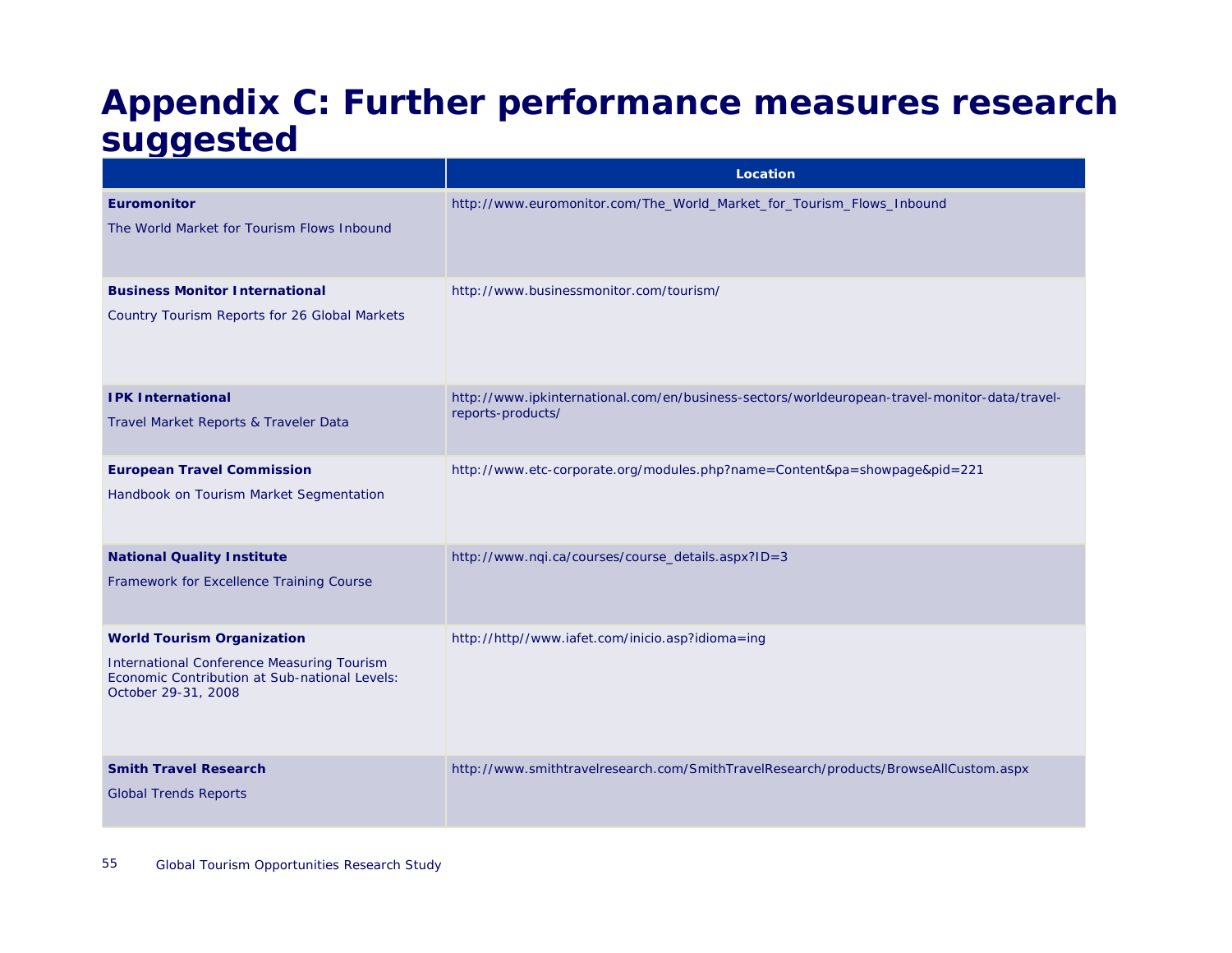# **Appendix D: TTCI pillars**

- 1. Policy rules and regulations
- 2. Environmental sustainability
- 3. Safety and security
- 4. Health and hygiene
- 5. Prioritization of Travel & Tourism
- 6. Air transport infrastructure
- 7. Ground transport infrastructure
- 8. Tourism infrastructure
- 9. ICT infrastructure
- 10. Price competitiveness in the T&T industry
- 11. Human resources
- 12. Affinity for Travel & Tourism
- 13. Natural resources
- 14. Cultural resources

**Source:** WEF Travel and Tourism Competitiveness Report 2008